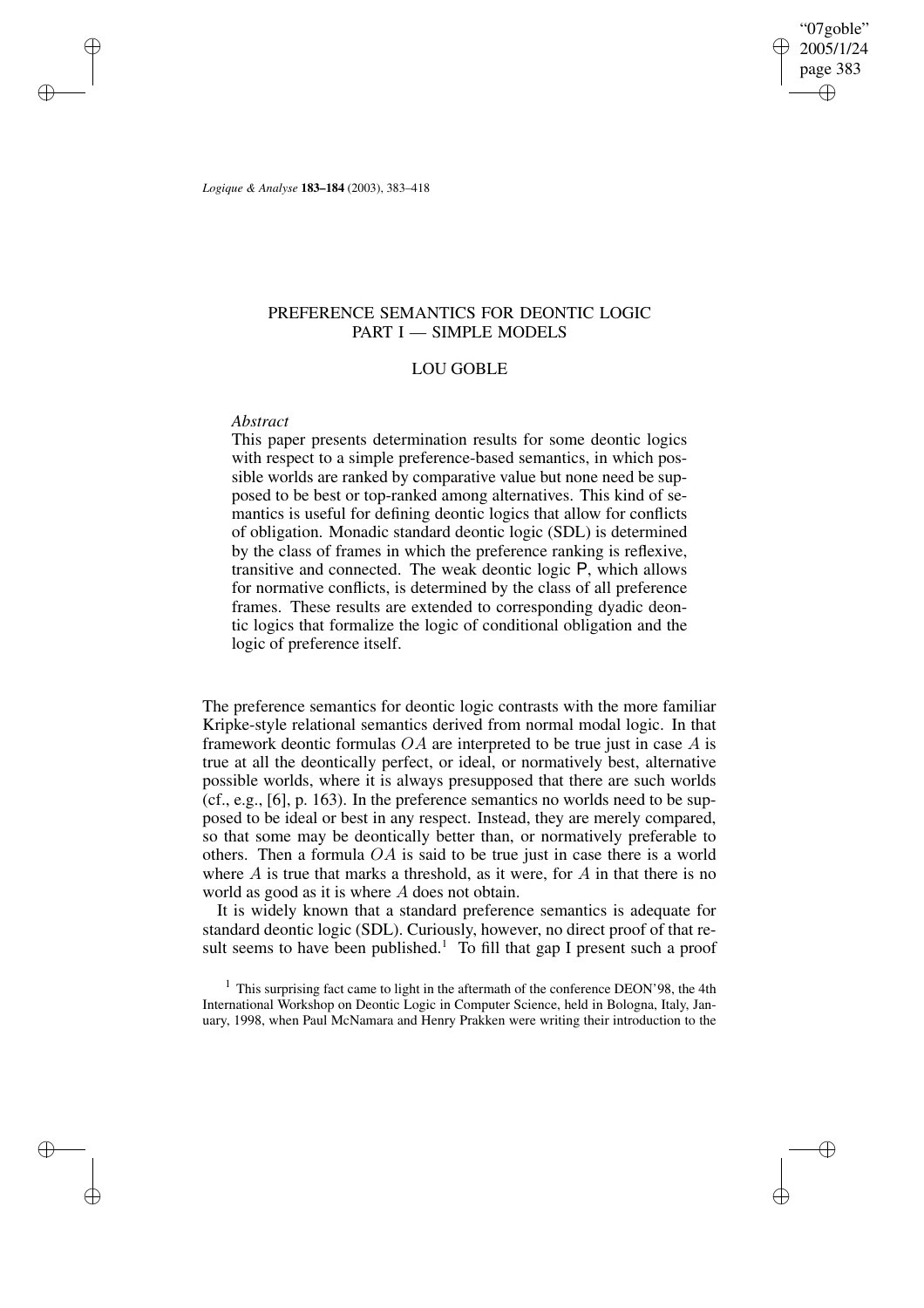"07goble" 2005/1/24 page 384 ✐ ✐

✐

✐

384 LOU GOBLE

here; that determination theorem is the chief result of Section 1 below. The argument is quite straight-forward, and I do not claim any special originality for it. Nevertheless, it helps to introduce the framework of the preference semantics. The subsequent sections explore two kinds of generalization from the original, standard framework. First, conditions on the preference relation that make it adequate for SDL can be relaxed. This leads to the deontic logic I call P that is valuable for analyzing normative systems in which there might be conflicts of obligation. In Section 2, I demonstrate the soundness and completeness of P; the argument for this result, which is new, is considerably more complex than that for SDL. The second sort of generalization is to introduce dyadic deontic connectives for conditional obligation and preference; it was for these that the pattern of the preference semantics was originally developed. In Sections 3 and 4 below the results of the earlier sections are extended to apply to logics with such dyadic connectives. Section 3 presents a dyadic counterpart of SDL and also a standard logic of preference itself. Section 4 gives a dyadic counterpart of the weaker logic P, as well as a corresponding weaker logic of preference; these too are new. All of these logics are demonstrated to be both sound and complete with respect to their preference semantics. Establishing these several results is the primary purpose of this paper. In the proof of completeness for P and its dyadic counterparts an extension of the preference semantics is briefly introduced. I call this 'multiple preference semantics'. That is investigated further in Part II of this work [4].

The results given here are chiefly formal; I do not try to motivate the logics discussed, or the pattern of the preference semantics, from a philosophical point of view. (See my paper [3] for more of that discussion.)<sup>2</sup> Furthermore, this work is meant to be foundational. It is generally agreed that for deontic logic to do the philosophical work expected of it, it must be more elaborate

workshop's published proceedings [9]. I suspect it is due to the preference semantics originally being developed for dyadic deontic logics, logics of conditional obligation, whence its application to monadic SDL is effected through the postulated equivalence between  $OA$  and  $O(A/\top)$ . Then the completeness of SDL may be extracted from completeness results for systems of dyadic deontic logic. This can be found, for example, in David Lewis [7], esp. §6.3, but there it is embedded in far more general concerns. Lewis was one of the pioneers of this sort of interpretation for deontic logic, especially dyadic deontic logic (see also Lewis [8]), but even so, his principle proofs were given in terms of other semantic structures, notably systems of spheres, and only derivatively for preference rankings. Other pioneers in using preference models in this way for the interpretation of dyadic deontic operators, though with variations, were Sven Danielson [2] and Bas van Fraassen [12], and, with a somewhat different approach, Bengt Hansson [5] (see note 14 below). We examine dyadic deontic logics in Sections 3 and 4.

 $2 \text{ In } [3]$  I also sketched some of the present results; here I provide alternative, more direct and simpler proofs, and more in the way of details.

✐

✐

✐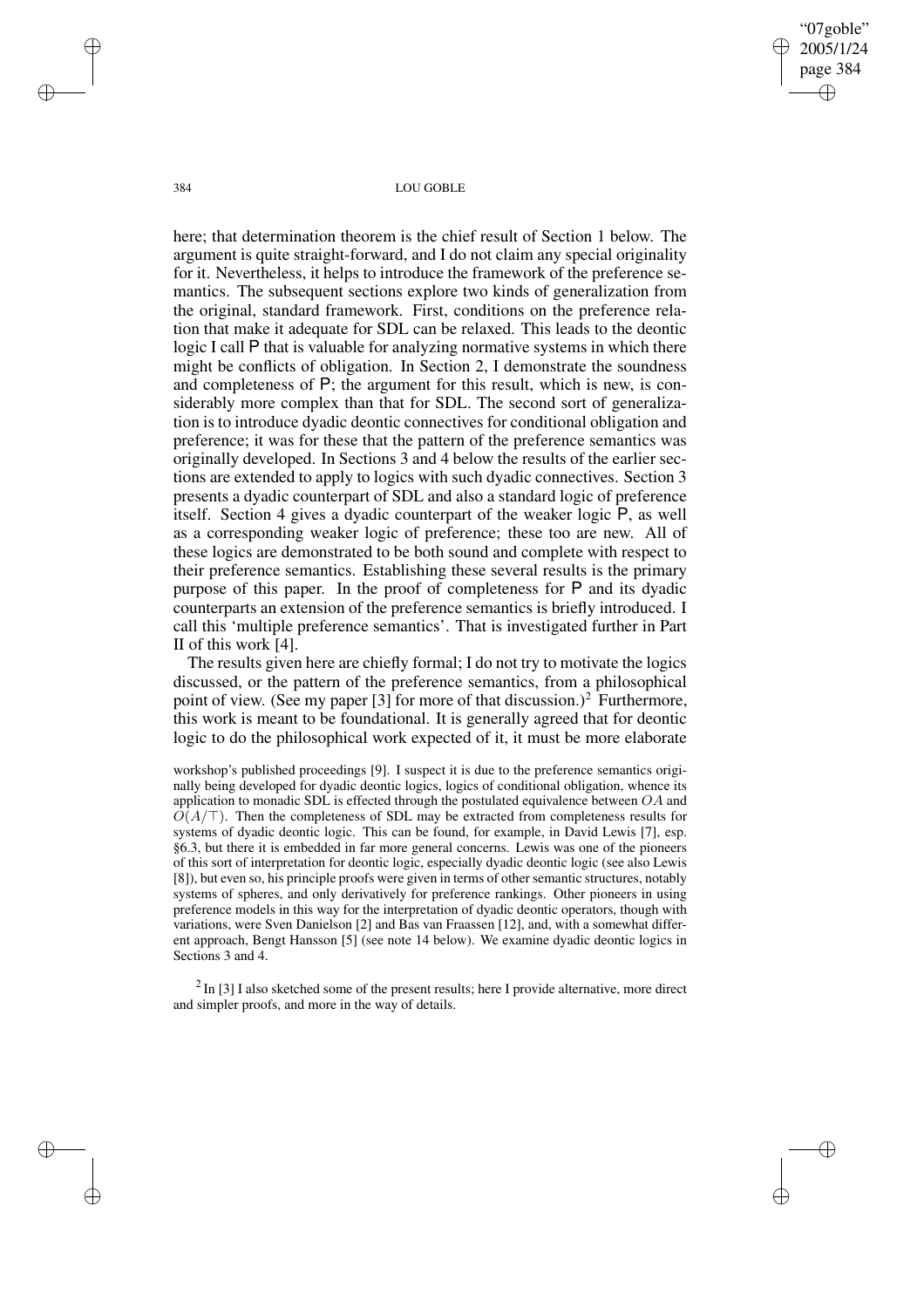✐

## PREFERENCE SEMANTICS FOR DEONTIC LOGIC: PART I — SIMPLE MODELS 385

than we see here. It probably needs to take into account aspects of agency and action, not to mention temporality and alethic modality, and it needs to reach beyond the propositional level to include at least first-order quantification. None of that is included here; rather the systems that are examined provide a potential platform for such further sophistication. Also, it should be said, I present here *one* basic way to apply the notion of preference in deontic logic. There are others; I do not try to survey them at all.

## 1. *Standard Deontic Logic (SDL)*

✐

✐

✐

✐

All of the logics discussed here are propositional deontic logics, and so their language consists, as usual, of a vocabulary of atomic formulas,  $p, q, r \dots$ with the connectives  $\neg$ ,  $\wedge$ ,  $\vee$  and  $\rightarrow$ , understood classically, and, in this section and the next, the single monadic deontic operator  $O$ , with formation rules as usual. Call this language  $L_o$ . Letters 'A', 'B', 'C', etc. are used as variables for well-formed formulas in  $L<sub>o</sub>$ . Models for this language are based on *simple* preference frames  $F = \langle W, P \rangle$  where W is a non-empty set of points, or so-called 'possible worlds', and P is a function assigning each  $a \in W$  a binary preference relation  $P_a$  that ranks points in W as being better or worse, or more or less acceptable, more or less desirable, more or less valuable, etc., than others. Thus, ' $bP_a c$ ' says that, according to a's standard, b is at least as good (acceptable, desirable, valuable, etc.) as  $c^3$ .

In all that follows, for every preference frame  $F = \langle W, P \rangle$ , all relations  $P_a$  assigned to points  $a \in W$  are required to be non-empty; i.e. there must be at least one pair of points b and c such that  $bP_a c$ . Where  $\mathcal{F}P_a$  is the field of P<sub>a</sub>, i.e.,  $\{b : \exists c (bP_a c \text{ or } cP_a b)\},$  it is thus required that for any  $a \in W$ ,  $\mathcal{F}P_a$  not be empty. This simply says that every point must be able to see, or care about, some world, and compare it, for better or worse, to some world. Relations  $P_a$  that are (i) reflexive, (ii) transitive, and (iii) connected on their fields — i.e., that for all  $b, c, d \in \mathcal{F}P_a$ , (i)  $bP_a b$ , (ii) if  $bP_a c$  and  $cP_a d$  then  $bP_a$ d, (iii)  $bP_a$ c or  $cP_a$ b — will be called *standard*, and frames and models all of whose assigned relations  $P_a$  are reflexive, transitive or standard will

<sup>&</sup>lt;sup>3</sup>I use the notation 'P<sub>a</sub>' here, rather than, say, ' $\geq$ <sub>a</sub>', in order to prevent some of the later proofs becoming an optical nightmare. Notice that each  $a \in W$  has its own ranking relation,  $P_a$ . There could, of course, be frames in which the ranking relations are universal, in the sense that for every  $a, b \in W$ ,  $P_a = P_b$ . Equivalently, one could define a preference frame as a pair  $\langle W, P \rangle$  where P is now itself a binary relation on W with the appropriate properties. Models on such frames would, however, validate principles of the iteration of deontic modalities, such as the S4 principle,  $OA \rightarrow OOA$ , and the S5 principle,  $\neg OA \rightarrow$  $O\neg OA$ , which go beyond standard deontic logic. Hence, I do not consider this option further.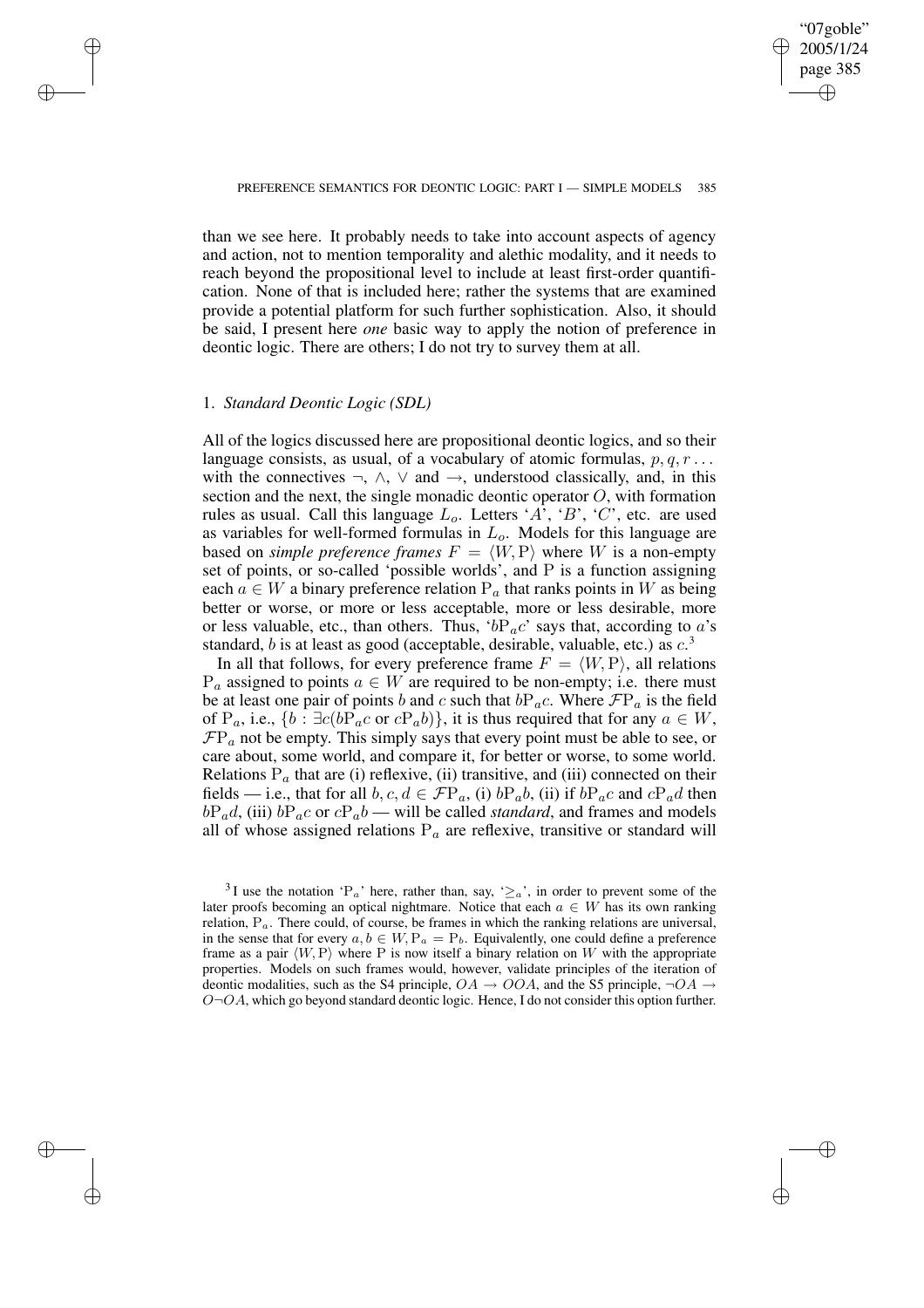✐

### 386 LOU GOBLE

likewise be called by the same terms.<sup>4</sup> In this section we look at standard models; in the next we consider others.

Given a frame  $F = \langle W, P \rangle$ , a *model M* based on that frame is a pair  $\langle F, v \rangle$  where v is an assignment function for atomic formulas, p, such that  $v(p) \subseteq W$ . Formulas are then evaluated in the usual way, so that<sup>5</sup>

(p)  $M, a \models_P p \text{ iff } a \in v(p)$ 

(¬)  $M, a \models_{\overline{P}} \neg A$  iff not- $(M, a \models_{\overline{P}} A)$ 

( $\wedge$ )  $M, a \models A \wedge B$  iff  $M, a \models A$  and  $M, a \models B$ 

 $(V)$   $M, a \models_{\overline{P}} A \vee B \text{ iff } M, a \models_{\overline{P}} A \text{ or } M, a \models_{\overline{P}} B$ 

 $(A \rightarrow)$   $M, a \models_{\overline{P}} A \rightarrow B$  iff not- $(M, a \models_{\overline{P}} A)$  or  $M, a \models_{\overline{P}} B$ 

and in particular, for deontic formulas OA,

(P-O)  $M, a \models QA$  iff there is a  $b \in \mathcal{F}P_a$  such that  $M, b \models P A$  and for any c such that  $cP_a b$ ,  $M$ ,  $c \models A$ 

That is to say,  $OA$  is true just when there is a point to which  $a$ 's standard applies where  $A$  is true and there is no world that is as good as it (according to that standard) where  $A$  is not true.

For all the types of models to follow, we say that a formula A *holds at* a point a in a model M just in case  $M, a \models A$ . A holds on a model M just when A holds at every point in W in that model. A is *valid on* a frame F just when A holds on every model based on F. A is *valid for* a class of frames  $\mathcal F$  just when A is valid on every  $F \in \mathcal F$ . When every member of a set of formulas S is valid on a frame F, then F is a *frame for* S. When every member of S is valid for a class of frames  $\mathcal{F}$ , then S is *sound* with respect to  $F$ , and when only members of S are valid for  $F$ , S is *complete* with respect to F. When S is both sound and complete with respect to  $\mathcal{F}, \mathcal{F}$ *characterizes* or *determines* S. Similarly, a set S is sound or complete with respect to a class of models  $M$  just in case all, or only, members of S hold on every  $M \in \mathcal{M}$ . In what follows, we equate a logic, like SDL, with the set of its theorems.

Standard deontic logic, SDL, is the normal modal logic D (aka KD) for the operator  $O$ ; i.e., it is the class of formulas axiomatized by

✐

✐

✐

<sup>&</sup>lt;sup>4</sup> Of course, reflexivity follows from connectednes; it is mentioned separately because it will have a separate role to play in what follows.

 $<sup>5</sup>$  Here, and below, I index the sign for the modelling relation, as with the present subscript</sup> 'P', to indicate what kind of model  $M$  is, here a model on a simple preference frame, and hence the evaluation rule for statements 'OA', since later on some different model structures will be introduced, and this reduces ambiguity.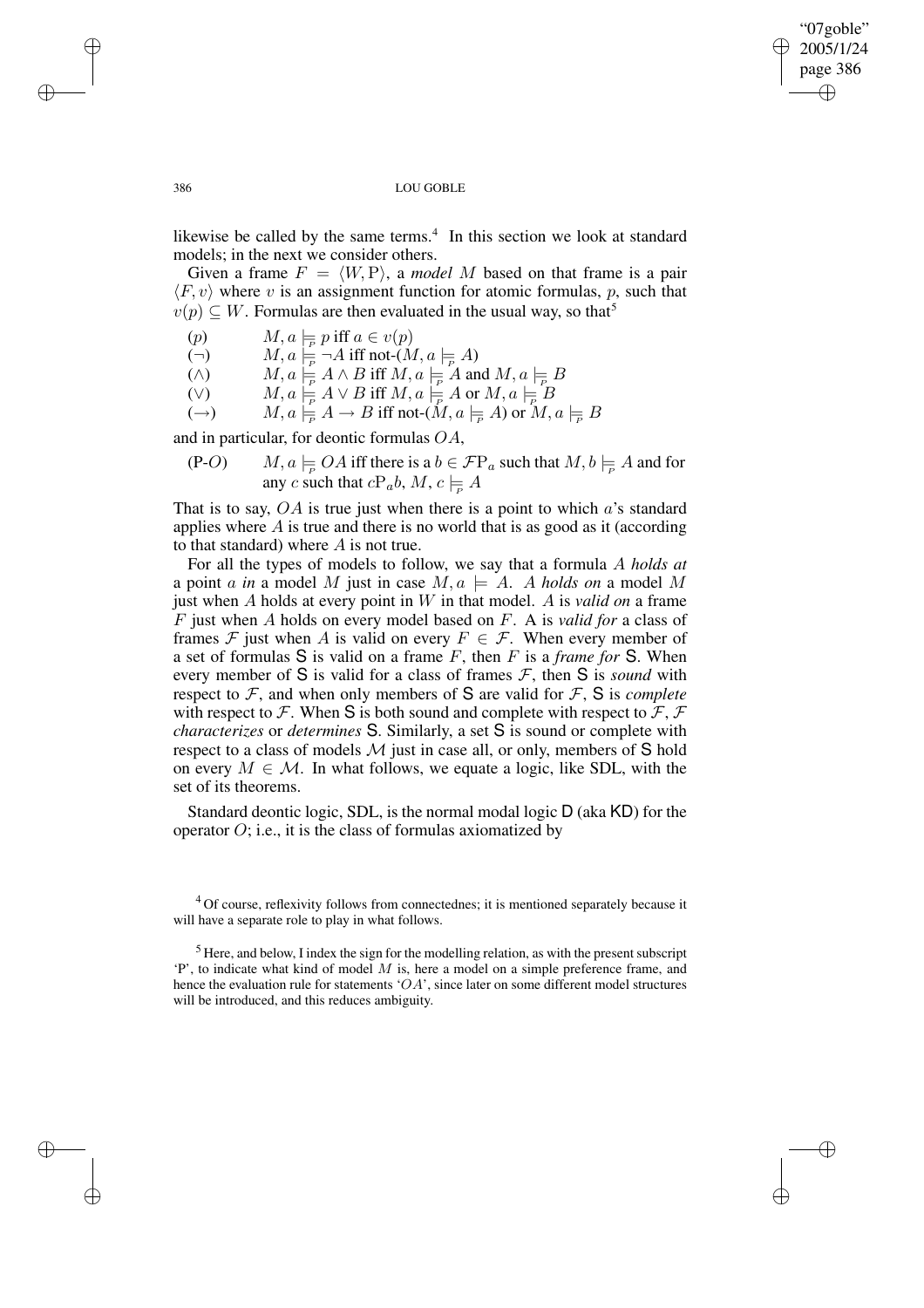✐

## PREFERENCE SEMANTICS FOR DEONTIC LOGIC: PART I — SIMPLE MODELS 387

(PC) All classical tautologies in  $L_0$ (MP) If  $\vdash A \rightarrow B$  and  $\vdash \overline{A}$  then  $\vdash \overline{B}$ (K)  $O(A \rightarrow B) \rightarrow (OA \rightarrow OB)$ <br>(D)  $OA \rightarrow \neg O \neg A$  $\overrightarrow{OA} \rightarrow \neg \overrightarrow{O} \neg A$ (RN) If  $\vdash A$  then  $\vdash OA$ 

Other axiomatizations are also common. Thus (K) might be replaced by the combination of the aggregation principle

(C)  $(OA \wedge OB) \rightarrow O(A \wedge B)$ 

and the inheritance rule

✐

✐

✐

✐

(RM) If  $\vdash A \rightarrow B$  then  $\vdash OA \rightarrow OB$ 

Likewise, given (RM), (D) could be replaced by

$$
(P) \qquad \neg O \bot
$$

(sometimes called  $(OD)$ ),<sup>6</sup> and  $(RN)$  could be replaced by

 $(N)$  O<sup>T</sup>

where  $\top$  is an arbitrary tautology, and  $\bot$  abbreviates  $\neg$ . All of these are derivable from the first formulation. They will be useful to have in mind later on.

We now establish that the preference semantics is adequate for SDL, or more precisely,

*Theorem 1*: *SDL is sound and complete with respect to the class of all standard preference frames.*

*Proof*: Soundness, as usual, is easy to demonstrate, and may be left to the reader. For completeness, we apply familiar Henkin-style techniques to define a canonical model. Let  $F = \langle W, P \rangle$ , where W is the set of all maximal consistent extensions of SDL, and for each  $a \in W$ , a binary relation  $P_a$  is defined on W so that

$$
P_a = \{ \langle b, c \rangle : b, c \in W \text{ and either } O^{-1}a \subseteq b \text{ or not } (O^{-1}a \subseteq c) \}
$$

where  $O^{-1}a = \{A : OA \in a\}$ . P assigns P<sub>a</sub> to a. Let  $M = \langle F, v \rangle$  where

$$
v(p) = \{a : a \in W \text{ and } p \in a\}
$$

*Lemma 2*: *M is a model on a standard preference frame.*

<sup>6</sup> Both names are found in Chellas [1], e.g., p. 133, p. 191.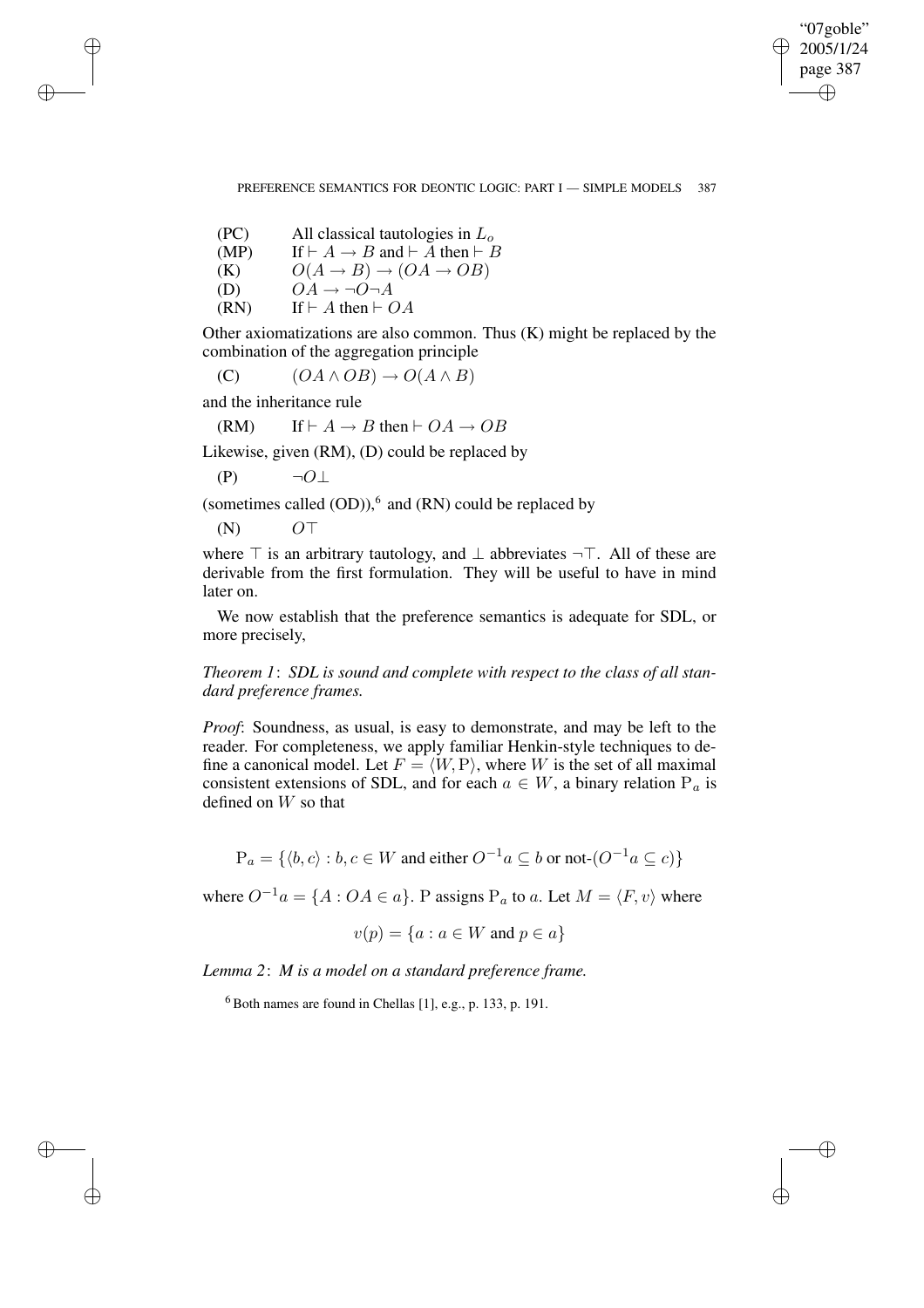✐

#### 388 LOU GOBLE

It is easy enough to show that the relations  $P_a$  are reflexive, transitive and connected on  $\overline{W}$  that this can be left to the reader.

Before introducing the key lemma that leads to the completeness theorem, it is helpful to have this lemma, which is familiar from modal logic.

*Lemma* 3: *(i)*  $O^{-1}a$  *is consistent; (ii) if*  $OA \notin a$ *, then*  $O^{-1}a \cup \{\neg A\}$  *is consistent.*

*Proof*: For part (ii), suppose  $OA \notin a$  but that  $O^{-1}a \cup \{\neg A\}$  is not consistent.  $O^{-1}a \neq \emptyset$  since  $\top \in O^{-1}a$  because  $O\top \in a$  by (N). Hence, there are  $C_1, \ldots, C_n \in O^{-1}a$  such that  $\vdash (C_1 \land \ldots \land C_n) \rightarrow A$ . For each  $C_i$ ,  $OC_i \in \alpha$ ; hence  $OC_1 \wedge \ldots \wedge OC_n \in \alpha$ . By  $(C), O(C_1 \wedge \ldots \wedge C_n) \in \alpha$ . Since  $\vdash (C_1 \land \ldots \land C_n) \to A, \vdash O(C_1 \land \ldots \land C_n) \to OA$  by (RM). Consequently,  $OA \in a$ , contrary to the opening hypothesis. Hence, if  $OA \notin a$ , then  $O^{-1}a \cup \{\neg A\}$  must be consistent. The argument for part (i) is the same given that  $O \perp \notin a$  by virtue of (P).

*Lemma* 4: *For all formulas* A *and all*  $a \in W$ ,  $A \in a$  *iff*  $M$ ,  $a \models A$ .

*Proof*: By induction on A; we show only the inductive case when  $A = OB$ , supposing the lemma to hold for B. (a) Suppose  $OB \in a$ . By the preceding lemma we know that  $O^{-1}a$  is consistent; hence it has a maximal consistent extension, b. Since  $P_a$  is reflexive on  $W, b \in \mathcal{F}P_a$ . Since  $B \in O^{-1}a, B \in b$ , and so by the inductive hypothesis,  $M, b \models B$ . Now consider any c such that  $cP_a b$ . By definition of  $P_a$ , since  $O^{-1}a \subseteq b$ ,  $O^{-1}a \subseteq c$ , and so  $B \in c$ . Thus, by the inductive hypothesis,  $M, c \models_{\overline{P}} B$ . These suffice for  $M, a \models_{\overline{P}} OB$ . (b) Suppose, for the converse, that  $M, a \models_{\mathcal{P}} OB$ , so that there is a  $b \in \mathcal{F}P_a$  such that  $M, b \models B$  and for any c such that  $cP_a b, M, c \models B$ . Suppose  $OB \notin a$ . Then, by the preceding lemma,  $O^{-1}a \cup \{\neg B\}$  is consistent, and so has a maximal consistent extension, c.  $O^{-1}a \subseteq c$ , and so automatically  $cP_a b$ . Hence  $M, c \models B$ , and so, by the inductive hypothesis,  $B \in c$ , contrary to the consistency of c. Hence, if  $M, a \models_{\rho} OB, OB \in a$ , as required.

Theorem 1 now follows from Lemmas 2 and 4 in the usual way. If A is not provable in SDL, then  $\{\neg A\}$  is consistent, and so has a maximal consistent extension,  $a$ , in W. By Lemma 4,  $\neg A$  holds at  $a$  on a standard preference model, and so  $A$  does not hold at  $a$  on that model. In other words, if  $A$  is valid in all standard preference frames, it must be provable in SDL.

The preference based semantics offers the opportunity to interpret deontic formulas over worlds where none are maximally preferred, and instead there may be infinitely ascending chains of worlds. But this is not required. Indeed, SDL is equally well characterized by the class of frames in which

✐

✐

✐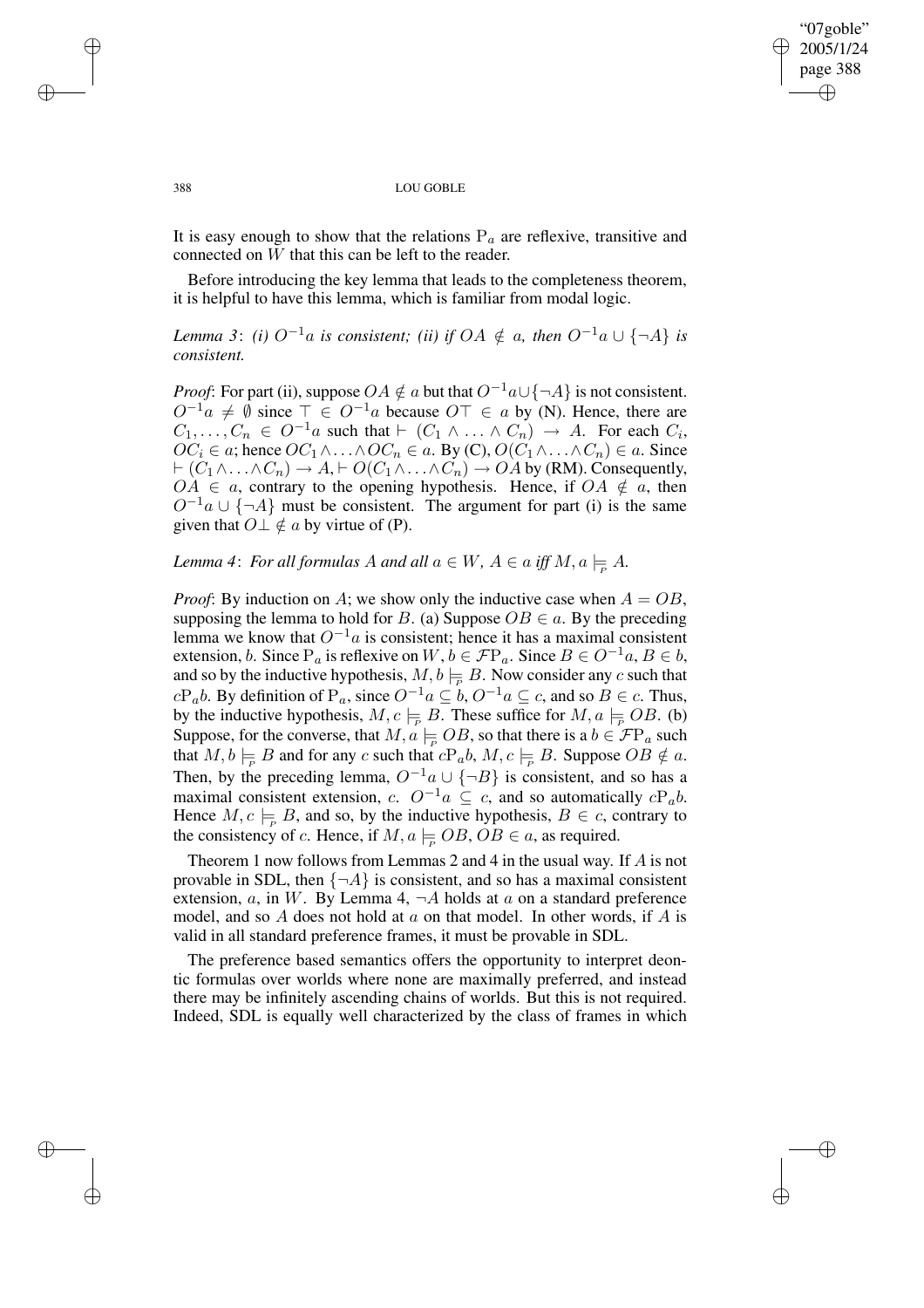✐

## PREFERENCE SEMANTICS FOR DEONTIC LOGIC: PART I — SIMPLE MODELS 389

✐

✐

✐

✐

there are no such chains. This is a spin-off from the proof of Theorem 1. Given a frame  $F = \langle W, P \rangle$ , for each preference ranking P<sub>a</sub>, define its strict counterpart  $S_a$  so that  $bS_a c$  iff  $bP_a c$  and not- $(cP_a b)$ . (This will be asymmetric and transitive when  $P_a$  is transitive.) Then, for any  $X \subseteq W$ , say that  $b \in X$  is *maximal<sub>a</sub> in* X iff there is no  $c \in X$  such that  $cS_a b$ . Let us say that X is *limited<sub>a</sub>* iff for every  $b \in X$ , b is either maximal<sub>a</sub> in X or there is a  $c \in X$  such that c is maximal<sub>a</sub> in X and  $cS_a b$ . A frame F is *limited*<sub>a</sub> iff for all  $X \subseteq W$ , X is limited<sub>a</sub>, and F is limited *per se* iff F is limited<sub>a</sub> for every  $a \in W$ .

*Corollary 5*: *SDL is characterized by the class of limited standard preference frames.*

This follows from the fact that the canonical frame defined for Theorem 1 is limited. (For any  $a \in W$ , consider any  $X \subseteq W$ . For any  $b \in X$ , if  $O^{-1}a ⊆ b$ , then b is maximal<sub>a</sub> in X. If  $O^{-1}a ⊈ b$ , then if there is a  $c \in X$  such that  $O^{-1}a \subseteq c$ , then c is maximal<sub>a</sub> in X and  $cS_a b$ . If there is no member of X containing  $O^{-1}a$  then all members of X are maximal<sub>a</sub> in  $X$ .) Indeed, we can say more, for the canonical frame is merely 'twotiered' in the sense that, for any  $a \in W$ , all worlds are either maximally ideal or minimally subideal. Thus, call  $MAX_a = \{b : \neg \exists c \in W(cS_a b)\}\$ and  $\text{MIN}_a = \{b : \neg \exists c \in W(bS_a c)\}.$  (Given that  $P_a$  is connected over W, every member of  $MAX_a$  will be maximal in the sense that if  $b \in MAX_a$ then for all  $c \in W$ ,  $bP_a c$ , and therefore too all members of  $MAX_a$  will be equal valued, i.e., for  $b, c \in \text{MAX}_a$ ,  $bP_a c$  and  $cP_a b$ . Similarly for  $\text{MIN}_a$ . Without connectedness, this need not be so.) Call a frame two-tiered if, for all  $a \in W$ ,  $MAX_a \cup MIN_a = W$ . (This allows that, for some  $a \in W$ ,  $MAX_a = MIN_a = W.$ 

# *Corollary 6*: *SDL is characterized by the class of two-tiered standard preference frames.*

This too follows from the proof of Theorem 1 since the canonical frame there is two-tiered. ( $\text{MAX}_a = \{b : O^{-1}a \subseteq b\}$  and if there are any points b such that  $O^{-1}a \nsubseteq b$  then  $\text{MIN}_a = \{b : O^{-1}a \nsubseteq b\}$ , otherwise  $\text{MIN}_a =$  $MAX_a = W.$ ) Thus putting these additional constraints of limitedness or two-tieredness on frames adds no new theorems to the logic.<sup>7</sup>

<sup>&</sup>lt;sup>7</sup> Like Theorem 1 itself, these corollaries are well-known. The first is related to what Lewis called the Limit Assumption; cf. [7] §1.4 and [8]. This will be described more in Section 3 below. The second is little more than the standard completeness result for SDL with respect to serial binary relational frames in the familiar Kripke semantics. There  $MAX_a$ is the set of points b such that  $aRb$ , for R the deontic alternativeness relation.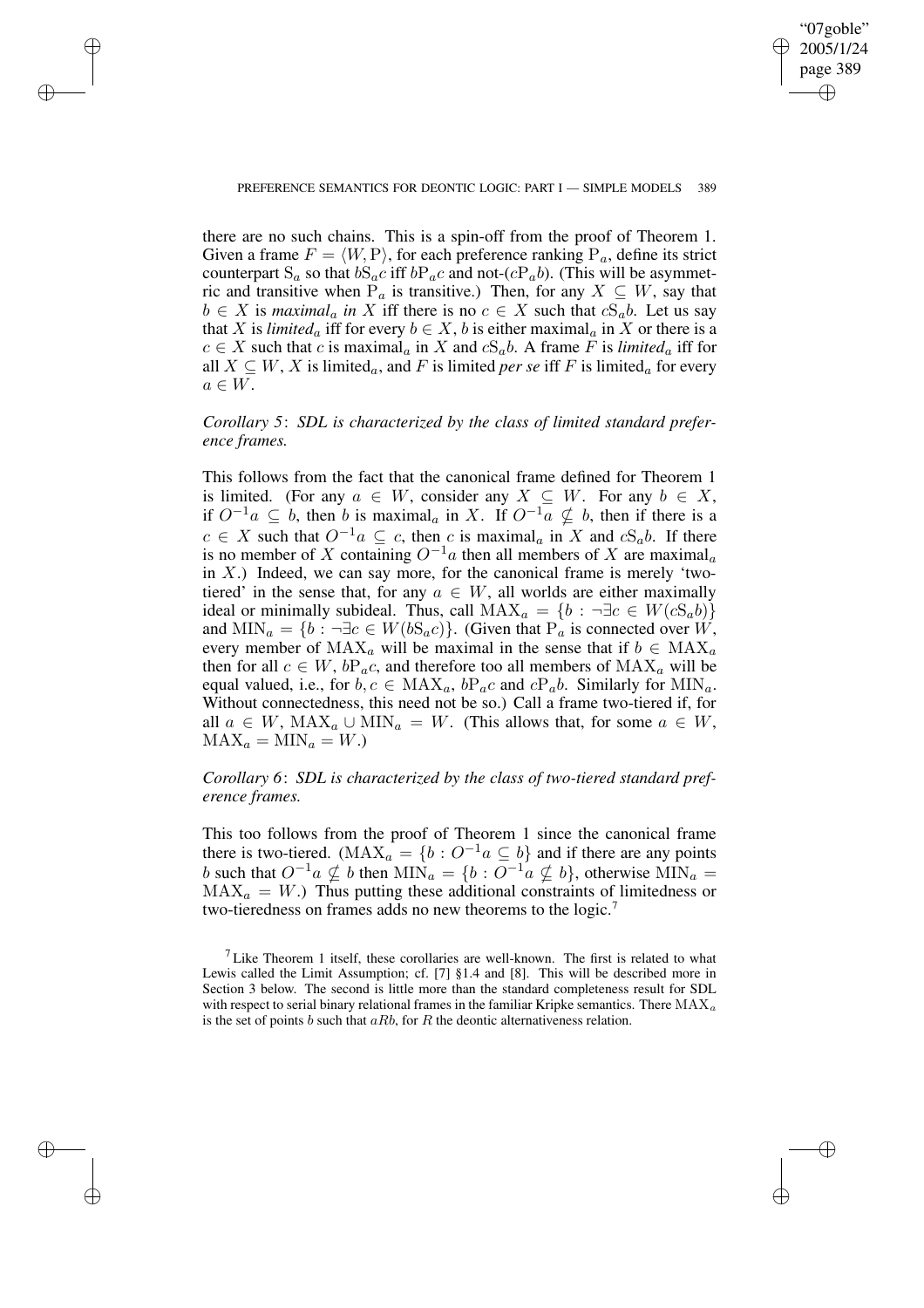"07goble" 2005/1/24 page 390 ✐ ✐

✐

✐

#### 390 LOU GOBLE

## 2. *The Logic P*

The pattern of interpretation for deontic formulas in the preference semantics is ungainly compared to the pattern in Kripke-style relational semantics, and the preference semantics does not have the kind of flexibility that makes the Kripke semantics such a powerful tool in general modal logic. Nevertheless, it offers a different dimension of variation that is not available in the customary Kripke-style relational semantics, and which lets it apply to weak deontic systems that have no Kripke semantics. This is important for deontic logic for it allows the development of systems that accept the possibility of conflicts of obligation, cases where both  $OA$  and  $O\neg A$  may be true. In SDL this is explicitly excluded by the principle (D), but even without (D), so long as the logic contains the aggregation principle (C) and the rule (RM), such a conflict of obligation would generate the collapse of the normative structure since it would entail  $OB$  for every  $B$ . To avoid such consequences, a deontic logic that allows for conflicts of obligation must therefore reject both (D) and (C) of SDL (if it preserves (RM) and all of classical logic). A preference-based deontic logic can do that, while one based on a standard Kripke-style relational semantics cannot.<sup>8</sup>

As demonstrated, standard deontic logic is characterized by the class of all standard preference frames. There the requirement that relations  $P_a$  be connected on their fields is essential to validating both (D) and (C). If such connectedness is not required, we come to the logic I call P, i.e., the logic characterized by the class of all preference frames, without conditions on the assigned preference relations  $P_a$ . As it turns out, P is also characterized by the class of frames in which all relations  $P_a$  are reflexive or transitive or both, but perhaps not connected.

The logic P is the set of formulas axiomatized by (PC) with *modus ponens* together with just the rule (RM): If  $\vdash A \rightarrow B$  then  $\vdash OA \rightarrow OB$ , and the axioms (N),  $O\top$ , and (P),  $\neg O\bot$ , that were mentioned above as alternative postulates for SDL.

P does not contain either (C) or (D). The rule (RN): If  $\vdash$  A then  $\vdash$  OA, is, however, derivable for P, as are the rules (RMP): If  $\vdash A \rightarrow B$  then  $\vdash \neg O\neg A \rightarrow \neg O\neg B$ , and (RP): If  $\vdash A$  then  $\vdash \neg O\neg A$ . Also, as noted in Section 1, if the aggregation principle  $(C)$  of SDL is added to  $P$ , the result is

<sup>8</sup> As remarked below, the neighborhood models of Segerberg [11], also called 'minimal models' by Chellas [1], Ch. 7–9, provide another way to interpret the language of a system that allows for conflicts of obligation. Another approach is to extend the standard Kripkesemantics to include multiple deontic accessibility relations. This is the approach taken by Schotch and Jennings [10]; cf. also my [3]. In Part II of this work [4] we will see logics that have a preference semantics within the present framework but neither a neighborhood semantics nor a multiple relational semantics.

✐

✐

✐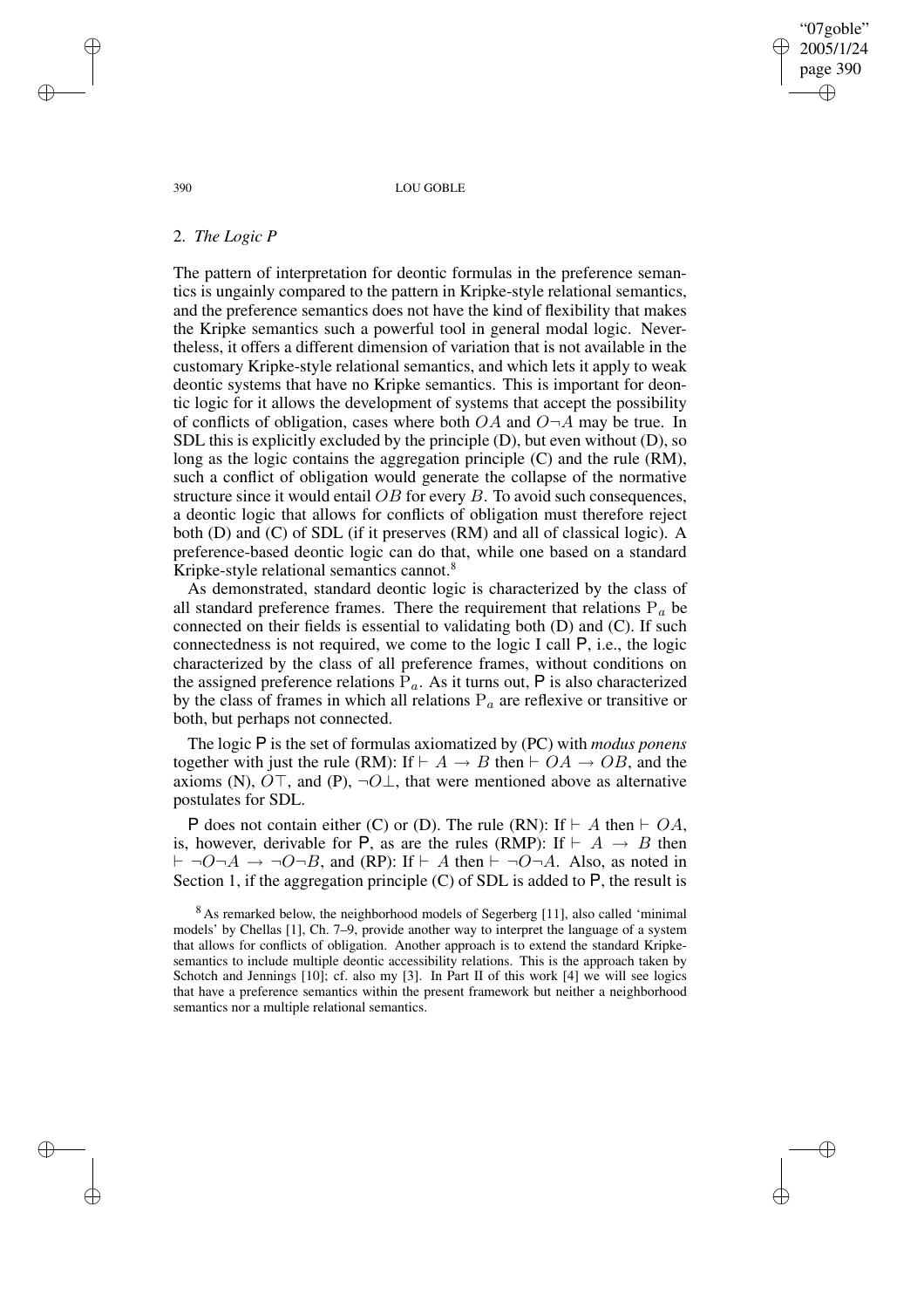✐

equivalent to SDL, and since  $(K)$  suffices for  $(C)$ , given  $(RN)$ , adding  $(K)$  to P also vields SDL.<sup>9</sup>

P is a non-normal, classical modal logic in the sense of Segerberg [11]. As such, it does not have a simple Kripke-style relational semantics. As a classical modal logic, it is usually considered from the viewpoint of neighborhood semantics (cf. Segerberg [11] or Chellas [1], Ch. 7–9). Here I will show the adequacy of the framework of preference models for P. Soundness is easy enough, but the proof of completeness, Theorem 12 below, is complicated and seems to require a detour through a generalization of the semantics so far presented. This generalization, which introduces multiple preference relations, offers opportunities for further extensions of P itself. Those are the subject of Part II of this work [4].<sup>10</sup> For the present, we might wish for a simpler proof, but I do not know of any.

Let a *multiple* preference frame F be a structure  $\langle W, \mathcal{P} \rangle$  where, as before, W is a non-empty set of points or possible worlds, and  $P$  now assigns to each  $a \in W$  a non-empty *set*  $\mathcal{P}_a$  of binary relations  $P \subseteq W \times W$ . We assume that every relation in each  $\mathcal{P}_a$  is non-empty.<sup>11</sup> A multiple preference model,  $M = \langle F, v \rangle$ , interprets deontic formulas, OA, according to the rule:

(MP-O)  $M, a \models_{\mathbb{Z}_P} OA$  iff there is a  $P \in \mathcal{P}_a$  such that  $M, P \models_{\mathbb{Z}_P} A$ 

where the notation ' $M, P \models_{M_P} A$ ' abbreviates

✐

✐

✐

✐

there is a  $b \in \mathcal{F}P$  such that  $M, b \models_{M^P} A$  and, for every c, if  $cPb$  then  $M, c \models_{\text{MP}} A$ 

corresponding, for a given relation P, to the original evaluation condition in the simple, non-multiple preference semantics.

So far, no restrictions are put on the multiple relations  $P \in \mathcal{P}_a$ , except that they not be empty. If all the relations in  $P_a$  are standard, then the frame will be called standard, similarly if they are all reflexive on their fields or

 $9P$ , or a very similar system, has been recommended by others as a way to accommodate normative conflicts; e.g., Schotch and Jennings [10]. Van Fraassen, [13], p. 16 and Chellas, [1], p. 202, propose a variant that lacks (N) and (RN) (though van Fraassen, p. 18, backs away from this system as being too weak).

 $10$  These multiple preference frames extend the simple preference frames previously described in much the way that the multiple relational frames of Schotch and Jennings mentioned in footnote 8 extend the simple frames of the Kripke semantics for modal logics; see also my [3].

 $11$  For present purposes it would be enough to require merely that at least one relation in  $\mathcal{P}_a$  not be empty. In Part II of this work [4], however, we will want the stronger condition, and so it is convenient to incorporate it from the beginning.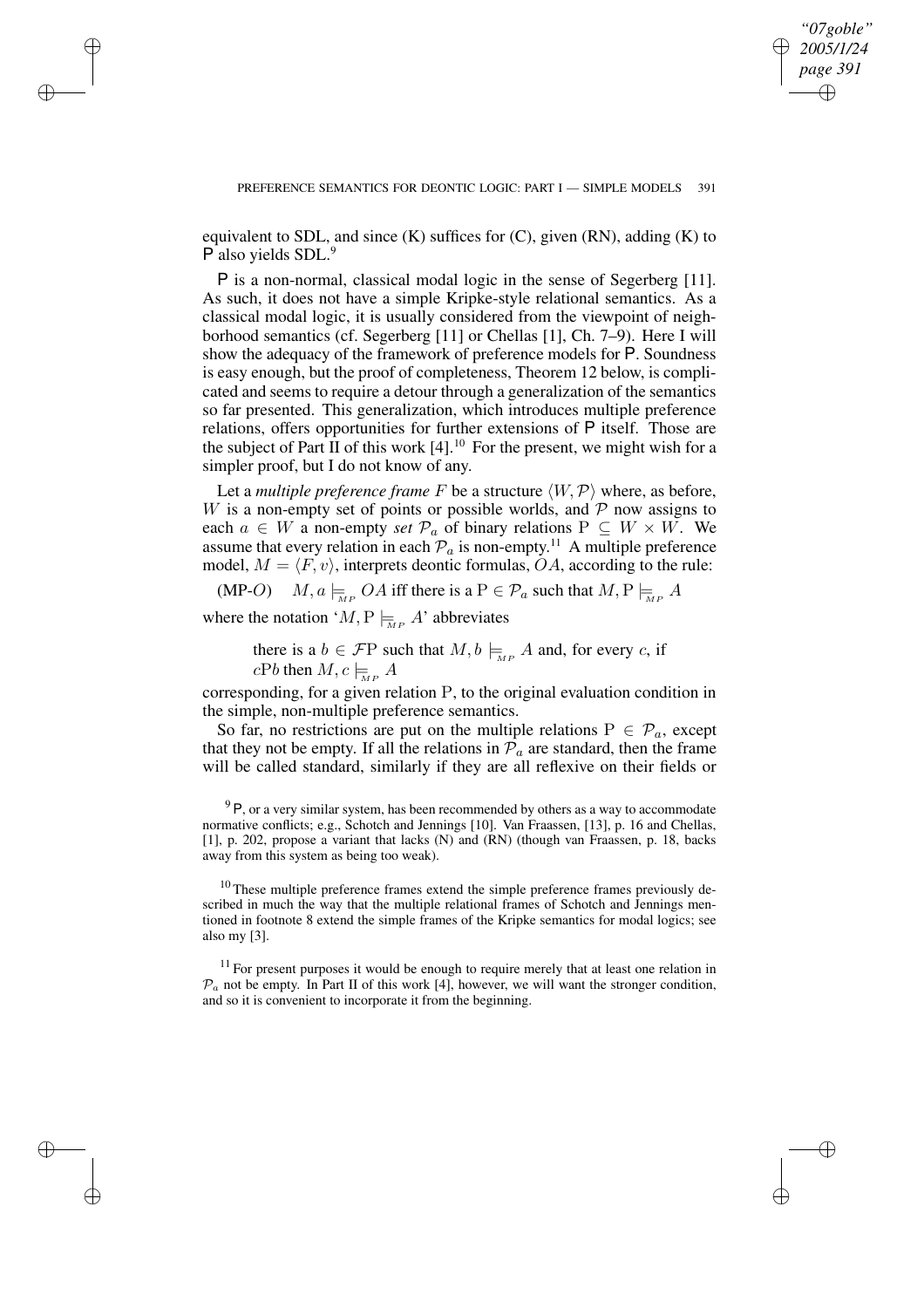"07goble" 2005/1/24 page 392 ✐ ✐

✐

✐

#### 392 LOU GOBLE

transitive. But these properties are not required. The logic P is characterized by any of these classes of multiple preference frames.

*Theorem 7*: P *is sound and complete with respect to (a) the class of all multiple preference frames, (b) the class of all reflexive or transitive multiple preference frames, and (c) the class of all standard multiple preference frames.*

*Proof*: Soundness, as usual, may be left to the reader. For completeness we adapt the argument for Theorem 1. Let  $F = \langle W, \mathcal{P} \rangle$  where W is the set of all maximal consistent extensions of  $P$ , and  $P$  is defined thus: For each  $a \in W$  and each formula  $A \in L_0$ , define a binary relation  $P_a^A$  such that

 $P_a^A = \{ \langle b, c \rangle : b, c \in W \text{ and either } OA \notin a \text{ or } A \in b \text{ or } A \notin c \}.$ 

Let

$$
\mathcal{P}_a = \{ \mathbf{P} : \exists A(\mathbf{P} = \mathbf{P}_a^A) \}.
$$

 $P$  assigns  $P_a$  to a. Let  $M = \langle F, v \rangle$  where, as usual,

$$
v(p) = \{a : a \in W \text{ and } p \in a\}.
$$

*Lemma 8*: M *is a model on a standard multiple preference frame.*

*Proof*: Since there are formulas obviously  $P_a$  is non-empty. Obviously too, every relation in  $\mathcal{P}_a$  is reflexive, hence non-empty, and transitive and connected on the whole of W.

Lemma 3 no longer holds for P since the virtue of this system is that it allows for inconsistent obligations. In its place it will be helpful to have the next small lemma. First, though, some notation. I will write '[A]' for  ${a : a \in W \text{ and } A \in a}$ ; then the key Lemma 10 below will say, in effect, that  $M, a \models_{MP} A$  iff  $a \in [A]$ , and thus that the semantics and syntax for this model are equivalent. To have a similar syntactical counterpart for the notation  $M, P \models_{MP} A$ , defined above, let us write 'P  $\varepsilon$  [A]' to abbreviate

there is a  $b \in \mathcal{F}P$  such that  $A \in b$  and, for every c, if cPb then  $A \in c$ 

Then Lemma 10 will imply that  $M, P \models A$  iff  $P \in [A]$  to reflect the desired semantical and syntactical equivalence.

*Lemma* 9: *For all formulas* A *and* B, (i) If  $P_a^A \varepsilon [B]$  then  $\vdash A \to B$ ; (ii) if  $P_a^A \varepsilon [B]$  and  $OA \notin a$  then  $\vdash B$ ; *(iii)*  $P_a^A \varepsilon [A]$  iff  $a \in [OA]$ .

✐

✐

✐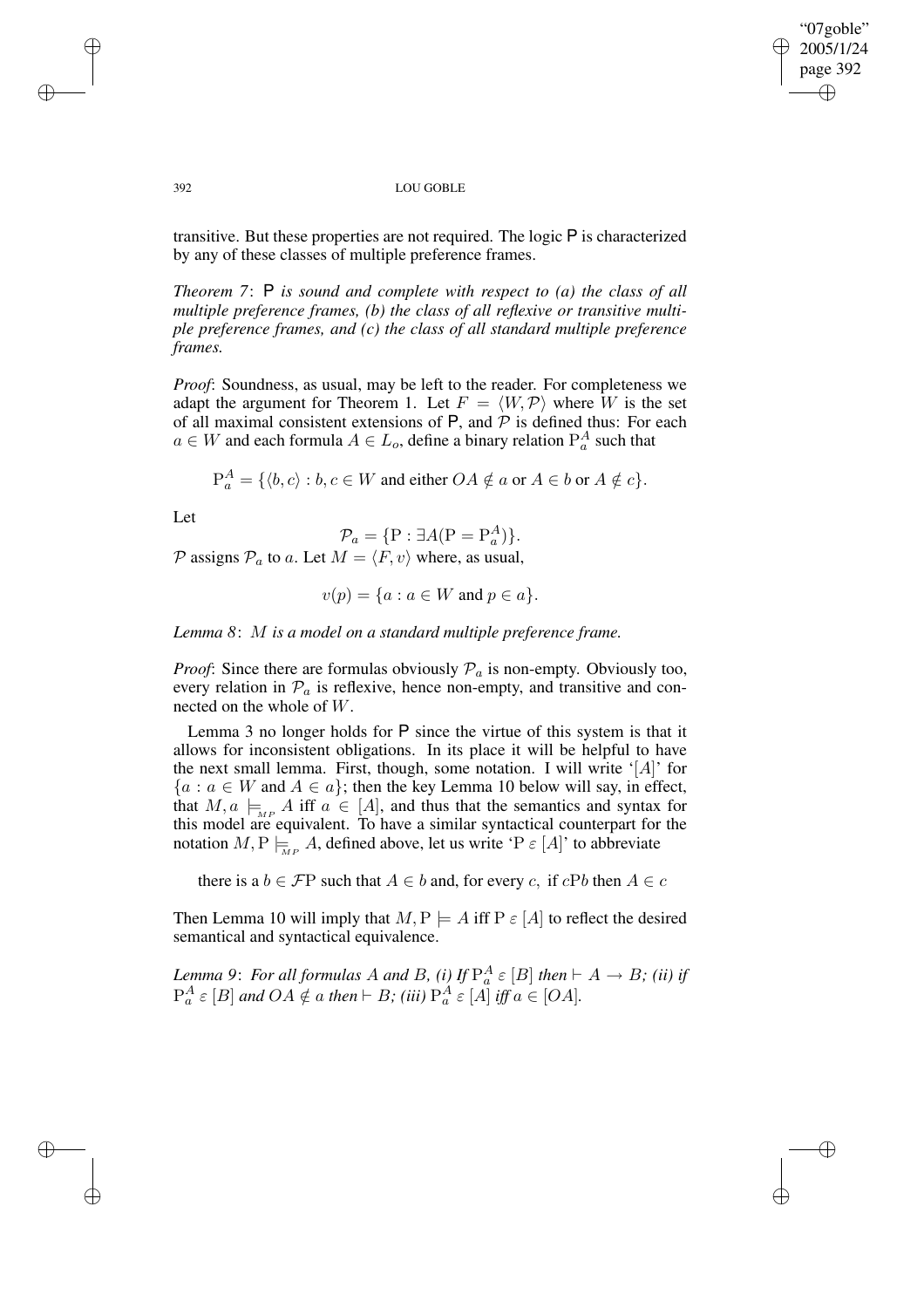✐

## PREFERENCE SEMANTICS FOR DEONTIC LOGIC: PART I — SIMPLE MODELS 393

✐

✐

✐

✐

*Proof*: For (i), suppose  $P_a^A \varepsilon [B]$ , so that there is a  $b \in \mathcal{F}P_a^A$  and  $B \in b$  and for all c such that  $cP_a^A b$ ,  $B \in c$ . Suppose that  $\nvdash A \rightarrow B$ . Then  $\{A, \neg B\}$  is consistent and has a maximal consistent extension, c. Since  $A \in c$ ,  $cP_a^A b$ , and so  $B \in c$ , contrary to its consistency. For (ii), suppose  $P_a^A \in [B]$ , so that again there is a  $b \in \mathcal{F}P_a^A$  such that  $B \in b$  and, for all c, if  $cP_a^Ab$  then  $B \in c$ ; suppose also that  $OA \notin a$ , but that  $\forall B$ . So  $\{\neg B\}$  is consistent and has a maximal consistent extension, c. Since  $OA \notin \alpha$ , automatically  $cP_a^A b$ . So  $B \in c$ , contrary to its consistency. For (iii), (a) Suppose  $P_a^A \in [A]$ , but that  $a \notin [OA]$ , i.e.,  $OA \notin a$ . Then, by (ii),  $\vdash A$ , so  $\vdash OA$  by (RN) and  $OA \in a$ , a contradiction. (b) Suppose  $a \in [OA]$ , i.e.,  $OA \in a$ .  $\{A\}$ is consistent (else  $\vdash A \to \bot$ , and then  $\vdash OA \to O\bot$ , and so  $O\bot \in a$ , but, by (P),  $\vdash \neg O \bot$ , so  $\neg O \bot \in a$ , contrary to its consistency). Thus  $\{A\}$ has a maximal consistent extension,  $b$ .  $A \in b$ , hence  $bP_a^Ab$  and  $b \in \mathcal{F}P_a^A$ . Obviously,  $b \in [A]$ . Suppose any c such that  $cP_a^A b$ . Either  $OA \notin a$  or  $A \notin b$ or  $A \in \mathfrak{c}$ . The first two are ruled out, leaving the third, which suffices for  $P_a^A \varepsilon [A].$ 

# *Lemma* 10: *For all formulas* A *and all*  $a \in W$ ,  $A \in a$  *iff*  $M$ ,  $a \models_{MP} A$ .

*Proof*: By induction on A; I consider only the case where  $A = OB$ , supposing the lemma to hold for B. (a) Suppose  $OB \in a$ , i.e.,  $a \in [OB]$ . Then by Lemma 9.iii,  $P_a^B \varepsilon [B]$ , i.e., there is a  $b \in \mathcal{F}P_a^B$  such that  $B \in b$ and for every c if  $cP_a^Bb$  then  $B \in c$ , but, with the inductive hypothesis, this yields  $M, a \models_{\mathbb{M}^P} OB$  directly since  $P_a^B \in \mathcal{P}_a$ . (b) Suppose  $M, a \models_{\mathbb{M}^P} OB$ , i.e., there is a  $P \in \mathcal{P}_a$  and  $M, P \models_{\substack{MP \ \text{supp} \ B.}} B$ .  $P = P_a^C$  for some C. Since  $M, P_a^C \models_{\text{MP}} B$ , the inductive hypothesis yields  $P_a^C \in [B]$ , and so by Lemma 9.i,  $\vdash \overrightarrow{C} \rightarrow B$ , whence, by (RM)  $\vdash \overrightarrow{OC} \rightarrow \overrightarrow{OB}$ . Suppose, however,  $OB \notin a$ . Then  $OC \notin a$ . But then, by Lemma 9.ii,  $\vdash \overline{B}$ , in which case  $\vdash$  OB and OB  $\in$  a, a contradiction. Therefore, if  $M, a \models_{\text{M}P} OB$ , then  $OB \in a$ .

Theorem 7 now follows in the usual way. Suppose A is not provable in **P.** Then  $\{\neg A\}$  is consistent, and so has a maximal consistent extension, a. By Lemma 10,  $A$  does not hold at  $a$  on the canonical model  $M$ . Hence, A is not valid for any class of models containing M. Since, by Lemma 8,  $M$  is a model on a standard multiple preference frame, that means that  $A$ is not valid for the class of such standard frames (part (c) of the theorem). But, of course, M is also a model on a reflexive frame, and on a transitive frame, and on a frame *simpliciter*; hence A is not valid with respect to those wider classes of multiple preference frames as well (parts (a) and (b) of the theorem). By contraposition, if  $\vec{A}$  is valid with respect to any of those classes of frames, it must be provable in P.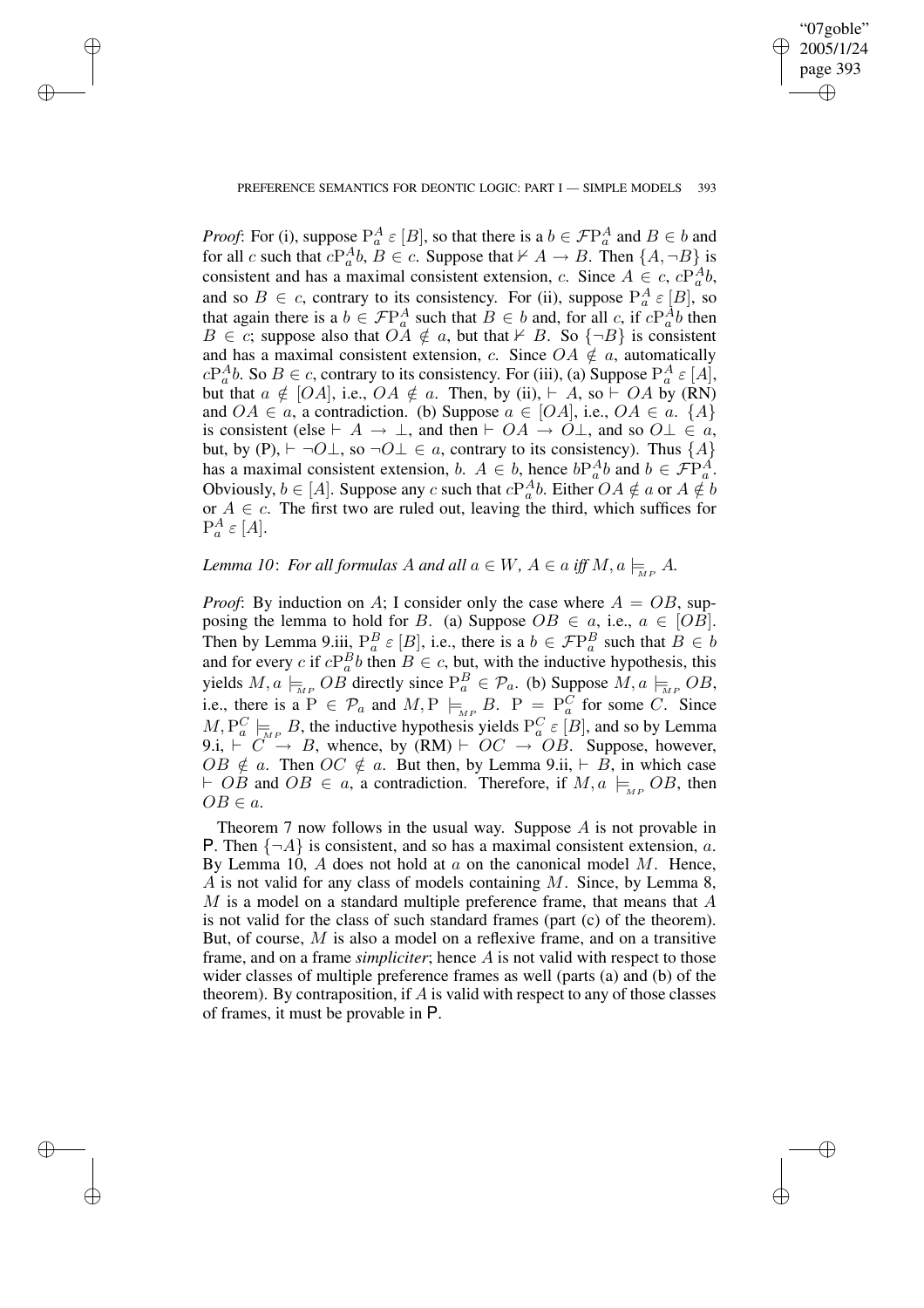"07goble" 2005/1/24 page 394 ✐ ✐

✐

✐

#### 394 LOU GOBLE

At the end of Section 1, we noted that SDL is characterized by the class of limited preference frames. A similar result obtains for P. In the framework of multiple preference frames, let each relation  $P \in \mathcal{P}_a$  have its strict counterpart be given by  $bS^P c$  iff  $bPc$  and not-( $cPb$ ). For any  $X \subseteq W$ , say that  $b \in X$  is P-maximal<sub>a</sub> in X iff there is no  $c \in X$  such that  $cS^Pb$ , and X is P-limited<sub>a</sub> iff, for every  $b \in X$ , b is either P-maximal<sub>a</sub> in X or there is a  $c \in X$  such that c is P-maximal<sub>a</sub> in X and  $cS^Pb$ . A frame F is P-limited<sub>a</sub> iff every  $X \subseteq W$  is P-limited<sub>a</sub>; F is limited<sub>a</sub> iff it is P-limited<sub>a</sub> for every  $P \in \mathcal{P}_a$ ; and F is limited iff F is limited<sub>a</sub> for every  $a \in W$ .

*Corollary 11*: P *is characterized by the class of limited (perhaps reflexive, transitive, standard) multiple preference frames.*

This follows from Theorem 7 as Corollary 5 followed from Theorem 1 since the canonical frame is limited. (For any  $a \in W$  and any  $P \in \mathcal{P}_a$ ,  $P = P_a^A$ for some formula A. Take any  $X \subseteq W$  and consider  $b \in X$ . If  $OA \notin \overline{a}$ , then b is P-maximal<sub>a</sub> in X. If  $OA \in a$  and  $X \cap [A] = \emptyset$ , then again b is P-maximal<sub>a</sub> in X. If  $OA \in a$  and  $X \cap [A] \neq \emptyset$ , then if  $b \in [A]$  then too b is P-maximal<sub>a</sub> in X, but if  $b \notin [A]$  then for any  $c \in X \cap [A]$ , c is P-maximal<sub>a</sub> in X and  $cS^Pb$ .)<sup>12</sup>

The multiple preference models that yield Theorem 7 are interesting in their own right, as we will see in Part II of this work [4]. Here, however, they serve primarily as a key step toward the principle result of this section, namely, that the original simple preference semantics over the general class of frames is adequate for the logic P. This follows because, for any multiple preference model, there is an equivalent simple preference model. To prove this, however, is a bit complicated. The complication is required to collapse the multiple preference relations of the first model into a single preference relation for the second. This cannot be simply the union of the multiple relations, for that might create connections amongst points where there should be none. For example, one relation  $P \in \mathcal{P}_a$  might rank b strictly higher than c, while a different relation  $Q \in \mathcal{P}_a$  ranks c strictly higher than b. In their union, however,  $b$  and  $c$  would stand equally. This could change the truth value of an O formula from the original multiple preference model to the simple model that is supposed to be derived from it. To prevent that, we will

✐

✐

✐

 $12$  In a similar vein, corresponding to Corollary 6, P is characterized by the class of multiple preference frames that are two-tiered with respect to each  $P \in \mathcal{P}_a$ , for every  $a \in W$ . This follows from the correspondence between the multiple preference semantics described here and the multiple relational semantics presented in [3] and also given by Schotch and Jennings [10], just as the simple standard preference semantics corresponds to the simple Kripke semantics for SDL.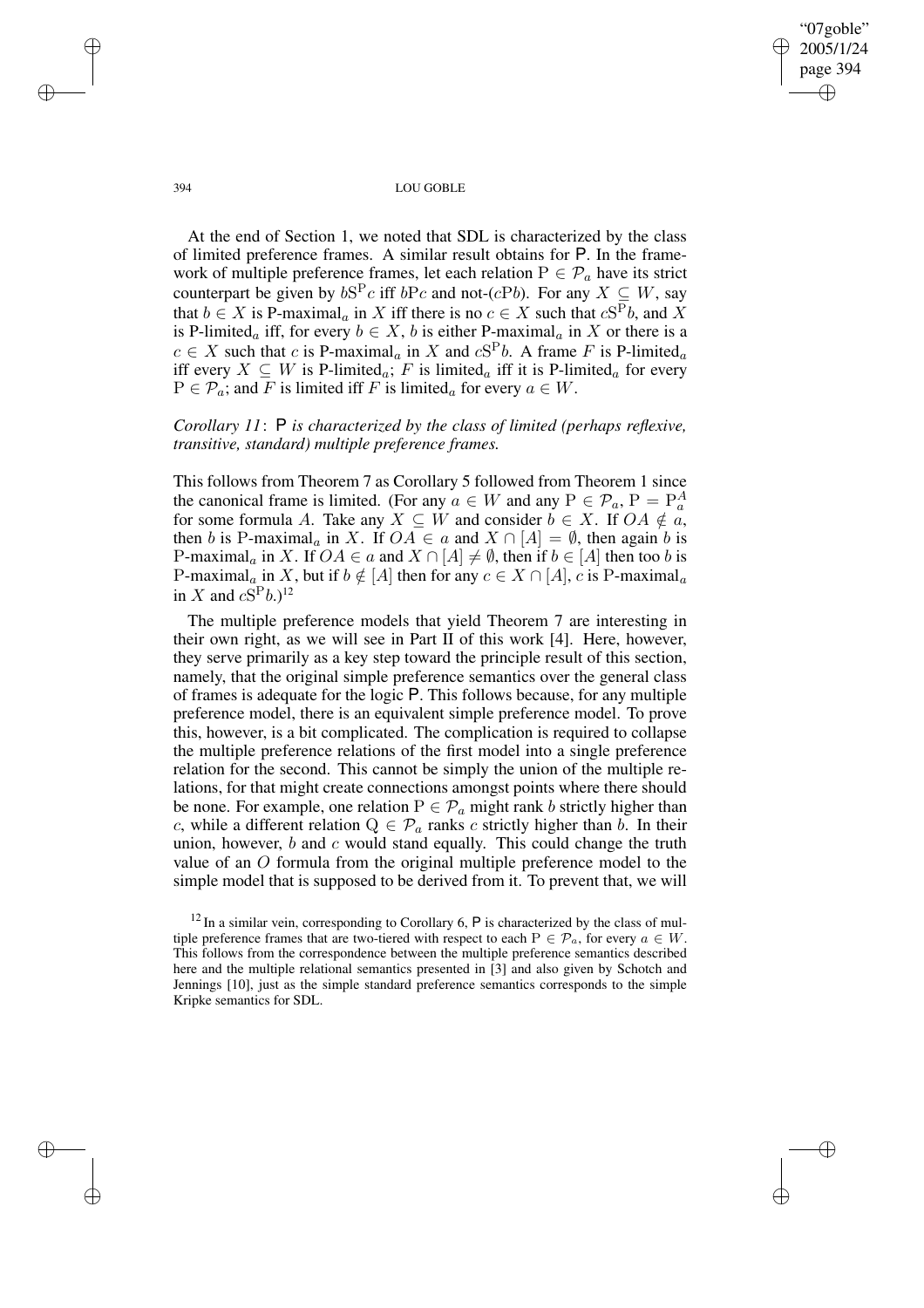✐

take the points of the simplified model to be pairs consisting of the worlds of the original model together with an ordering relation from that model, or an index indicating it, which will allow for the separation of multiple counterparts of b and c. Given such constructed points, we can define multiple preference rankings that are entirely disjoint from each other. Those can then be collapsed without loss into a single preference relation to yield the result we want. Thus, in the new model there will be distinct points  $b'$  and  $b''$  corresponding to b (exactly the same formulas will hold at them as at  $b$ under the original model) and similarly  $c'$  and  $c''$  corresponding to c, such that under the relation P' corresponding to P,  $b'P'c'$ , while under the relation Q'' corresponding to Q,  $c''Q''b^{\overline{\prime}}$  but neither  $b'P'c''$  nor  $c''Q''b'$ , so that under the union of the relations,  $b'$  rates higher than  $c'$  and  $c''$  rates higher than  $b''$ but  $b'$  is not equal to  $c''$  nor  $b''$  to  $c'$ . Instead they are incommensurable.

# *Theorem 12*: P *is sound and complete with respect to the class of all simple preference frames.*

*Proof*: Soundness as usual. For completeness, let  $M = \langle F, v \rangle$  be a model on a multiple preference frame  $F = \langle \hat{W}, \mathcal{P} \rangle$  in which every  $P \in \mathcal{P}_a$  is reflexive on its field (which, in light of Lemma 8, could be stipulated to be the whole of W). We now derive an equivalent simple preference model  $M^* = \langle F^*, v^* \rangle$ . First, let each relation  $P \subseteq W \times W$  bear a distinct index i and let I be the set of these indexes. For notation,  $P<sup>j</sup>$  will be the relation that bears the index *j* ∈ *I*. Then, define a set of points  $W^* = \{\langle a, i \rangle : a \in W \text{ and } i \in I\}.$  Next, for each relation  $P^j \subseteq W \times W$ , define a corresponding relation on  $W^*$ , thus:

 $P^{*j} = \{ \langle b^*, c^* \rangle : \text{there are } b, c \in W \text{ such that } b^* = \langle b, j \rangle \&$  $c^* = \langle c, j \rangle \& bP^j c$ 

We note that, for any  $j \in I$ , if  $b^* \in \mathcal{F}P^{*j}$ , then  $b^* = \langle b, j \rangle$ , for some  $b \in W$ , and hence, when  $j \neq k$ ,  $P^{*j}$  and  $P^{*k}$  are disjoint in the sense that their fields do not overlap.

*Observation 1: For all*  $j, k \in I$ , if  $j \neq k$  *then*  $\mathcal{F}P^{*j} \cap \mathcal{F}P^{*k} = \emptyset$ *.* 

This is obvious from the definition of the relations. It will play an important role below.

For each  $a \in W$  and  $i \in I$ , let

$$
\mathcal{P}_{\langle a,i\rangle}^* = \{P^* : \text{there is a } j \in I \text{ such that } P^* = P^{*j} \& P^j \in \mathcal{P}_a\}.
$$

Then let

✐

✐

✐

$$
\mathrm{P}_{\langle a,i\rangle}^*=\bigcup\mathcal{P}_{\langle a,i\rangle}^*
$$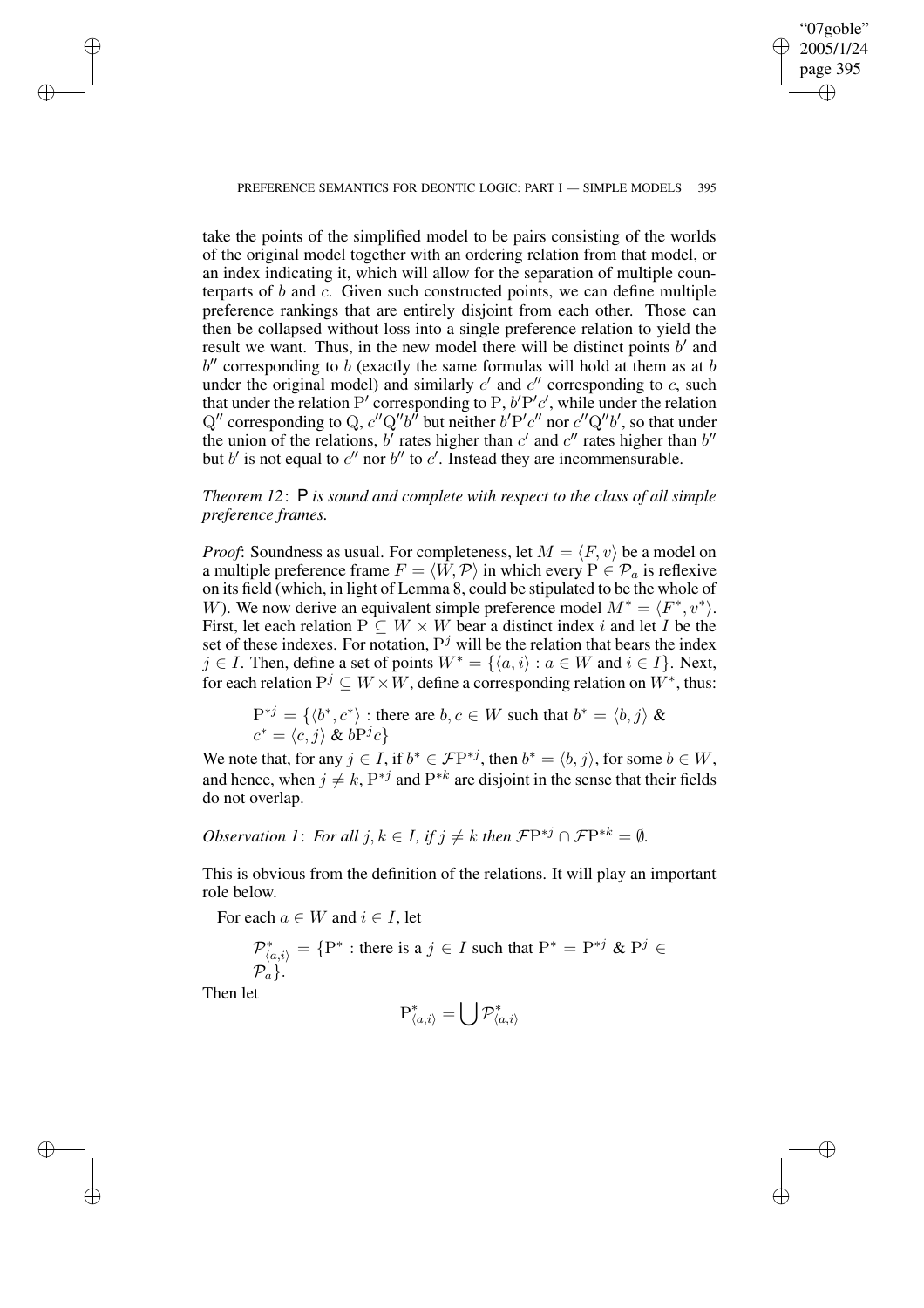✐

## 396 LOU GOBLE

We now define  $F^* = \langle W^*, P^* \rangle$  in which  $P^*$  assigns each  $\langle a, i \rangle \in W^*$  the relation  $P_{\langle a,i\rangle}^*$ . Let  $M^*=\langle F^*, v^*\rangle$  where

$$
v^*(p) = \{ \langle a, i \rangle : a \in v(p) \& i \in I \}
$$

*Lemma 13*: M<sup>∗</sup> *is a model on a simple preference frame.*

*Proof*: This is virtually trivial, since no conditions are placed on the relations  $P^*_{\langle a,i\rangle}$  except that their fields not be empty, which follows immediately from the non-emptiness of the fields of the relations in  $\mathcal{P}_a$ . It is worth noting for later, however, that

*Observation* 2: *For all*  $\langle a, i \rangle \in W^*$ , *(a)*  $P^*_{\langle a,i \rangle}$  *is reflexive on its field, and (b)* if every relation  $P^j \in \mathcal{P}_a$  is transitive, then  $P^*_{\langle a,i\rangle}$  is transitive as well.

Reflexivity is immediate from reflexivity for the relations of  $\mathcal{P}_a$  in F. Transitivity follows from the transitivity of the relations  $P^j \in \mathcal{P}_a$  and the disjointness of the corresponding relations  $P^{*j}$ . Thus, if  $b^*P^*_{\langle a,i\rangle}c^*$  and  $c^*P^*_{\langle a,i\rangle}d^*$ , then there is a  $P^{*j} \in \mathcal{P}^*_{\langle a,i\rangle}$  such that  $b^* P^{*j} c^*$  and a  $P^{*k} \in \mathcal{P}^*_{\langle a,i\rangle}$  such that  $c^*P^{*k}d^*$ . But then  $b^* = \langle b, j \rangle$  and  $c^* = \langle c, j \rangle$  and  $bP^j c$ , and also  $c^* = \langle c, k \rangle$  and  $d^* = \langle d, k \rangle$  and  $cP^k d$ . Thus,  $k = j$ , and so  $d^* = \langle d, j \rangle$ and  $cP^j d$ , whence  $bP^j d$  by transitivity of  $P^j$ . Therefore,  $\langle b, j \rangle P^{*j} \langle d, j \rangle$ , and then  $b^*P^*_{(a,i)}d^*$ , as required. Note too that  $P^*_{(a,i)}$  is not connected, since, for any  $b, c \in W$ , if  $j \neq k$  neither  $\langle b, j \rangle P^*_{\langle a, i \rangle} \langle c, k \rangle$  nor  $\langle c, k \rangle P^*_{\langle a, i \rangle} \langle b, j \rangle$ , although both  $\langle b, j \rangle$  and  $\langle c, k \rangle$  are in the field of  $P^*_{\langle a, i \rangle}$ .

*Lemma* 14: *For every formula*  $A \in L_0$ *, every*  $a \in W$ *, and every*  $i \in I$ *,*  $M, a \models_{\overline{MP}} A \text{ iff } M^*, \langle a, i \rangle \models_{\overline{P}} A.$ 

*Proof*: By induction on A. Obvious when  $A = p$ . We assume the lemma for all formulas up to  $A = OB$  and demonstrate that case. (a) Suppose  $M, a \models_{MP} OB$ , i.e., there is a  $P \in \mathcal{P}_a$  such that  $M, P \models_{MP} B$ .  $P = P^j$ for some  $j \in I$ . Thus there is a  $b \in \mathcal{F}P^j$  and  $M, b \models_{\text{MP}} B$  and for all c such that  $cP^j b$ ,  $M, c \models_{MP} B$ . By reflexivity,  $bP^j b$ , so  $\langle b, j \rangle P^{*j} \langle b, j \rangle$  and  $\langle b, j \rangle P^*_{\langle a,i \rangle} \langle b, j \rangle$ , and hence  $\langle b, j \rangle \in \mathcal{F} P^*_{\langle a,i \rangle}$ . Moreover,  $M^*, \langle b, j \rangle \models_P$ B, by the inductive hypothesis. Suppose then some  $c^* \in W^*$  such that  $c^*P^*_{\langle a,i\rangle}\langle b,j\rangle$ . There is then a relation  $P^{*k} \in \mathcal{P}^*_{\langle a,i\rangle}$  such that  $c^*P^{*k}\langle b,j\rangle$ . Since  $\langle b, j \rangle \in \mathcal{F}P^{*k}$ ,  $k = j$ , and so  $c^*P^{*j} \langle b, j \rangle$ , and then  $c^* = \langle c, j \rangle$ . Given  $\langle c, j \rangle P^{*j} \langle b, j \rangle$ ,  $cP^{j}b$ . (It was to enable this conclusion that disjoint relations

✐

✐

✐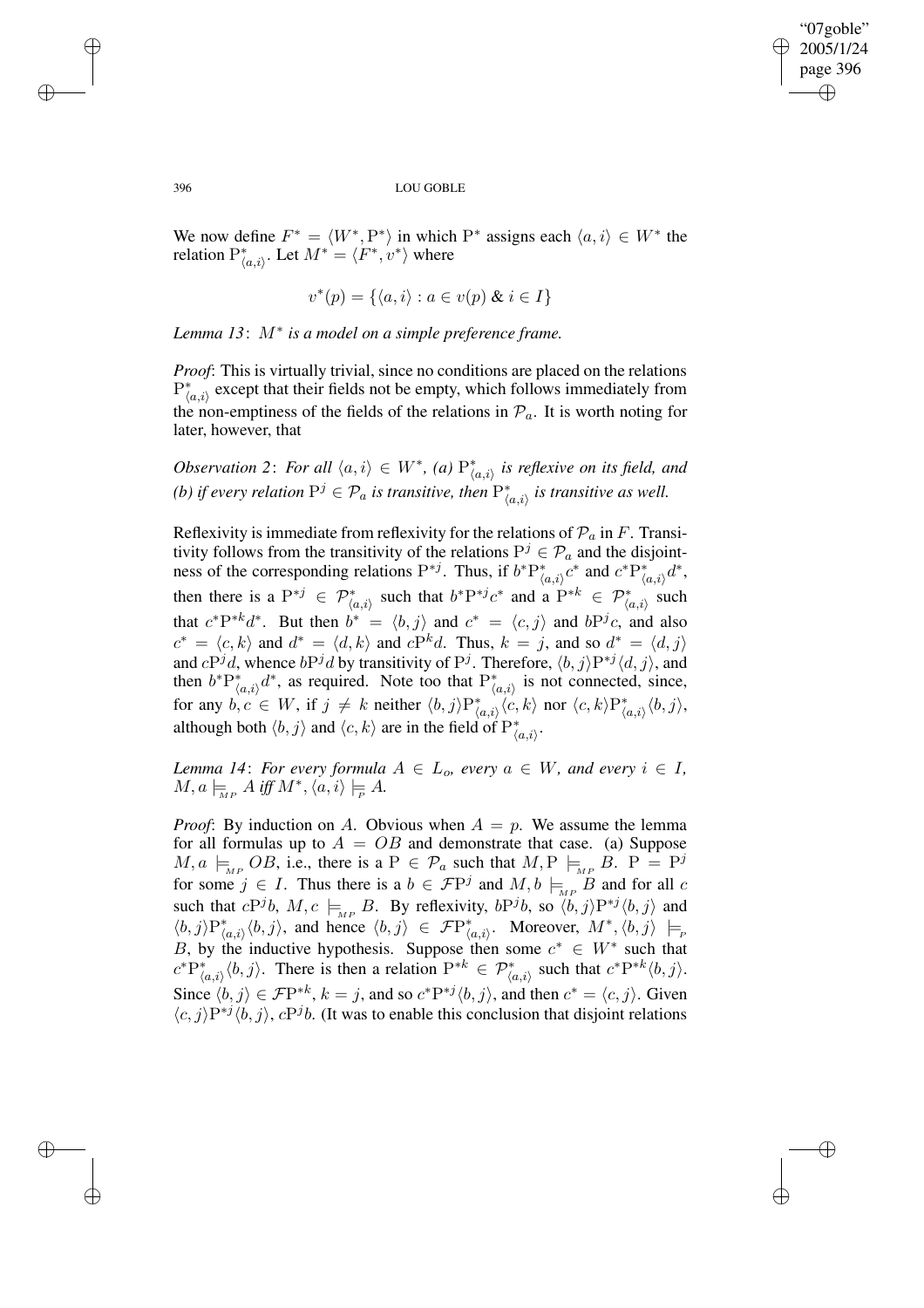✐

## PREFERENCE SEMANTICS FOR DEONTIC LOGIC: PART I — SIMPLE MODELS 397

✐

✐

✐

✐

 $P^*$  were formed out of the relations  $P \in \mathcal{P}_a$ .) From this,  $M, c \models_{_{MF}} B$ , and so  $M^*, \langle c, j \rangle \models_B B$ , i.e.,  $M^*, c^* \models_B B$ , by the inductive hypothesis, which suffices for  $\overline{M}^*, \langle a, i \rangle \models_{\rho} OB$ . (b) Suppose  $M^*, \langle a, i \rangle \models_{\rho} OB$ , so that there is a  $b^* \in \mathcal{F}P^*_{\langle a,i\rangle}$  such that  $M^*, b^* \models_B B$  and for all  $c^* \in W^*$ , if  $c^*P^*_{(a,i)}b^*$  then  $M^*, c^* \models_B B$ . With  $b^* \in \mathcal{F}P^*_{(a,i)}$ , there is a  $j \in I$  such that  $P^{*j} \in \mathcal{P}^*_{\langle a,i \rangle}$  and  $b^* \in \mathcal{F}P^{*j}$ , which implies that  $b^* = \langle b,j \rangle$  for some  $b \in W$ , and that  $\langle b, j \rangle P^{*j} \langle b, j \rangle$  by Observation 2 above, and so  $bP^{j}b$  and  $b \in \mathcal{F}P^j$ . Further,  $M, b \models_{M^p} B$ , by the inductive hypothesis. Suppose then a c such that  $cP^j b$ . By definition,  $\langle c, j \rangle P^{*j} \langle b, j \rangle$ , whence  $\langle c, j \rangle P^*_{\langle a, i \rangle} \langle b, j \rangle$ , and so  $M^*, \langle c, j \rangle \models_B B$ , which gives  $M, c \models_{MP} B$ , by the inductive hypothesis. This suffices for  $M$ ,  $a \models_{MP} OB$ , to complete the lemma.

Theorem 12, the principle result of this section, now follows from Theorem 7.b and Lemma 14. Suppose A is not provable in P. Then there is a reflexive multiple preference model that falsifies A, by Theorem 7.b. By Lemma 14 the derived simple preference model also falsifies  $A$ , hence  $A$  is not valid in all simple preference models.

*Corollary 15*: P *is sound and complete with respect to the class of all simple preference frames that are reflexive, or transitive, or both.*

From Observation 2, if all the relations of  $P_a$  are reflexive or transitive then  $P^*_{\langle a,i \rangle}$  will be reflexive or transitive as well.<sup>13</sup>

Just as SDL is characterized by the class of limited standard preference frames, Corollary 5, and P is characterized by the class of limited multiple preference frames, Corollary 11, so too

<sup>13</sup> Reflexivity here is reflexivity on the field of each relation P<sub>a</sub>, or, in the proof, P<sub>'(a,i)</sub>. To demonstrate completeness with respect to all frames that are not only reflexive on the fields of their relations  $P_a$  but with respect to all of W, i.e., for the field of each such relation to be W, modify the proof of Theorem 12 so that, instead of the relations  $P^*_{(a,i)}$  defined there, it uses relations  $P_{(a,i)}^{\#}$ , where

$$
\langle b,j\rangle P_{\langle a,i\rangle}^{\#}\langle c,k\rangle \text{ iff } \langle b,j\rangle P_{\langle a,i\rangle}^{*}\langle c,k\rangle \text{ or } P^{k}\notin \mathcal{P}_{a}
$$

Then the proof of the theorem will go through in much the same way, and if all relations in  $\mathcal{P}_a$  are reflexive on W (cf. Lemma 8), then  $\mathrm{P}^{\#}_{\langle a,i\rangle}$  is reflexive on  $W^*$ , and if all relations in  $\mathcal{P}_a$  are transitive then so is  $P_{(a,i)}^{\#}$ . Thus, at present, it does not matter whether the field of a point's preference relation be the whole of W. For the logics of Sections 3 and 4 below this does make a difference, however. There we do not want to require such a global condition; hence we have not imposed it here.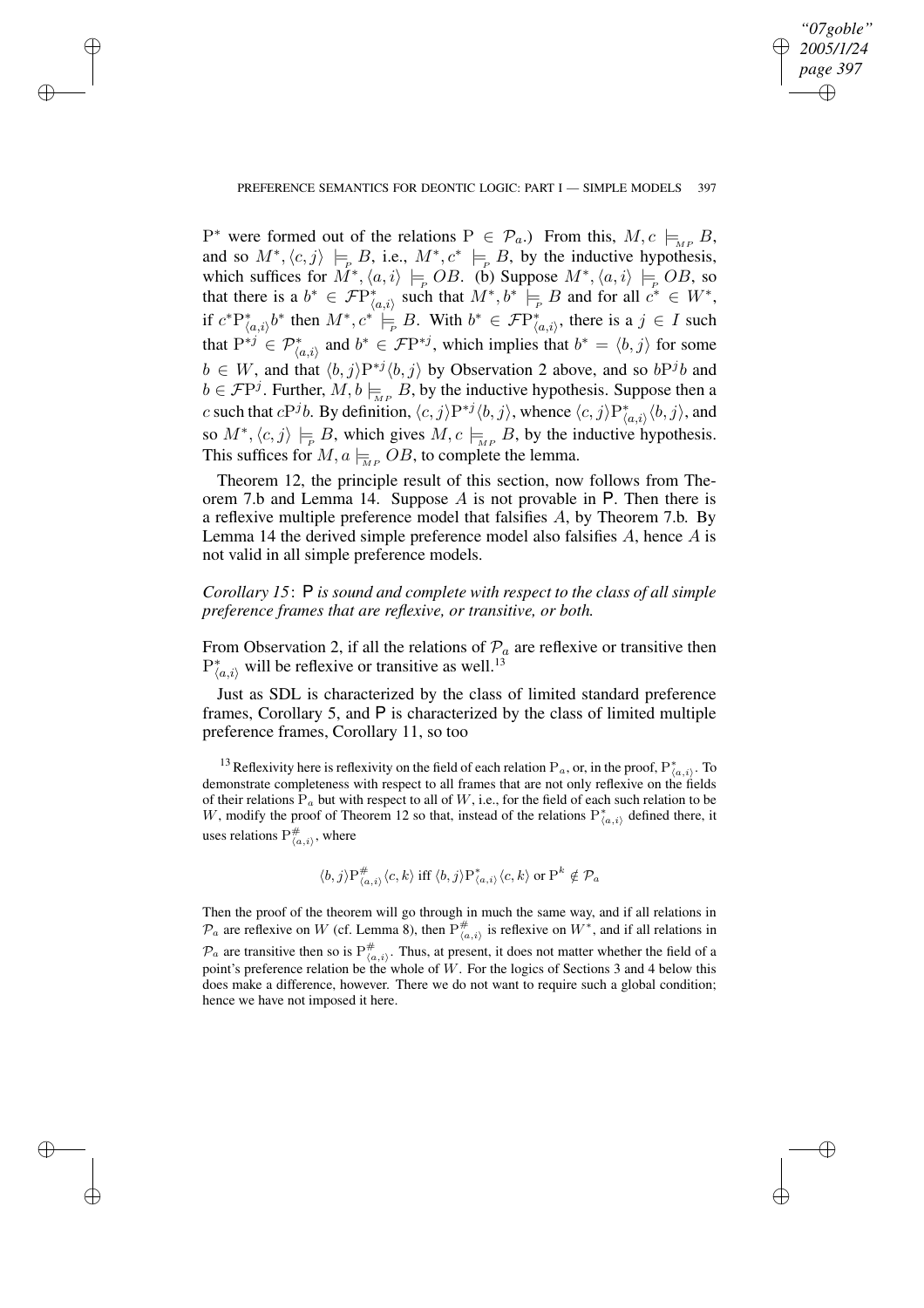✐

### 398 LOU GOBLE

# *Corollary 16*: P *is characterized by the class of limited (perhaps reflexive, transitive) simple preference frames.*

Consider a limited reflexive (and perhaps transitive) multiple preference frame  $F = \langle W, \mathcal{P} \rangle$ , and let  $F^* = \langle W^*, P^* \rangle$  be the simple preference frame derived from  $F$  as for Theorem 12. Then  $F^*$  is limited. For consider, for any  $a^* \in W^*$ , any  $X \subseteq W^*$ , and suppose  $b^* \in X$ .  $b^* = \langle b, j \rangle$  for some  $b \in W$  and  $j \in I$ . Let  $Y = \{c : \langle c, j \rangle \in X\}$ .  $b \in Y$ . Since F is limited<sub>a</sub>, Y is  $P^j$ -limited<sub>a</sub>, and so either b is  $P^j$ -maximal<sub>a</sub> in Y or else there is a  $c \in Y$  such that c is  $P^j$ -maximal<sub>a</sub> in Y and  $cS^{P^j}b$ . In the first case,  $b^* = \langle b, j \rangle$  will be  $P^{*j}$ -maximal $\langle a, i \rangle$  in X, and so maximal $\langle a, i \rangle$  in X with respect to  $P^*_{\langle a,i\rangle}$ . For consider any  $d^* = \langle d,k\rangle \in X$ , and suppose for *reductio* that  $\langle d, k \rangle S^*_{\langle a,i \rangle} \langle b, j \rangle$ . If  $j = k$ , then  $d \in Y$ . Also  $\langle d, j \rangle P^*_{\langle a,i \rangle} \langle b, j \rangle$  and not- $(\langle b, j \rangle P^*_{\langle a, i \rangle} \langle d, j \rangle)$ . From the first,  $\langle d, j \rangle P^{*j} \langle b, j \rangle$  and so  $dP^{j}b$ . From the latter, not- $(\langle b, j \rangle P^{*j} \langle d, j \rangle)$ , and so not- $(bP^{j}d)$ . Thus  $dS^{P^{j}}b$ , contrary to b's being  $P^j$ -maximal<sub>a</sub> in Y. If, on the other hand  $j \neq k$ , then it could not be that  $\langle d, k \rangle P^*_{\langle a,i \rangle} \langle b, j \rangle$ , and so not  $\langle d, k \rangle S^*_{\langle a,i \rangle} \langle b, j \rangle$ , as supposed. Similarly, in the second case,  $\langle c, j \rangle$  will likewise be  $P^{*j}$ -maximal $_{\langle a,i \rangle}$  in X and so maximal $\langle a, i \rangle$  with respect to  $P^*_{\langle a, i \rangle}$ , and since  $cS^{P^j}b$ ,  $\langle c, j \rangle S^{P^{*j}}\langle b, j \rangle$ , and so  $\langle c, j \rangle S^*_{\langle a,i \rangle} \langle b, j \rangle$ , as required for X to be limited $\langle a,i \rangle$ . Since  $F^*$ , derived from a limited  $F$ , is limited, Corollary 11 implies the present corollary. Any nontheorem of P can be falsified in a model on a limited reflexive (and perhaps transitive) multiple preference frame  $F$ , and so falsified on the equivalent limited (reflexive, transitive) simple preference frame  $F^*$  derived from  $F$  as demonstrated above.

## 3. *Standard Dyadic Deontic Logic*

Historically, the pattern of the preference semantics for deontic logic was introduced to give an account of the concept of conditional obligation, statements of the sort 'given that  $A$ , it ought to be that  $B'$ . (Cf. the references in footnote 1.) In this section we demonstrate the adequacy of this framework to two forms of dyadic deontic logic. On the one hand, we have a logic of conditional obligation that corresponds to SDL for the monadic obligation operator. On the other hand, we have a logic of preference itself, that represents in the object language the relation that makes the models work. The two dyadic logics are closely related. Both are determined by the class of standard preference frames, and their fundamental concepts are interdefinable. In the next section we will look at weaker versions of these systems

✐

✐

✐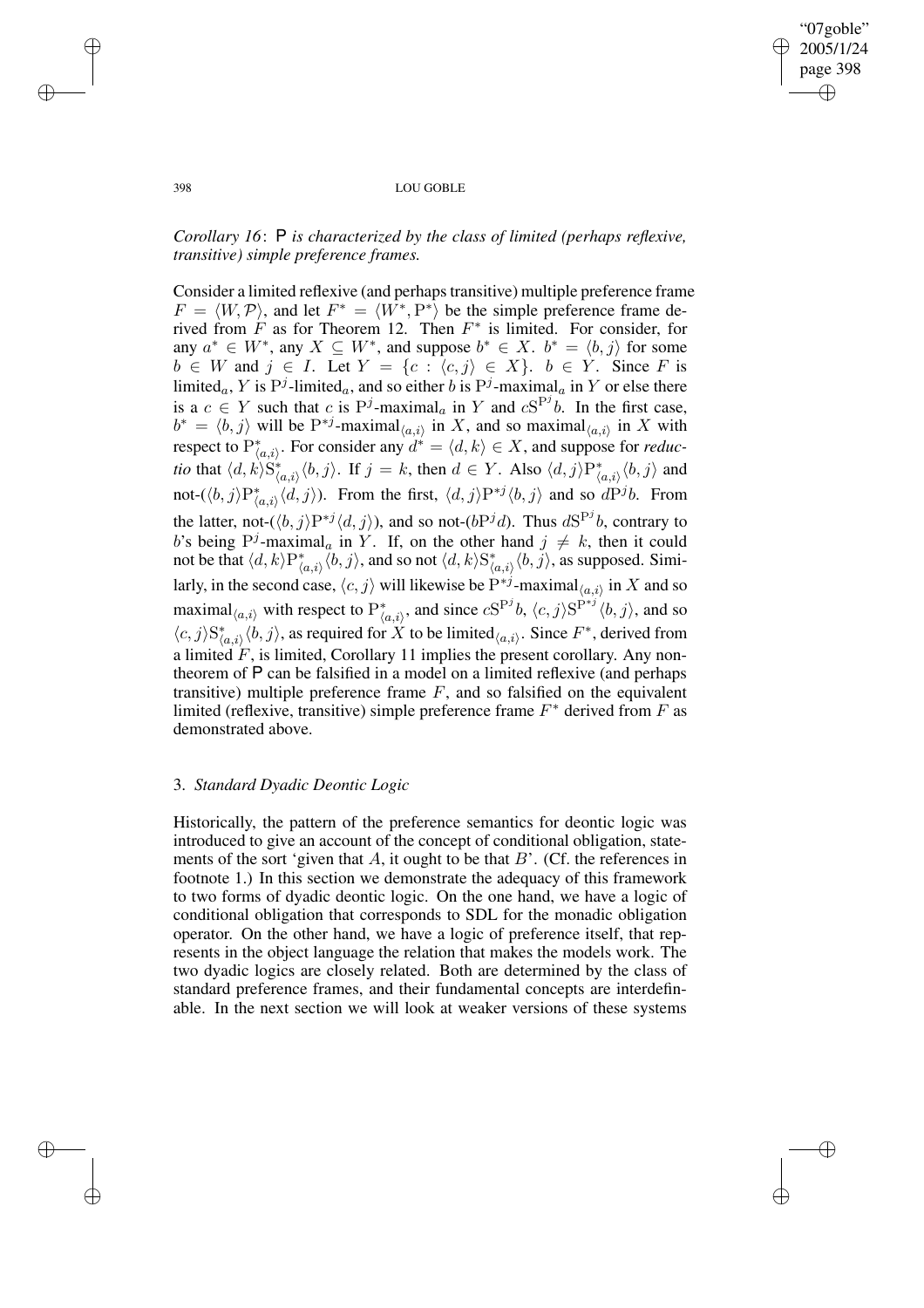"07goble" 2005/1/24 page 399

✐

✐

✐

✐

that are determined by the class of all reflexive and transitive, but not necessarily connected, frames. These stand to the monadic deontic logic P as the standard dyadic logics of this section stand to SDL.

✐

✐

✐

✐

Let us begin with the logic of conditional obligation. Instead of the monadic operator O of Sections 1 and 2, let the language,  $L_{co}$ , contain a binary operator  $O(-/-)$  such that  $O(B/A)$  is well-formed whenever A and B are. As indicated above, ' $O(B/A)$ ' is read 'given that A, it ought to be that B'. Such formulas are interpreted in the present preference semantics according to the rule

 $(P\text{-}CO)$   $M, a \models_{\mathcal{P}} O(B/A)$  iff there is a  $b \in \mathcal{F}P_a$  such that  $M, b \models_{\mathcal{P}} P_a$  $A \wedge B$  and for any c such that  $cP_a b$  and  $M, c \models_{\overline{P}} A, M, c \models_{\overline{P}} B$ 

which corresponds to the original monadic rule (P-O) except for restricting the range of worlds to be considered for preference comparisons to those where the antecedent A obtains. That is the import of *conditional* obligation.

One might also be interested in a sense of conditional obligation in which 'Ought $(B/A)$ ' could be true even when A is impossible or contradictory, which is excluded by (P-CO). This would allow, for example, Ought( $\perp/\perp$ ), and Ought( $A/A$ ) in general, to be valid. For this, one could introduce an operator  $O'(-/-)$  such that

 $(P\text{-}CO')$   $M, a \models_{P} O'(B/A)$  iff either there is no  $b \in \mathcal{F}P_a$  such that  $M, b \models_{\overline{P}} A$  or there is a  $b \in \mathcal{F}P_a$  such that  $M, b \models_{\overline{P}} A \wedge B$  and for any c such that  $cP_a b$  and  $M, c \models R A, M, c \models B$ 

 $O'(B/A)$  could, however, be defined in terms of  $O(B/A)$  thus:  $O'(B/A)$  $=_{df} O(T/A) \rightarrow O(B/A)$ . Alternatively, given  $O'(B/A)$  as primitive,  $O(B/A)$  could be defined by  $O(B/A) =_{df} \neg O'(\perp/A) \wedge O'(B/A)$ . (Cf. [8] p. 5.) Because of these equivalences, it is immaterial which notion one adopts. All the results below for logics of O(B/A) apply *mutatis mutandis* to corresponding logics of  $O'(B/A)$ . The same is true in the next section.<sup>14</sup>

<sup>&</sup>lt;sup>14</sup> The pattern of (P-CO), or (P-CO'), contrasts with another rule of evaluation that is widely used for conditional obligation, namely that  $O(B/A)$  is true iff there are worlds at which  $A$  is true and all the best (maximal)  $A$ -worlds are worlds where  $B$  is true, or that  $O'(B/A)$  is true iff all the best (maximal) A-worlds are B-worlds. The latter is the form of rule proposed by Hansson [5] p. 144. (Thus his conditional obligation corresponds to  $O'(B/A)$ .) This other kind of rule, however, requires the Limit Assumption (LA), described below, to be satisfied by all models if it is to produce desired results. Thus, without LA, the principle of cautious monotony,  $(O(B/A) \wedge O(C/A)) \rightarrow O(C/A \wedge B)$ , is not valid under the Hansson sort of rule, whereas it is valid for all standard models that do satisfy this condition. By contrast, the present rules (P-CO) and (P-CO') do not require LA, although, as will be shown, imposing such a condition would not change the set of valid formulas, unlike the case with the Hansson forms. For models satisfying LA, the two kinds of evaluation rules are equivalent; they verify exactly the same formulas. Without the assumption, they can diverge. The rule for the monadic operator that corresponds to this other pattern of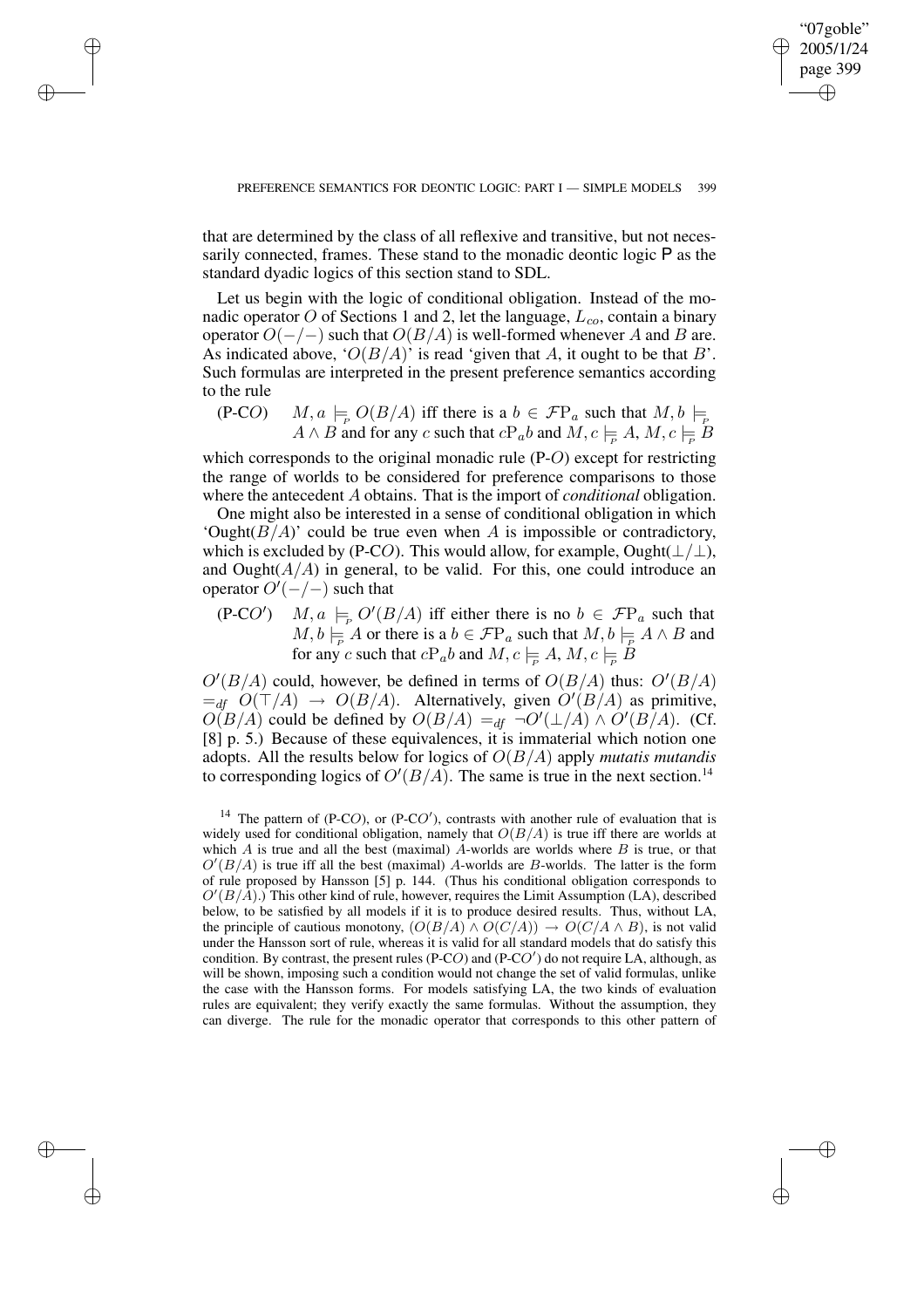✐

#### 400 LOU GOBLE

Let SDDL (standard dyadic deontic logic)<sup>15</sup> be the class of formulas containing PC and closed under *modus ponens* with the additional axioms and rules:

(RCE) If  $\vdash A \leftrightarrow A'$  then  $\vdash O(B/A) \leftrightarrow O(B/A')$  $(RCM)$  If  $\vdash B \rightarrow C$  then  $\vdash O(B/A) \rightarrow O(C/A)$  $\overrightarrow{CCK)}$   $O(B \rightarrow C/A) \rightarrow (O(\overrightarrow{B/A}) \rightarrow O(\overrightarrow{C/A}))$ <br>  $(CD)$   $O(B/A) \rightarrow \neg O(\neg B/A)$  $\overrightarrow{O(B/A)} \rightarrow \neg \overrightarrow{O(\neg B/A)}$  $(CN)$   $O(T/T)$  $(CO \wedge)$   $O(B/A) \rightarrow O(A \wedge B/A)$ (trans)  $((A \geq B) \land (B \geq C)) \rightarrow (A \geq C)$ 

where in  $L_{co}$ 

$$
A \ge B =_{df} \neg O(\neg A/A \lor B)
$$

 $A \geq B$  provides a way of representing the weak preference ordering in terms of conditional obligation; such formulas should be read 'A is at least as good (desirable, valuable, etc.) as  $B$ . Given their definition, these formulas are evaluated according to the derived rule

$$
\begin{array}{ll}\n\text{(P-2)} & M, a \models_{\mathcal{P}} A \geq B \text{ iff for every } c \text{ such that } c \in \mathcal{F}\mathcal{P}_a \text{ and } M, c \\
& \models_{\mathcal{P}} B \text{, there is a } b \text{ such that } b\mathcal{P}_ac \text{ and } M, b \models_{\mathcal{P}} A\n\end{array}
$$

Soon we will explore taking ' $\geq$ ' as primitive and defining  $O(-/-)$  in terms of it. First, however, let us list some principles that are derivable from SDDL; most of these are useful when establishing the results below.

(D.1) If  $\vdash A$  then  $\vdash O(A/A)$  $(D.2) \qquad \vdash O(\top/A) \leftrightarrow O(A/A)$  $(D.2a)$   $\vdash O(B/A) \rightarrow O(A/A)$ (D.3)  $\qquad \vdash (O(A/C) \land O(B/C)) \rightarrow O(A \land B/C)$  $(D.4)$   $\vdash \neg O(\neg A/A)$  $(D.5) \qquad \vdash O(A/B \lor C) \rightarrow (O(A/B) \lor O(A/C))$  $(D.6) \qquad \vdash O(B/A) \leftrightarrow \neg((A \land \neg B) \geq (A \land B))$  $(D.7)$   $\vdash A > A$ 

interpretation amounts to the rule of evaluation in the Kripke-style relational semantics;  $OA$ would be true just in case all the best  $\top$ -worlds, i.e., all the best worlds in W, are A-worlds, where LA implies that there are such worlds.

<sup>15</sup> It might be a misnomer to call this 'standard' dyadic deontic logic since there is far less standardization in this area than in monadic deontic logic, and more room for variation. I call it standard because it corresponds so directly to SDL as manifest through its models, models on 'standard' frames. SDDL is the logic CD of van Fraassen's [12], where it receives a similar axiomatization, but a somewhat different semantics. It is also discussed by Lewis, with a rather different axiomatization, in [7] Ch. 6 (under the name VN) and in [8], where it is given various alternative — though in a sense equivalent — semantics, including one that is virtually the same as the present account.

✐

✐

✐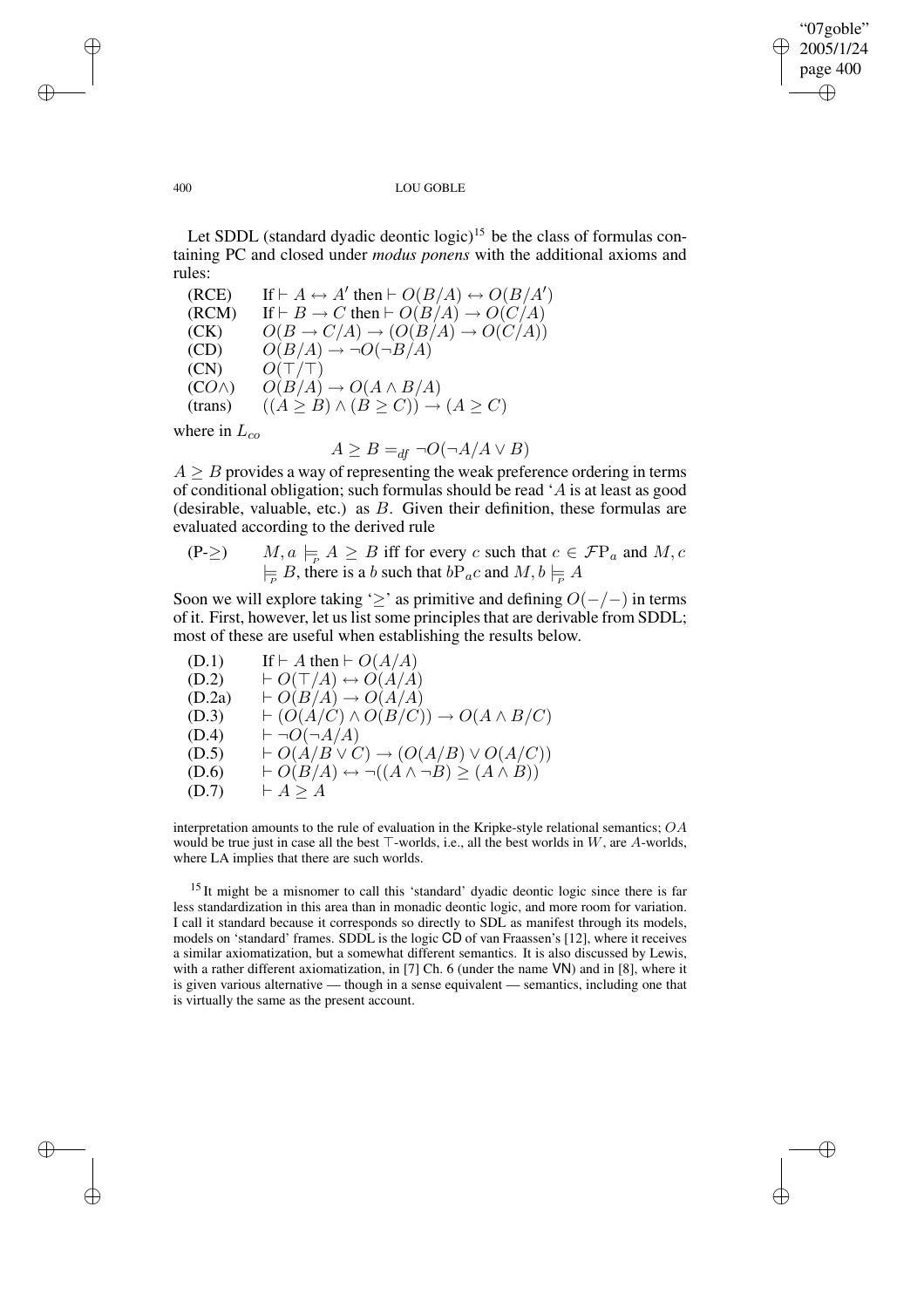"07goble" 2005/1/24 page 401 ✐ ✐

✐

✐

✐

✐

✐

✐

 $(D.8) \qquad \vdash (A \geq B) \vee (B \geq A)$  $(D.9)$   $\vdash \neg (\bot \geq \top)$  $(D.10)$   $\vdash A \geq \bot$ (D.11)  $\vdash ((A \geq B) \land (A \geq C)) \rightarrow (A \geq (B \lor C))$ (DR.1) If  $\vdash A \rightarrow B$  then  $\vdash B \ge A$ (DR.2) If  $\vdash A \rightarrow (B \lor C)$  then  $\vdash (B \ge A) \lor (C \ge A)$ (DR.2gen) If  $\vdash A \to (B_1 \vee \cdots \vee B_n)$  then  $\vdash (B_1 \geq A) \vee \cdots \vee (B_n \geq A)$ 

Proofs of these are easy enough that they can be left to the reader. Some, but not all, require (CK) and (CD).

The principles of SDDL look like conditionalized versions of the principles of SDL. The connection between the two is made even closer by defining formulas OA of SDL as  $O(A/\top)$ . Then it is apparent that the original evaluation rule (P-O) is derivable from (P-CO) via the definition, and all the theorems of SDL are derivable in SDDL. Like SDL, SDDL is characterized by the class of all standard preference frames.

Before demonstrating that, however, it will be useful to bring forward the logic of preference itself. For this, we take the language  $L$  to contain, along with the vocabulary of classical logic, the binary connective ' $\geq$ ' as primitive, with  $A \geq B$  well-formed when A and B are. Such formulas are evaluated according to the rule ( $P \geq$ ) above, but this is now stipulated and not derived.

Just as ' $\geq$ ' was defined in terms of 'O(−/−) before, so now we can define  $'O(-/-)'$  in  $L$  in terms of ' $\geq$ ', thus:

$$
O(B/A) =_{df} \neg((A \land \neg B) \ge (A \land B))
$$

and then the evaluation rule (P-CO) will be derivable from  $(P-$ >). Likewise, the monadic operator O is definable so that OA is equivalent to  $\neg(\neg A \geq A)$ .

The standard logic of preference, SPref, that corresponds to SDDL is given by these axioms and rules, in addition to PC and closure under *modus ponens*: 16

 $(R.1)$  If  $\vdash A \rightarrow B$  then  $\vdash B \geq A$ (trans)  $((A \geq B) \land (B \geq C)) \rightarrow (A \geq C)$ (connex)  $(A \geq B) \vee (B \geq A)$  $(\geq \vee)$   $((A \geq B) \wedge (A \geq C)) \rightarrow (A \geq (B \vee C))$  $(\text{poss}) \qquad \neg (\perp \geq \top)$ 

<sup>16</sup> This is equivalent to the axiomatization Lewis gives for VN in terms of comparative possibility, here preferability, in [7], p. 123. Lewis proved completeness for this system in terms of his systems of spheres, from which completeness in terms of preference rankings can be derived. Here we prove the result in terms of preference directly.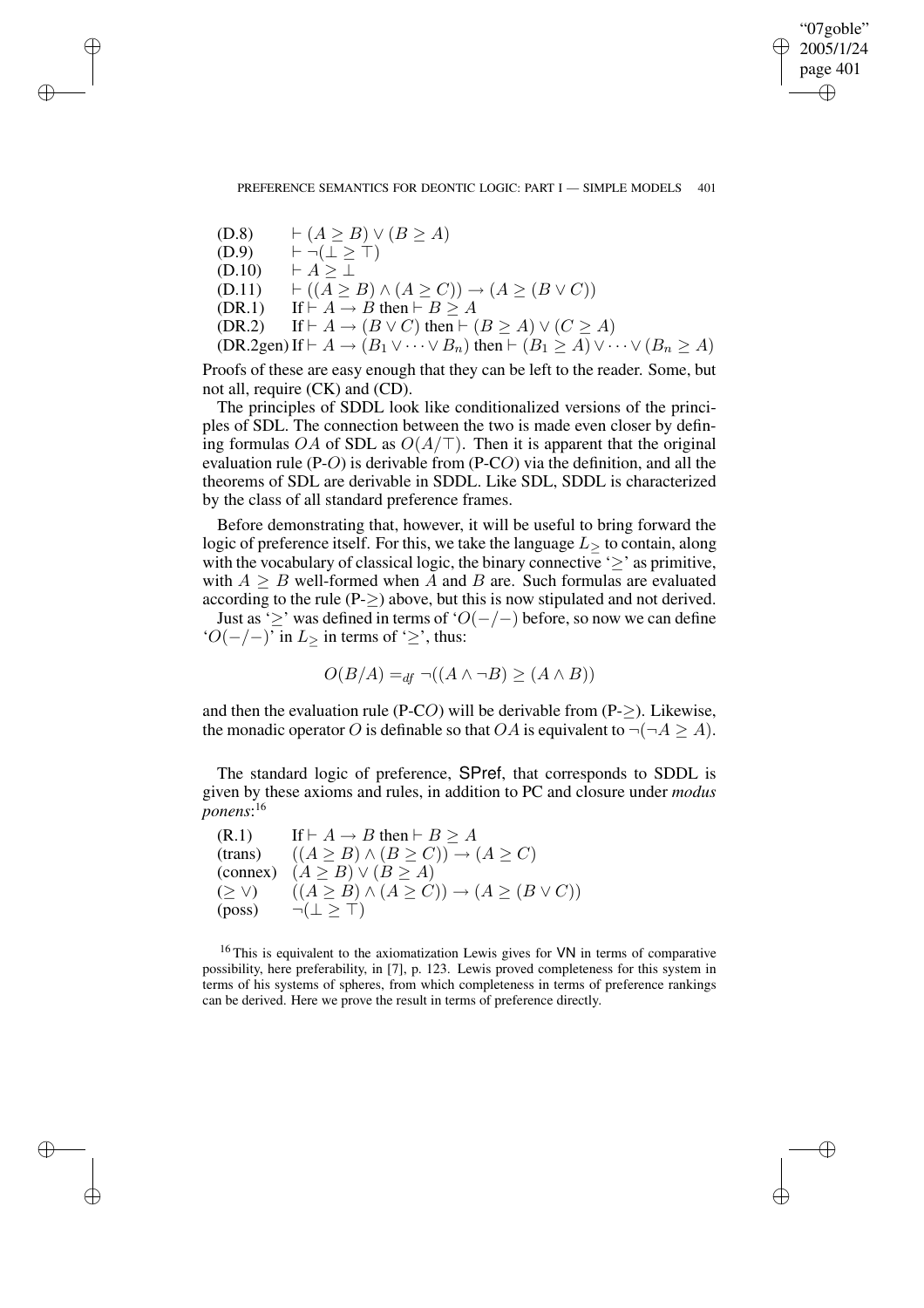2005/1/24 page 402 ✐

✐

✐

"07goble"

✐

402 LOU GOBLE

Some derivable theorems are

 $(D.1) \qquad \vdash A > A$  $(D.2) \qquad \vdash (A \geq B) \leftrightarrow \neg O(\neg A/A \vee B)$ (D.3)  $\vdash (A \geq (A \vee B)) \vee (B \geq (A \vee B))$  $(D.4)$   $\vdash A \geq \bot$ (DR.1) If  $\vdash A \rightarrow B$  then  $\vdash (A \ge C) \rightarrow (B \ge C)$ (DR.2) If  $\vdash B \to C$  then  $\vdash (A \ge C) \to (A \ge B)$ (DR.3gen) If  $\vdash A \rightarrow (B_1 \vee \cdots \vee B_n)$  then  $\vdash (B_1 \geq A) \vee \cdots \vee (B_n \geq A)$ 

(Proofs are left to the reader.) (D.2) here is like (D.6) of the preceding list; they correspond to the equivalences between preference formulas and conditional obligation formulas described semantically. That is, (D.2) here reflects the definition of  $A \geq B$  in  $L_{co}$ , while (D.6) earlier reflects the definition of  $O(B/A)$  in  $L_{\geq}$ . Thus one can move freely between the two regardless of which language one is in.

It might be useful to note that the connective  $\geq$  allows for the expression of alethic modalities, or very close counterparts thereto, within the deontic language. Thus, a formula  $\perp \geq A$  will hold at a point, a, just in case A holds at no points in the field of the relation  $P_a$ , and so represents a sort of impossibility operator. Likewise, necessity, truth in all points in the field of the relation, is represented by  $\perp$  >  $\neg A$  and possibility, truth in some points, by  $\neg(\perp \geq A)$ . (These are easily verified.)

*Theorem 17*: SPref *is sound and complete with respect to the class of all standard preference frames.*

*Proof*: Soundness is routine and can be left to the reader. It is noteworthy, though, that only the axiom (connex) requires that  $P_a$  be connected; this is relevant to the next section. For completeness, construct a canonical model as follows: Let  $F = \langle W, P \rangle$  with W the set of all maximal consistent extensions of SPref, as usual. For P first define for every formula  $A \in L$  and  $a \in W$ ,

$$
\Pi_a A = \{b : \forall B \in b, B \ge A \in a\}
$$

Also, for some useful notation, given what was noted above about the notion of necessity, let us define

$$
Nec_a = \{\neg A : \bot \ge A \in a\}
$$

A world,  $b$ , might be considered a possible alternative to a given world,  $a$ , if it contains nothing that  $\alpha$  considers impossible, or, to say the same thing, if it contains the negation of everything impossible, which is to say, it contains

✐

✐

✐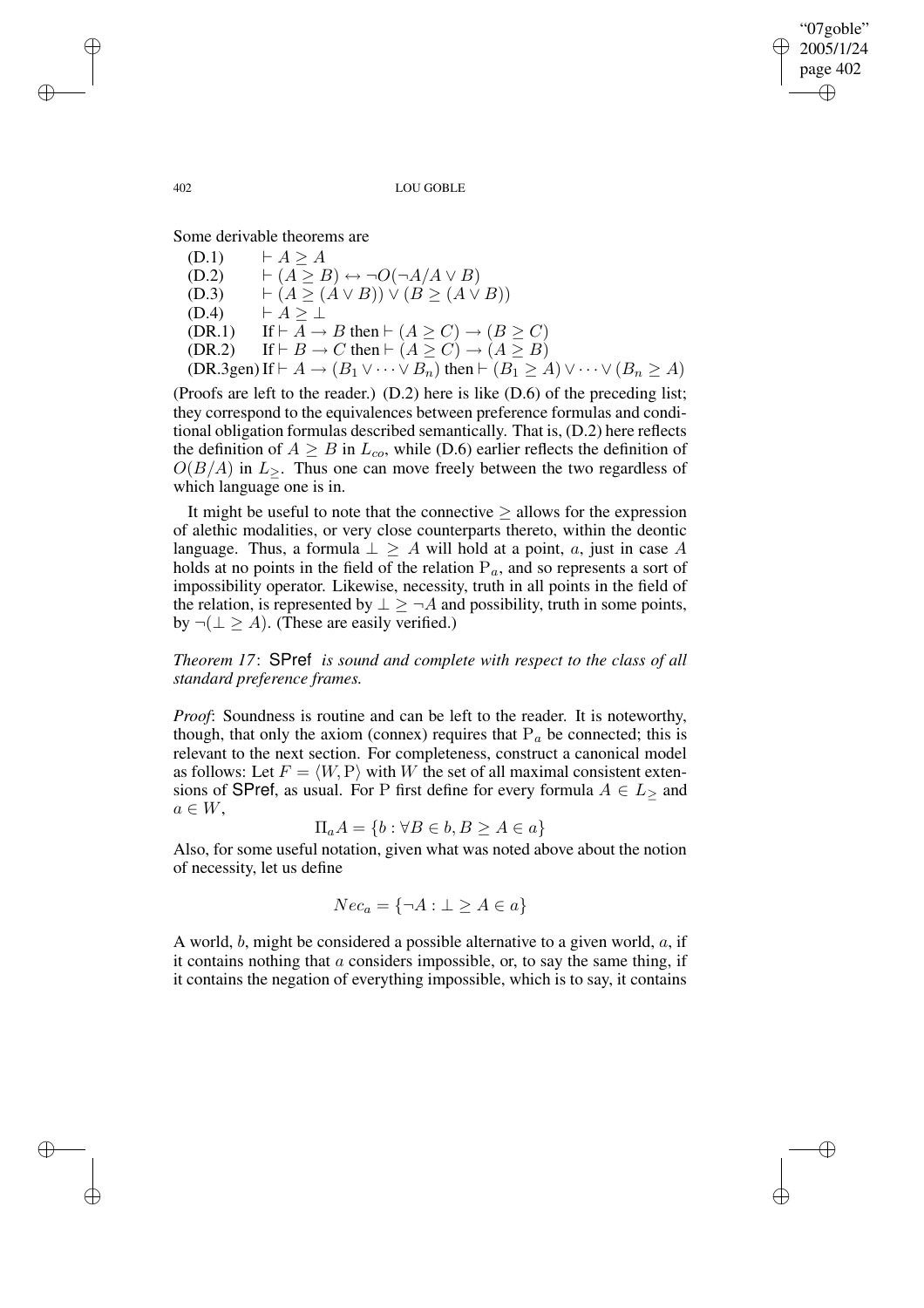✐

all of  $Nec_a$ . Hence, let us define,

$$
\Diamond_a b \text{ iff } N e c_a \subseteq b
$$

Preference rankings of canonical worlds will range over possible alternatives only. Let

$$
\mathcal{P}_a = \{ \langle b, c \rangle : \Diamond_a b \& \Diamond_a c \& \forall C (c \in \Pi_a C \Rightarrow \exists B (b \in \Pi_a B \& B \ge C \in a) ) \}
$$

Let P assign  $P_a$  to a. Let  $M = \langle F, v \rangle$  with

$$
v(p) = \{a \in W : p \in a\}
$$

as usual.

 $\rightarrow$ 

 $\rightarrow$ 

✐

✐

Before establishing that  $M$  is indeed a standard preference model and canonical, it will be useful to have this lemma.

*Lemma* 18: *For all formulas*  $A$ *, if*  $\perp \geq A \notin a$  *and*  $X = \{\neg B : B \geq A \notin a\}$ *then*  $X \cup Nec_a \cup \{A\}$  *is consistent.* 

*Proof*: Suppose  $\perp \geq A \notin a$ , and also that  $X \cup Nec_a \cup \{A\}$  is not consistent.  $X \cup Nec_a$  is not empty, for otherwise  $\{A\}$  would be inconsistent and  $\vdash A \rightarrow$ ⊥, in which case, by  $(R,1)$ ,  $\vdash \bot > A$  and  $\bot > A \in a$ , contrary to the initial supposition. Since  $X \cup Nec_a$  is not empty, there are  $C_1, \ldots, C_n \in X \cup Nec_a$ such that  $\vdash (C_1 \land \ldots \land C_n) \rightarrow \neg A$ , and so  $\vdash A \rightarrow (\neg C_1 \lor \cdots \lor \neg C_n)$ , and thus  $\vdash (\neg C_1 \geq A) \vee \cdots \vee (\neg C_n \geq A)$  by (DR.3gen). So,  $(\neg C_1 \geq A)$  $A) \vee \cdots \vee (\neg C_n \geq A) \in a$ . Each  $C_i$  is in X or in  $Nec_a$ . Suppose that  $\neg C_i \ge A \in \mathfrak{a}$ , and suppose  $C_i \in X$ . Then  $C_i = \neg D_i$  where  $D_i \ge A \notin \mathfrak{a}$ a. So  $\neg D_i \geq A \in a$ , hence  $D_i \geq A \in a$ , and also  $D_i \geq A \notin a$ , a contradiction. Suppose, however,  $\neg C_i \geq A \in \alpha$ , and  $C_i \in Nec_{\alpha}$ . Then  $C_i = \neg D_i$  where  $\bot \geq D_i \in a$ . So  $\neg \neg D_i \geq A \in a$ , and then  $D_i \geq A \in a$ . But then  $\perp \geq A \in a$ , by (trans), contrary to the initial assumption. Hence, in either case, there is a contradiction. Thus, if  $\bot \geq A \notin a$ ,  $X \cup Nec_a \cup \{A\}$ must be consistent.

From this completeness will follow quickly.

*Lemma 19*: *M is a model on a standard preference frame.*

*Proof*: (i)  $P_a$  is not empty: Since  $\vdash \neg (\perp \geq \top)$ ,  $\perp \geq \top \notin a$ . Hence, by Lemma 18  $\{\neg B : B \geq \top \notin a\} \cup Nec_a \cup \{\top\}$  is consistent, and so  $Nec_a \cup {\{\top\}}$  is consistent, and thus has a maximal consistent extension, b. Trivially,  $\Diamond_a b$ . Since  $C \geq C \in a$  for every C, it is obvious that if, for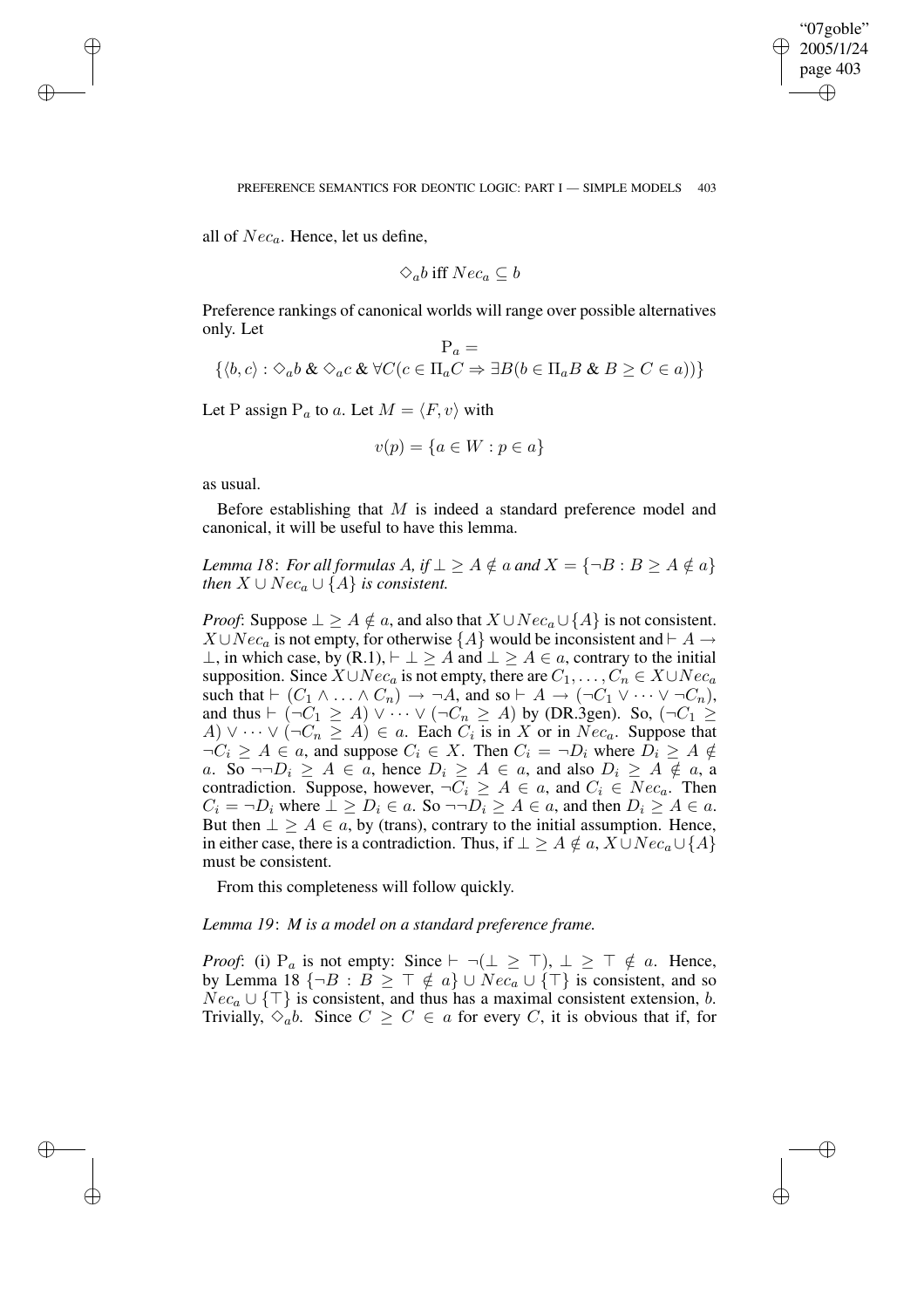✐

404 LOU GOBLE

some  $C, b \in \Pi_a C$ , there is some B, namely C, such that  $b \in \Pi_a B$  and  $B \ge C \in a$ . Hence  $bP_a b$ , and  $b \in \mathcal{F}P_a$ . So  $P_a$  is not empty. (ii) that  $P_a$ is standard, i.e., reflexive, transitive, and connected on its field, is also easily shown, and so left to the reader. (We note, though, that  $P_a$  is not necessarily reflexive over the whole of W since there could be points  $c \in W$  such that not- $\Diamond_a c$ .)

*Lemma* 20: *For all formulas*  $A \in L$  > *and all*  $a \in W$ ,  $A \in a$  *iff*  $M$ ,  $a \models A$ .

*Proof*: As usual, by induction on A; we consider only the case where  $A =$  $B \ge C$  and suppose the lemma to hold for B and C.

(i) Suppose  $B \ge C \in \mathfrak{a}$  and let c be an arbitrary point in  $\mathcal{F}P_{\mathfrak{a}}$  such that  $M, c \models \overline{C}$ . By the inductive hypothesis,  $C \in c$ . Since  $c \in \mathcal{F}P_a$ ,  $\diamond_{a}c$  and so  $\perp \ge C \notin a$ . Hence  $\perp \ge B \notin a$  by (trans). Let  $X = \{\neg D : D \ge \emptyset\}$  $B \notin a$ . By Lemma 18,  $X \cup Nec_a \cup \{B\}$  is consistent, and thus has a maximal consistent extension, b. Since  $B \in b$ ,  $M, b \models B$ , by the inductive hypothesis. To show that  $bP_a c$ , we have first that  $\Diamond_a b$  since  $Nec_a \subseteq b$ . Second, suppose some E such that  $c \in \Pi_a E$ . Then  $C \geq E \in a$  and so  $B \ge E \in a$ , by (trans).  $b \in \Pi_a B$  since for any  $F \in b$ ,  $F \ge B \in a$ , otherwise, if  $F \geq B \notin a$ , then  $\neg F \in X$  and  $\neg F \in b$ , contrary to its consistency. Thus, for any E such that  $c \in \Pi_a E$ , there is a B such that  $b \in \Pi_a B$  and  $B \ge E \in a$ , which suffices for  $M, a \models B \ge C$ , as required.

(ii) Suppose that  $M, a \models B \ge C$ , so that, for any  $c \in \mathcal{F}\mathbb{P}_a$ , if  $M, c \models_{\mathbb{P}_p}$ C then there is a b such that  $bP_a c$  and  $M, b \models B$ . Suppose then that  $B \geq$  $C \notin a$ .  $\perp \ge C \notin a$ , else  $B \ge C \in a$  by (trans) since  $\vdash B \ge \perp$  and so  $B \geq \bot \in \alpha$ . Let  $X = \{\neg D : D \geq C \notin \alpha\}$ . By Lemma 18,  $X \cup Nec_{\alpha} \cup$  ${C}$  is consistent, and so has a maximal consistent extension, c.  $\Diamond_a c$  since  $Nec_a \subseteq c$ , and thus  $cP_a c$ , and  $c \in \mathcal{F}P_a$ . Since  $C \in c$ ,  $M, c \models_{\mathcal{P}} C$  by the inductive hypothesis, and so there is a b such that  $bP_a c$  and  $M, b \models B$ .  $c \in \Pi_a C$  since for any  $F \in c$ ,  $F \geq C \in a$ , since otherwise  $\neg F \in X$  and  $\neg F \in c$ , contrary to its consistency. Therefore, since  $bP_a c$ , there is an E such that  $b \in \Pi_a E$  and  $E \ge C \in a$ . Since  $B \in b$ , by the definition of  $\Pi_a E$ ,  $B \ge E \in \mathfrak{a}$ , whence  $B \ge C \in \mathfrak{a}$ , contrary to the supposition above. Hence, if  $M, a \models B \ge C, B \ge C \in a$ , as required.

These two lemmas suffice for the completeness of SPref, Theorem 17, in the usual way, as for, e.g., Theorem 1.

The preceding also lays the groundwork for the characterization theorem for SDDL itself.

*Theorem 21*: *SDDL is sound and complete with respect to the class of all standard preference frames.*

 $\rightarrow$ 

 $\rightarrow$ 

✐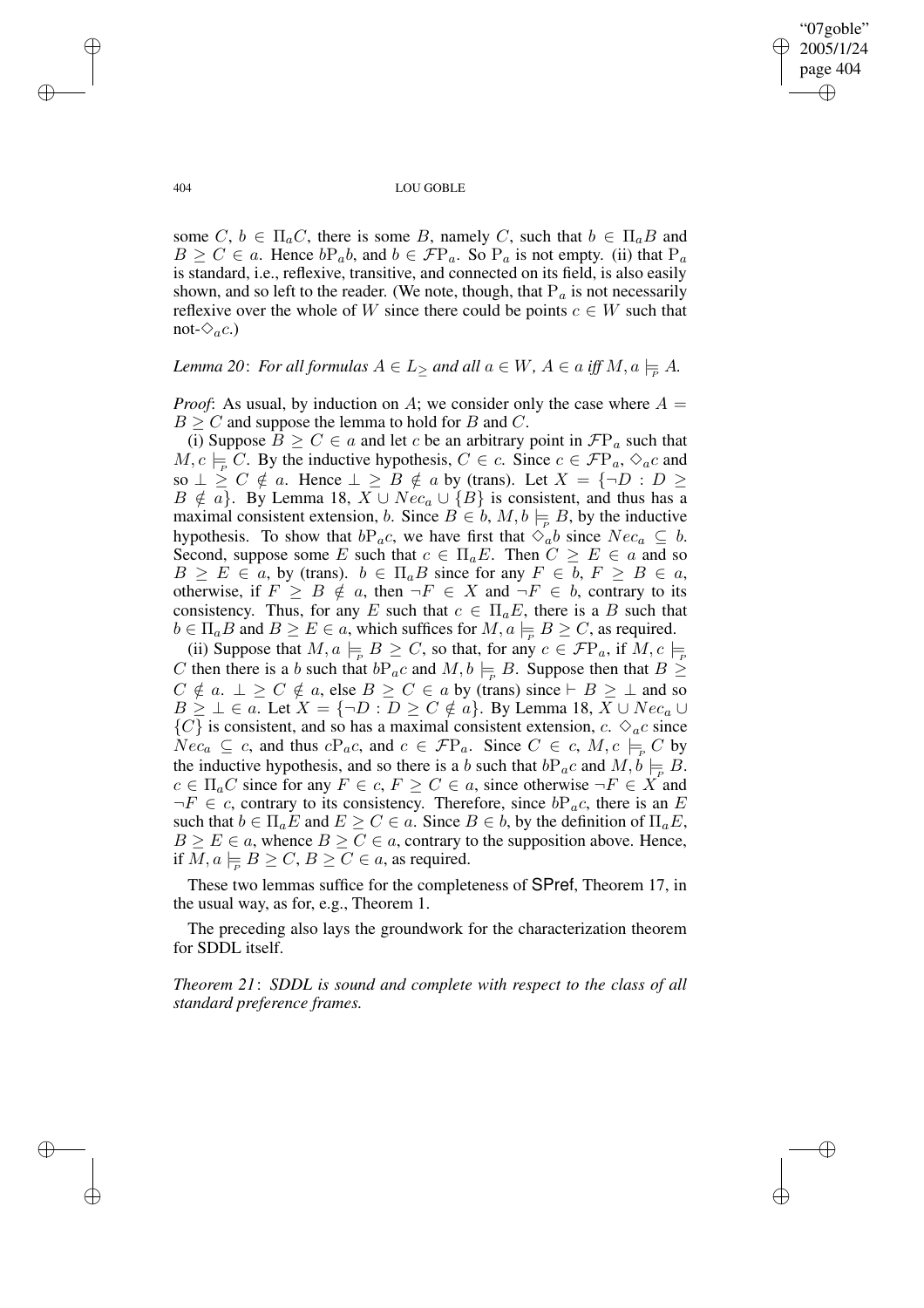✐

*Proof*: As before, soundness is routine. For completeness, take the same model M as for Theorem 17, with the understanding that  $\geq$  is now defined. It will suffice for present purposes to adapt Lemma 20 to the language of SDDL, to show the particular case, under the inductive hypothesis:

# *Lemma* 22:  $O(B/C) \in a$  *iff*  $M, a \models O(B/C)$

 $\rightarrow$ 

 $\rightarrow$ 

✐

✐

*Proof*: (i) Suppose  $O(B/C) \in a$ . Then  $\neg((C \land \neg B) \ge (C \land B)) \in a$ , by (D. 6) for SDDL, so  $(C \wedge \neg B) > (C \wedge B) \notin a$ . It follows that  $\perp$  $(C \wedge B) \notin a$ , since  $\vdash (C \wedge \neg B) \ge \bot$ , so that  $(C \wedge \neg B) \ge \bot \in a$ ; hence if  $\bot \geq (C \land B) \in a$ ,  $(C \land \neg B) \geq (C \land B) \in a$ , by (trans), contrary to the opening supposition. Let  $X = \{\neg D : D \ge (C \land B) \notin a\}$ . By Lemma 18,  $X \cup Nec_a \cup \{C \land B\}$  is consistent, and so has a maximal consistent extension, b. Since  $Nec_a \subseteq b$ ,  $\diamond_a b$ . Hence  $bP_a b$  and  $b \in \mathcal{F}P_a$ . Also, since  $C \in b$  and  $B \in b$ ,  $M, b \models_{\mathcal{P}} C$  and  $M, b \models_{\mathcal{P}} B$ , by the inductive hypothesis, so  $M, b \models C \land B$ . Now consider any c such that  $cP_a b$  and  $M, c \models C$ . By the inductive hypothesis,  $C \in c$ . Further,  $b \in \Pi_a(C \wedge B)$ , for consider any  $D \in b$  and suppose that  $D \ge (C \wedge B) \notin a$ . Then  $\neg D \in X$ , and so  $\neg D \in b$ , contrary to its consistency. Hence, for all  $D \in b$ ,  $D \ge (C \wedge B) \in a$ , which is to say  $b \in \Pi_a(C \wedge B)$ . Given that, since  $cP_a b$ , there is an E such that  $c \in \Pi_a E$  and  $E \ge (C \wedge B) \in a$ .  $C \in c$ ; now suppose  $B \notin c$ , so that  $\neg B \in \mathbb{C}$  and thus  $\overline{C} \land \neg B \in \mathbb{C}$ . Since  $c \in \Pi_a E$ ,  $(\overline{C} \land \neg B) \ge E \in \mathbb{C}$  and so  $(C \wedge \neg B) \ge (C \wedge B) \in a$ , by (trans). But that contradicts the original assumption. Hence  $B \in \mathcal{C}$ , and so  $M, \mathcal{C} \models B$  by the inductive hypothesis. That suffices for  $M, a \models O(B/C)$ , as required.

(ii) For the converse, suppose that  $M, a \models_{\mathcal{P}} O(B/C)$ , so that there is a  $b \in \mathcal{F}P_a$  and  $M, b \models_{\mathcal{P}} C \wedge B$  and, for every c, if  $cP_a b$  and  $M, c \models_{\mathcal{P}} C$ , then  $M, c \models_{\mathcal{P}} B$ . Suppose also, for *reductio*, that  $O(B/C) \notin a$ . Then, by (D.6),  $(C \wedge \neg B) \ge (C \wedge B) \in a$ . Since  $M, b \models_{\neg} C$  and  $M, b \models_{\neg} B$ ,  $C \in b$  and  $B \in b$ , by the inductive hypothesis, and so  $C \wedge B \in b$ . Since  $b \in \mathcal{F}P_a$ ,  $\diamond_a b$ , and so  $\bot \geq (C \land B) \notin a$ . Hence  $\bot \geq (C \land \neg B) \notin a$ by (trans) as above. Let  $X = \{\neg D : D \ge (C \land \neg B) \notin \hat{a}\}\)$ . By Lemma 18,  $X \cup Nec_a \cup \{C \land \neg B\}$  is consistent, and thus has a maximal consistent extension, c. Since  $C \in c$ ,  $M$ ,  $c \models_C C$  by the inductive hypothesis. And since  $Nec_a \subseteq c$ ,  $\diamond_{a}c$ . Consider any E such that  $b \in \Pi_a E$ . Since  $C \wedge B \in b$ ,  $(C \wedge B) \ge E \in a$ .  $c \in \Pi_a(C \wedge \neg B)$ , since otherwise there would be an  $F \in c$  such that  $F \ge (C \wedge \neg B) \notin a$ , in which case  $\neg F \in X$  and  $\neg F \in c$ , contrary to its consistency. Since  $(C \land \neg B) \ge (C \land B) \in a$ ,  $(C \wedge \neg B) \ge E \in a$ , by (trans). That suffices for  $cP_a b$ . Hence  $M, c \models B$ , and so  $B \in c$ , by the inductive hypothesis. But  $\neg B \in c$  too, contrary to its consistency. Hence, if  $M, a \models O(B/C)$ , then  $O(B/C) \in a$ , as required.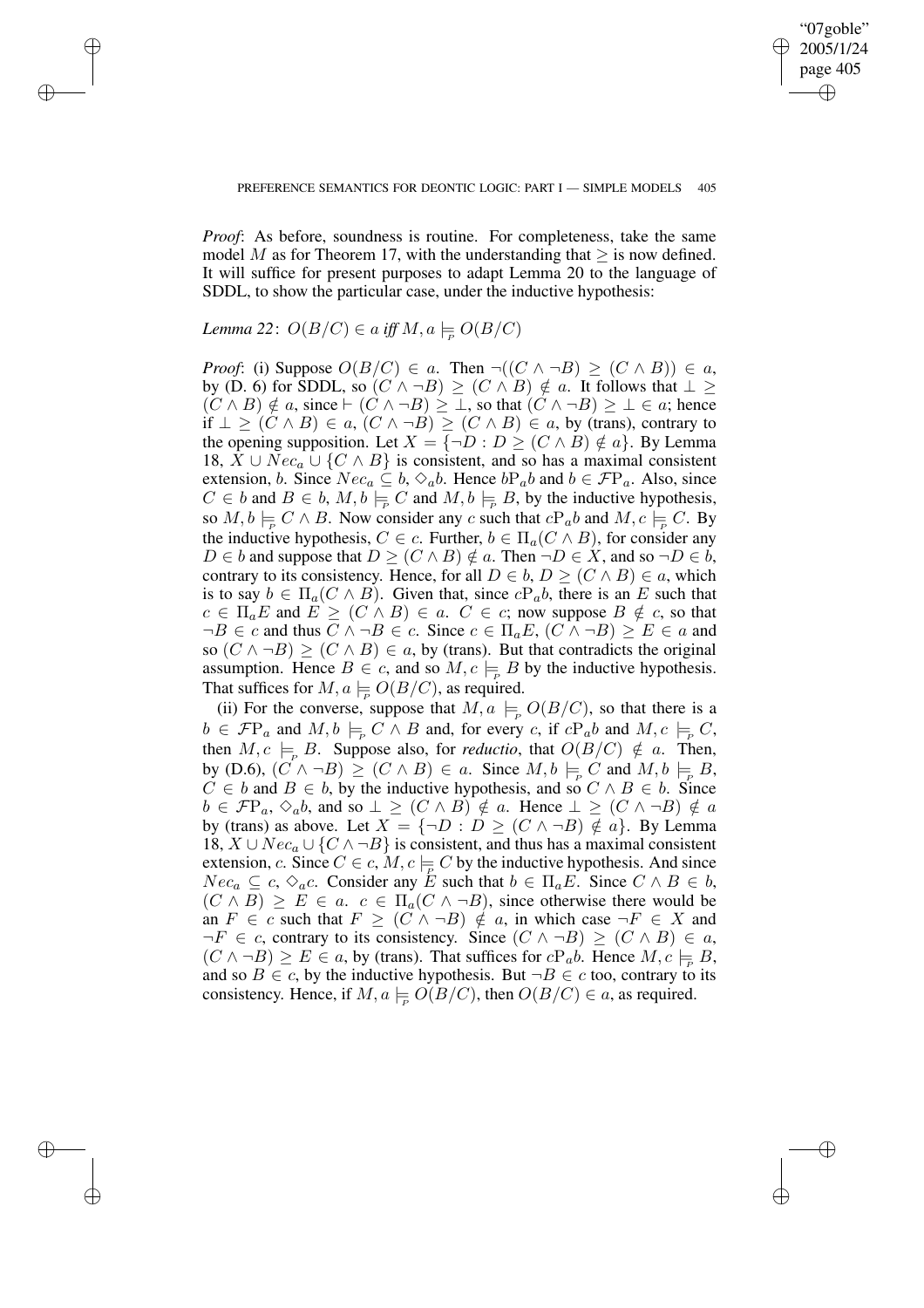"07goble" 2005/1/24 page 406 ✐ ✐

✐

✐

#### 406 LOU GOBLE

This completes the lemma, and so the theorem in the usual way.

In the previous sections we referred to frames that have the property of being limited. This notion came to the fore in David Lewis's discussions of the Limit Assumption as applied to logics of conditionals, including conditional obligation, such as SDDL. (Cf. [7] §1.4, and elsewhere.) In the present framework, this is the assumption that, for any model  $M$ , for every formula, A, the set of worlds at which A holds on  $M$  — call that  $|A|_M$  — is limited<sub>a</sub> (for any  $a \in W$ ) in the sense defined at the end of Section 1. Lewis, [7] p. 129, demonstrated that SDDL, among other conditional logics, is characterized by the class of appropriate models that satisfy this assumption, that imposing it adds no new theorems to the logic. He liked to demonstrate this in terms of the structures he called systems of spheres, from which the same result can be derived for models on standard preference frames. Let us now show this directly, working from the canonical model of Theorem 21.

# *Corollary 23*: *SDDL and* SPref *are sound and complete with respect to the class of models on standard preference frames that meet the Limit Assumption.*

*Proof*: All that is required is to show that the canonical model of Theorems 17 and 21 satisfies the assumption. Consider any  $a \in W$  and any formula A, and show that for any b such that  $b \in |A|_M$ , b is maximal<sub>a</sub> in  $|A|_M$  or there is a c such that c is maximal<sub>a</sub> in  $|A|_M$  and  $cS_a b$ . Suppose a  $b \in |A|_M$ but that b is not maximal<sub>a</sub> in  $|A|_M$ . By Lemmas 20 and 22,  $|A|_M = |A|$ , so we can move back and forth between these descriptions. Thus,  $b \in [A]$ , and  $A \in b$ . If b is not maximal<sub>a</sub> in  $|A|_M$ , there is a c such that  $c \in |A|_M$  and  $cS_a b$ , i.e.,  $cP_a b$  and not-( $bP_a c$ ). Since  $cP_a b$ , both  $\Diamond_a b$  and  $\Diamond_a c$ . It follows that  $\perp \geq A \notin a$ , since otherwise  $\neg A \in Nec_a$  and  $\neg A \in b$ , contrary to its consistency. Let  $X = \{\neg B : B \ge A \notin a\}$ . By Lemma 18,  $X \cup Nec_a \cup \{A\}$ is consistent, and so has a maximal consistent extension, d. Obviously,  $\Diamond_a d$ . Also,  $d \in \Pi_a A$ , for consider any  $D \in d$ ;  $D \ge A \in a$  since if  $D \ge A \notin a$ ,  $\neg D \in X$  and then  $\neg D \in d$ , contrary to its consistency. We now show that for all e such that  $e \in [A]$  and  $\Diamond_a e$ ,  $dP_a e$ . Consider such an e, and suppose  $e \in \Pi_a E$  for any E. Since  $A \in e$ ,  $A \ge E \in a$ . Since  $d \in \Pi_a A$ , there is thus a D, namely A, such that  $d \in \Pi_a D$  and  $D \geq E \in a$ , which suffices for  $dP_ae$ , given both  $\Diamond_a d$  and  $\Diamond_a e$ . It follows that d is maximal<sub>a</sub> in  $|A|_M$ . For, since  $A \in d$ ,  $d \in [A]$  and so  $d \in |A|_M$ , and there can't be any e such that  $e \in |A|_M$  and  $eS_a d$ , for if there were, then since  $eP_a d$ ,  $\Diamond_a e$  and also not-( $dP_a$ e), contrary to what was just established. Hence, d is maximal<sub>a</sub> in  $|A|_M$ . Furthermore,  $dS_a b$ , since the preceding establishes that  $dP_a b$ ; it also establishes that  $dP_a c$ . Hence, it cannot be that  $bP_a d$ , for if it were, then  $bP_a c$ , by transitivity, contrary to the assumption that b is not maximal<sub>a</sub> in  $|A|_M$  and

 $\rightarrow$ 

 $\rightarrow$ 

✐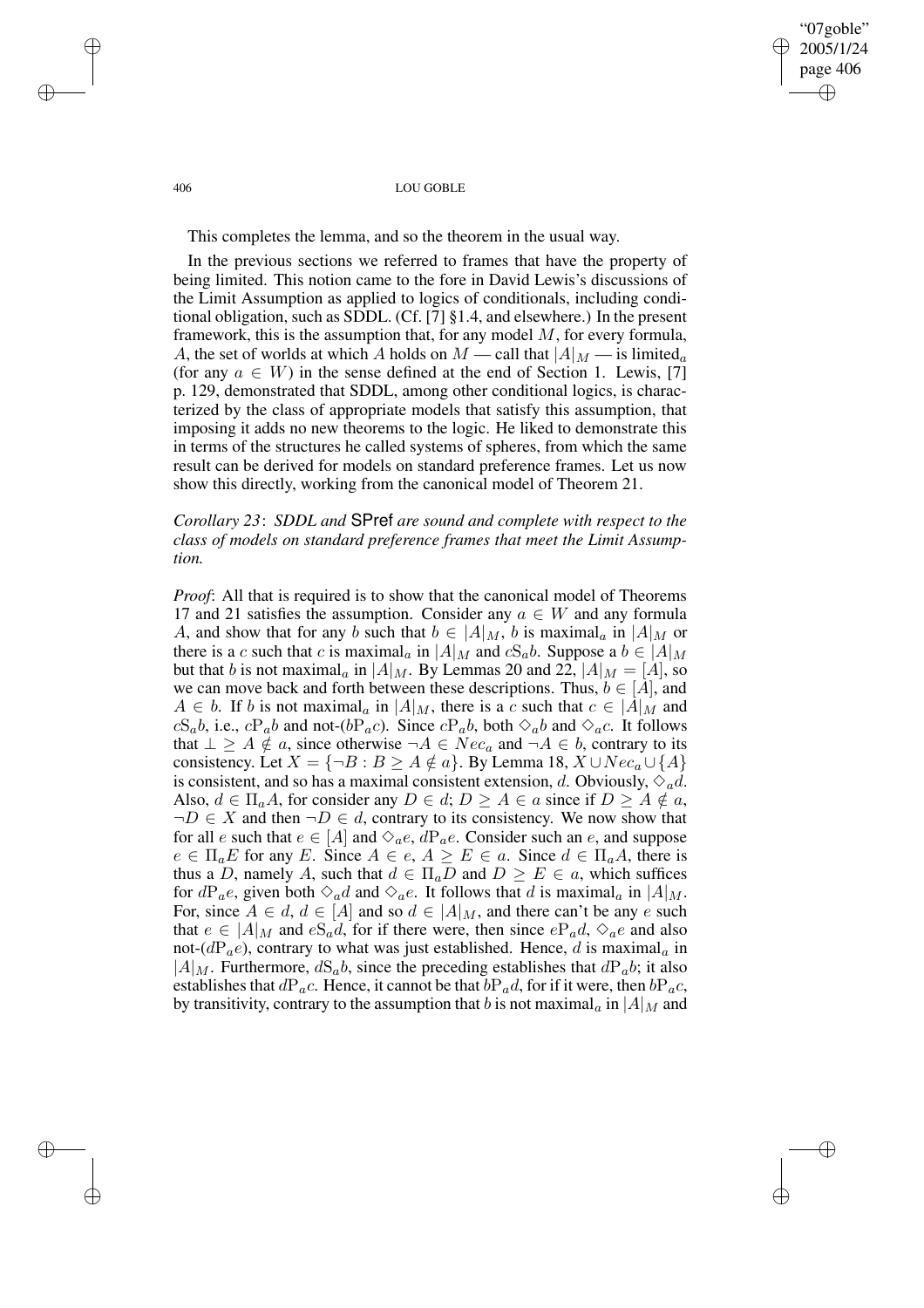✐

that c is a world that is strictly better than it. Thus, for any  $b \in |A|_M$  either b is itself maximal<sub>a</sub> in  $|A|_M$  or there is a d that is and  $dS_a b$ , as required for  $|A|_M$  to be limited<sub>a</sub>.<sup>17</sup>

It should be apparent from the preceding discussion that SDDL and SPref are equivalent in quite a strong sense. Let us make this precise. Map the formulas of  $L_{co}$ , the language of SDDL, into the formulas of  $L_{\geq}$ , the language of SPref, by the translation function t: When  $*$  is any binary truth-functional connective,

$$
t(p) = p
$$
  
\n
$$
t(\neg A) = \neg t(A)
$$
  
\n
$$
t(A * B) = t(A) * t(B)
$$
  
\n
$$
t(O(B/A)) = \neg ((\neg t(B) \land t(A)) \ge (t(B) \land t(A)))
$$

Then it is easy to establish this

*Lemma 24*: *For any model* M *on a standard preference frame and any* a ∈ W, for every formula  $A \in \mathcal{L}_{co}$ ,  $M, a \models_{\mathcal{P}} A$  iff  $M, a \models_{\mathcal{P}} t(A)$ ,

which can be easily proved by induction on A. From this, and the preceding results of Theorems 17 and 21, it follows immediately that

*Theorem* 25: *For every formula*  $A \in L_{co}$ , *A is provable in SDDL iff*  $t(A)$  *is provable in* SPref*.*

The formulas of  $L_{\ge}$  can be similarly translated into formulas of  $L_{co}$ , thus:

$$
s(p) = p
$$
  
\n
$$
s(\neg A) = \neg s(A)
$$
  
\n
$$
s(A * B) = s(A) * s(B)
$$
  
\n
$$
s(A \ge B) = \neg O(\neg s(A)/s(A) \lor s(B))
$$

And then

 $\rightarrow$ 

 $\rightarrow$ 

✐

✐

*Lemma* 26: *For any model* M *on a standard preference frame and any*  $a \in$ W, for every formula  $A \in \mathbb{L}_{\geq}$ ,  $M, a \models_{\overline{P}} A$  iff  $M, a \models_{\overline{P}} s(A)$ ,

 $17$  This result differs from Corollaries 5, 11, and 16 in that those referred to frames that were limited, while this refers to limited models. The Limit Assumption is a semantical condition concerned with the interplay of the modelling relation,  $\models$ , and the preference relations,  $P_a$ , rather than a structural condition on the relations  $P_a$  themselves. We can, however, also say that SDDL is characterized by the class of limited standard frames given that Lewis, [7] §6.2, also demonstrated that it is characterized by the class of finite standard frames, and any finite frame is automatically limited.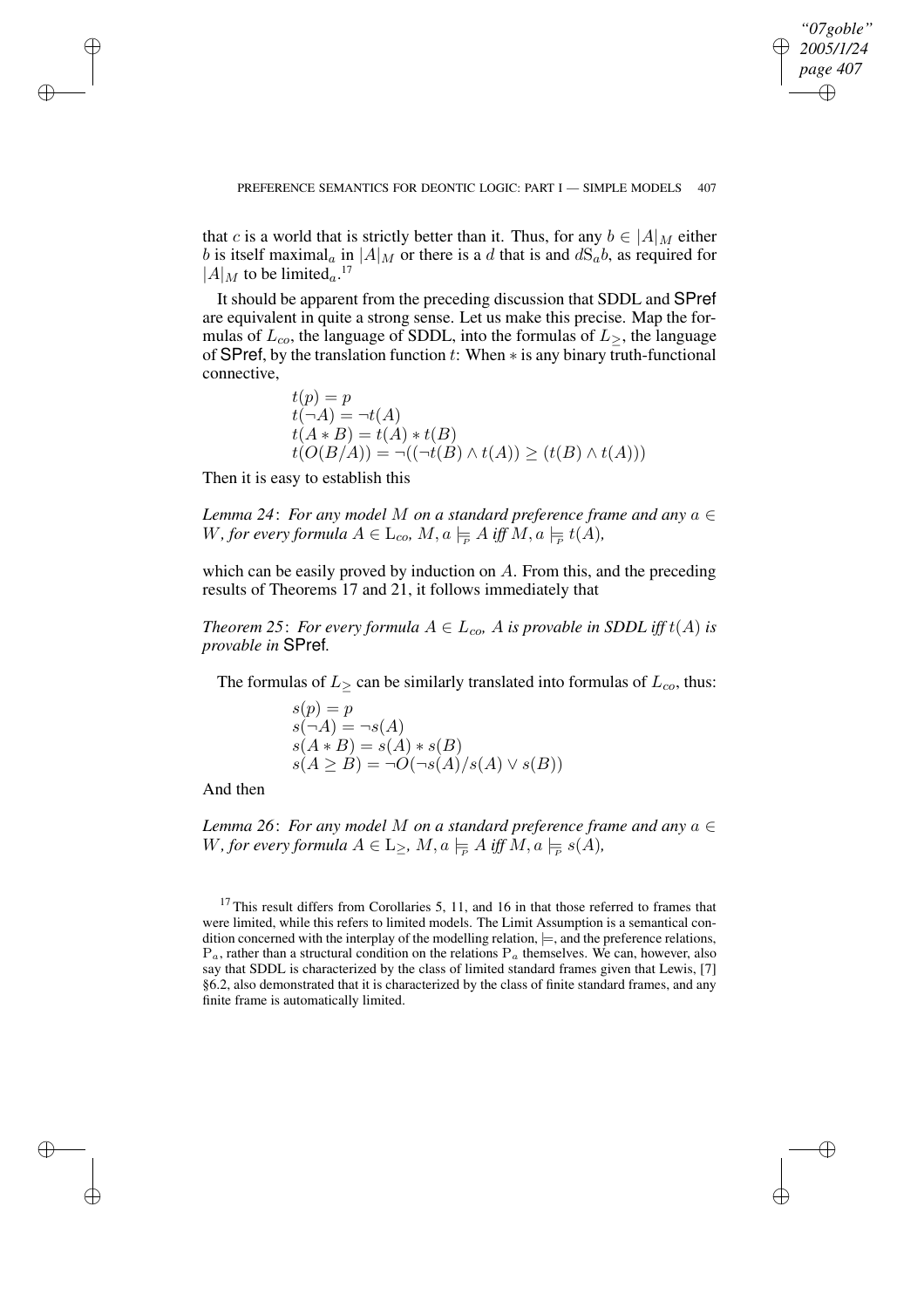✐

408 LOU GOBLE

whence,

# *Theorem* 27: *For every formula*  $A \in L_{>}$ *, A is provable in* **SPref** *iff*  $s(A)$  *is provable in SDDL.*

This section has demonstrated that the preference semantics is adequate for both of the standard dyadic deontic logics, SDDL for conditional obligation and SPref for the logic of preference, that may be considered counterparts of the monadic SDL. In the next section the same sort of results are established for dyadic counterparts to the monadic P.

## 4. *Dyadic P*

The logic P was introduced in Section 2 as a monadic deontic logic that allows for conflicts of obligation. It differs from SDL in containing neither the aggregation principle  $(C)$  (or the distribution principle  $(K)$ ) nor the consistency postulate (D). In the semantics this is achieved by allowing the preference relation assigned to points  $a \in W$  not to be connected. Just as there could be conflicts of absolute obligations, so too there could be conflicts of conditional obligations, situations in which it ought to be that  $B$ , given that A, and also it ought to be that not-B given the same condition,  $A$ . To accommodate such conflicts, the dyadic logic should reject the principle of conditional aggregation (D.3) and the postulates (CK) and (CD) of SDDL.

Let the logic DP be the class of formulas in the language  $L_{co}$  that extends PC and is closed under *modus ponens*, and these axioms and rules:

(RCE) If  $\vdash A \leftrightarrow A'$  then  $\vdash O(B/A) \leftrightarrow O(B/A')$ (RCM) If  $\vdash B \to C$  then  $\vdash O(B/A) \to O(C/A)$  $(CN)$   $O(T/T)$  $(CP) \qquad \neg O(\perp/A)$  $(CO \wedge)$   $O(B/A) \rightarrow O(A \wedge B/A)$ (trans)  $((A \geq B) \land (B \geq C)) \rightarrow (A \geq C)$  $(CO\vee)$   $O(A/B \vee C) \rightarrow (O(A/B) \vee O(A/C))$ 

These are all contained in SDDL, though (CP) and (CO∨) were there derivable from SDDL's stronger postulates. As before,  $A \geq B$  in  $L_{co}$  is defined as  $\neg O(\neg A/A \lor B)$ . Of other principles that were listed as derivable in SDDL, the following are derivable in DP; several are used to establish results below:

(D.1) If 
$$
\vdash A
$$
 then  $\vdash O(A/A)$   
(D.2)  $\vdash O(\top/A) \leftrightarrow O(A/A)$ 

$$
(D.2a) \qquad \vdash O(B/A) \to O(A/A)
$$

 $\rightarrow$ 

 $\rightarrow$ 

✐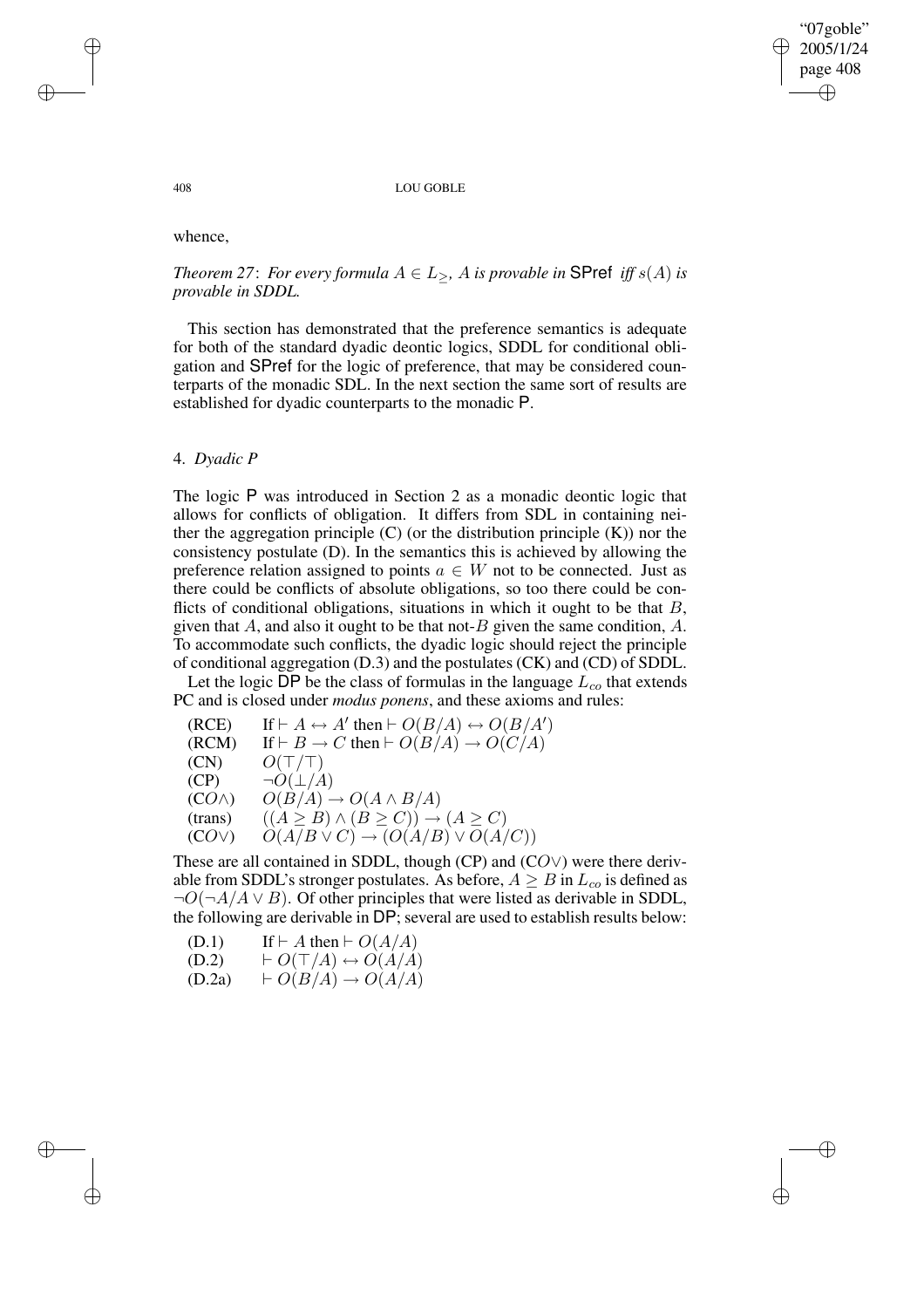✐

 $(D.4)$   $\vdash \neg O(\neg A/A)$ (D.6)  $\vdash O(B/A) \leftrightarrow \neg((A \land \neg B) \geq (A \land B))$  $(D.7) \qquad \vdash A \geq A$  $(D.9)$   $\vdash \neg (\bot \geq \top)$  $(D.10)$   $\vdash A \geq \bot$  $(D.11)$   $\vdash ((A \geq B) \land (A \geq C)) \rightarrow (A \geq (B \lor C))$ (DR.1) If  $\vdash A \rightarrow B$  then  $\vdash B \ge A$ 

 $\rightarrow$ 

 $\rightarrow$ 

✐

✐

Missing from the earlier list are the conditional aggregation principle (D.3), the principle of connectedness for  $\geq$  (D.8), and importantly the derived rules (DR.2) and its generalization (DR.2gen) for conditional obligation.

DP is characterized by the class of all reflexive, transitive frames. Before demonstrating that, however, it is useful to bring in the logic of preference that corresponds to DP as SPref corresponds to SDDL. Call this system PPref. With formulas from the language  $L$  > as before, PPref is axiomatized simply by deleting the axiom (connex) from SPref. That is, its postulates are, in addition to PC and *modus ponens*:

 $(R.1)$  If  $\vdash A \rightarrow B$  then  $\vdash B \geq A$ (trans)  $((A \geq B) \land (B \geq C)) \rightarrow (A \geq C)$ (≥ ∨)  $((A \geq B) \land (A \geq C)) \rightarrow (A \geq (B \lor C))$  $(\text{poss}) \qquad \neg (\perp \geq \top)$ 

Of the derivable principles listed for SPref, these

 $(D.1)$   $\vdash A > A$  $(D.2) \qquad \vdash (\overline{A \geq B}) \leftrightarrow \neg O(\neg A/A \vee B)$  $(D.4)$   $\vdash A \geq \bot$ (DR.1) If  $\vdash A \rightarrow B$  then  $\vdash (A \ge C) \rightarrow (B \ge C)$ (DR.2) If  $\vdash B \to C$  then  $\vdash (A \ge C) \to (A \ge B)$ 

are derivable in PPref, but (D.3) and (DR.3gen) for preference are not since they require the axiom (connex).

Like DP, PPref is characterized by the class of all reflexive, transitive preference frames. To prove this, we make the same sort of detour through multiple preference models that was applied for the proof of Theorem 12 in Section 2.

Multiple preference frames  $F = \langle W, \mathcal{P} \rangle$  are defined exactly as in Section 2. We assume all relations in  $\mathcal{P}_a$  are non-empty, and reflexive and transitive on their fields. They may be connected too, but that will not affect the results below. Given a model  $M = \langle F, v \rangle$  on such a frame, formulas  $O(B/A)$  in  $L_{co}$  are interpreted according to the rule: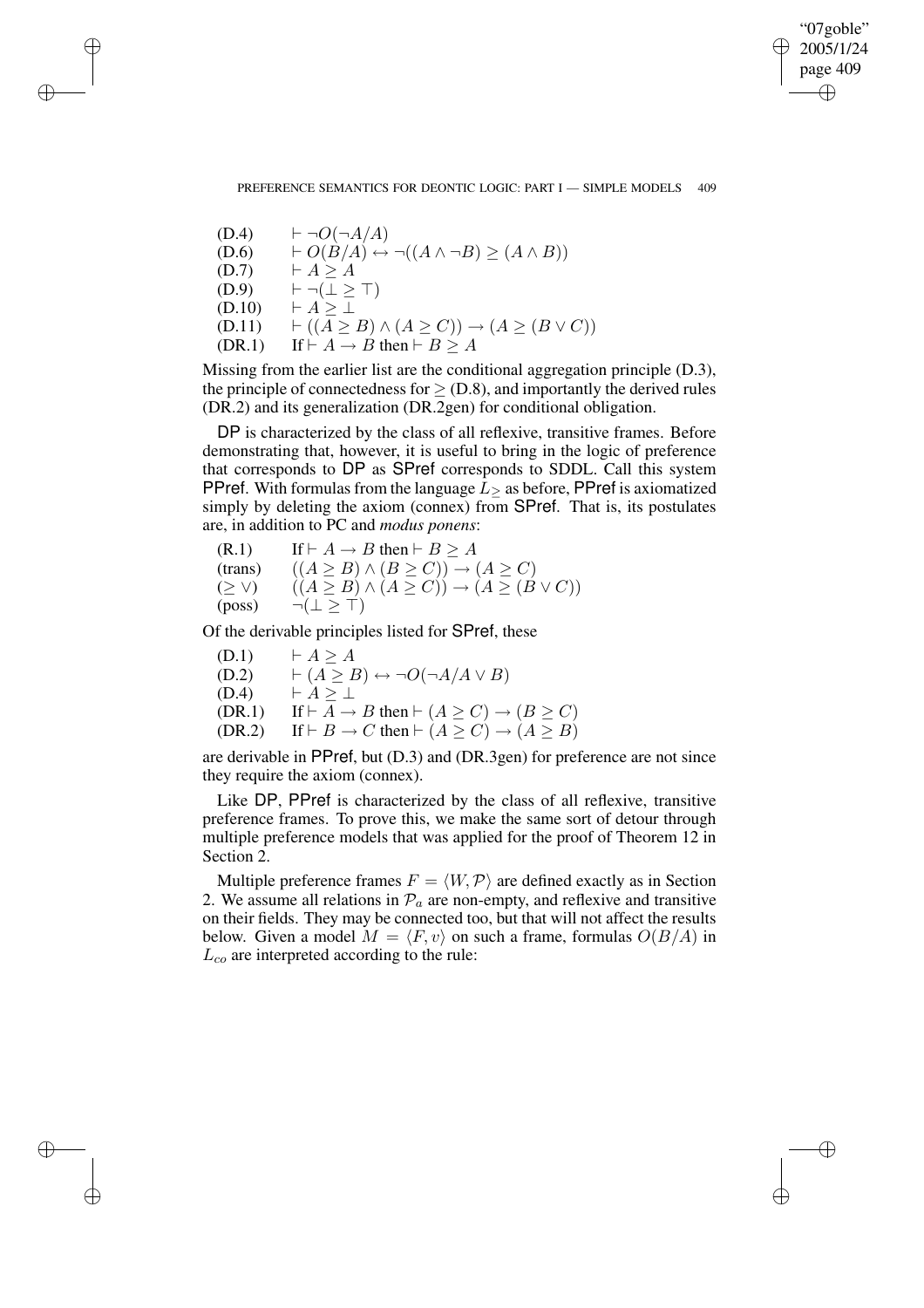✐

410 LOU GOBLE

(MP-CO)  $M, a \models_{\mathbb{R}^P} O(B/A)$  iff there is a  $P \in \mathcal{P}_a$  such that, for some  $b \in \mathcal{F}\mathrm{P}, M, b \models_{\mathcal{M}P} A \wedge B$  and, for any c, if  $c\mathrm{P}b$  and  $M, c \models_{\mathcal{M}P} A$ , then  $M, c \models_{_{MP}} B$ 

and formulas  $A \geq B$  in  $L_{\geq}$  are interpreted according to

(MP- $\geq$ )  $M, a \models_{MP} A \geq B$  iff, for every  $P \in \mathcal{P}_a$ , for all  $c \in \mathcal{F}P$  such that  $M, c \models_{\text{MP}} B$ , there is a b such that  $bPc$  and  $M, b \models_{\text{MP}} A$ 

The first of these rules is the conditional counterpart of the rule (MP-O) and asks that the basic understanding of  $O(B/A)$  obtain with respect to some relation in the set  $\mathcal{P}_a$  assigned to a. With this rule and the definition of  $\geq$  in terms of  $O(-/-)$ , the other rule (MP-≥) for formulas  $A ≥ B$  is derivable. By the same token, if  $\geq$  is taken as primitive and formulas  $O(B/A)$  defined as  $\neg((A \land \neg B) \ge (A \land B))$ , then the rule (MP-CO) is derivable. Hence we should be comfortable moving back and forth between the two dyadic connectives. In what follows we will treat the two together, letting either one be primitive as appropriate.

*Theorem 28*: *(a)* PPref *is sound and complete with respect to all reflexive, transitive multiple preference frames. (b)* DP *is sound and complete with respect to all reflexive, transitive multiple preference frames. (c)* PPref *and* DP *are also both sound and complete with respect to all standard multiple preference frames.*

*Proof*: Soundness for both is, as usual, routine and left to the reader. For completeness we define a canonical model in a way that is somewhat analogous to, but not exactly the same as, that for Theorem 7. Let  $F = \langle W, \mathcal{P} \rangle$ where  $W$  is the set of all maximal consistent extensions of PPref or DP as appropriate, and P is defined thus: For each formula A in  $L >$  or  $L_{co}$ , as appropriate, define

$$
\Theta_a A = \{ b : \forall B (\text{if } B \in b \text{ then } \neg A \ge B \notin a) \}
$$

Then for each  $a \in W$  and each formula A define a binary relation  $P_a^A$  such that

$$
\mathbf{P}^A_a = \{ \langle b, c \rangle : \Diamond_a b \text{ and } \Diamond_a c, \text{ and if } c \in \Theta_a A \text{ then } b \in \Theta_a A \}
$$

where  $\Diamond_a b$ , etc. is defined as for Theorem 17. Let

$$
\mathcal{P}_a = \{ \mathbf{P} : \mathbf{P} \neq \emptyset \text{ and } \exists A(\mathbf{P} = \mathbf{P}_a^A) \}
$$

✐

✐

✐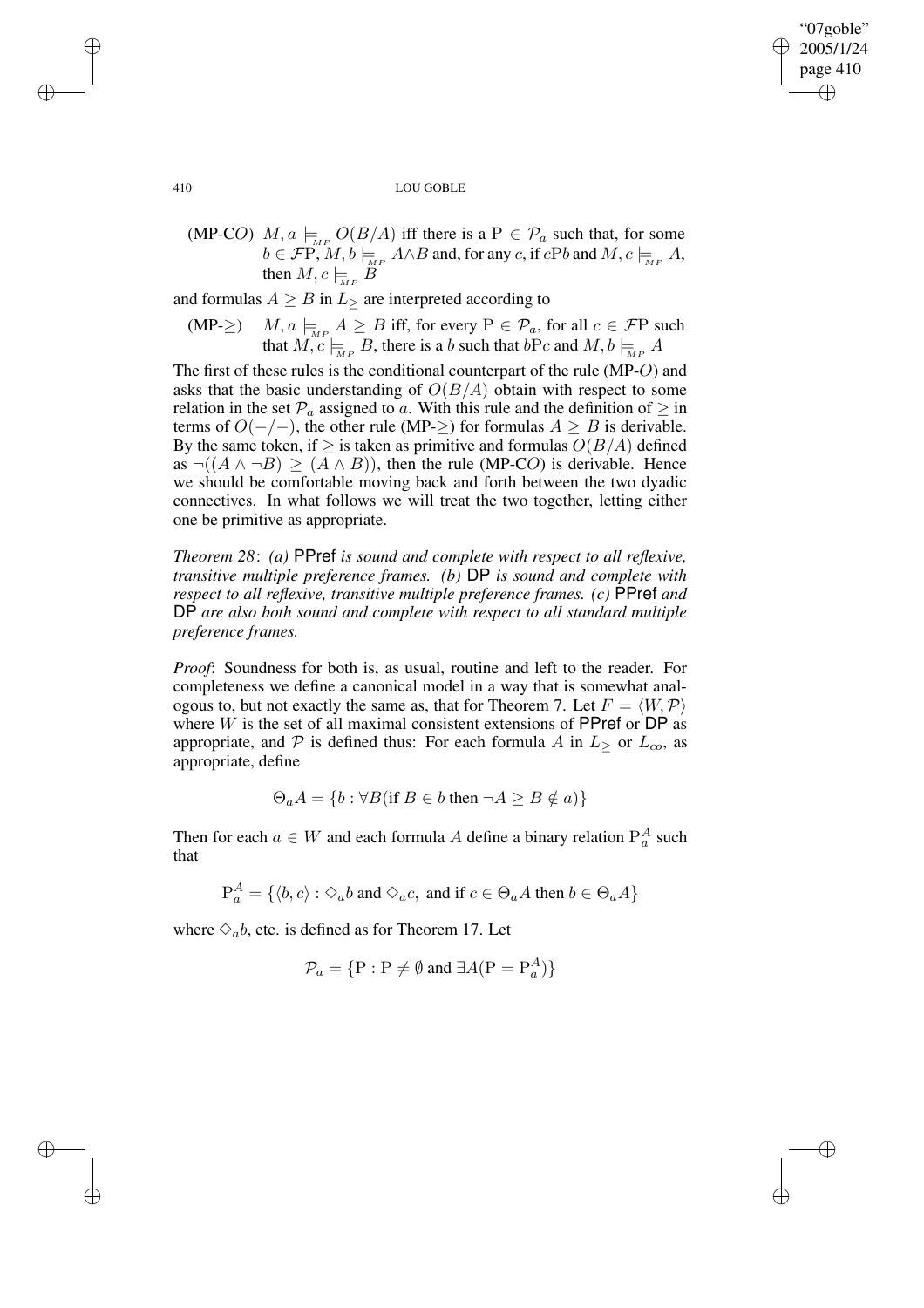✐

### PREFERENCE SEMANTICS FOR DEONTIC LOGIC: PART I — SIMPLE MODELS 411

P assigns  $P_a$  to a. Let  $M = \langle F, v \rangle$  where, as usual,

✐

✐

✐

✐

$$
v(p) = \{a : a \in W \text{ and } p \in a\}
$$

Lemma 18 that was used to establish that the canonical model for SDDL for Theorem 17 was indeed a model, and canonical, does not hold for PPref or DP. Instead we have,

*Lemma* 29: *For any formulas* A *and* B, if  $\perp \geq B \notin a$  *and*  $A \geq B \notin a$  *and*  $X = \{\neg C : A \geq C \in \mathfrak{a}\}\$  then  $X \cup \{B\}$  *is consistent.* 

*Proof*: Assume  $\perp \geq B \notin a$  and  $A \geq B \notin a$ , and suppose  $X \cup \{B\}$  is not consistent. If X were empty then  ${B}$  would be inconsistent, and then  $\vdash B \to \bot$  and  $\vdash \bot \geq B$ , by (R.1), so that  $\bot \geq B \in \alpha$ , contrary to the initial assumption. So suppose X is not empty. Then there are  $D_1, \ldots, D_n \in X$  $(n \ge 1)$  such that  $\vdash (D_1 \land \ldots \land D_n) \rightarrow \neg B$  and thus  $\vdash B \rightarrow (\neg D_1 \lor \cdots \lor$  $\neg D_n$ ), and  $\vdash (\neg D_1 \vee \cdots \vee \neg D_n) \geq B$ , by (R.1). So  $(\neg D_1 \vee \cdots \vee \neg D_n) \geq$  $B \in a$ . Each  $D_i = \neg C_i$  when  $A \ge C_i \in a$ , so  $C_1 \vee \cdots \vee C_n \ge B \in a$ . Also,  $(A \ge C_1) \wedge \ldots \wedge (A \ge C_n) \in a$ , so  $A \ge (C_1 \vee \cdots \vee C_n) \in a$ , by ( $≥$  ∨) generalized. But then  $A ≥ B ∈ a$  by (trans), contrary to the initial assumption. Hence,  $X \cup \{B\}$  must be consistent.

## *Lemma 30*: M *is a model on a standard multiple preference frame.*

*Proof*: (i) There is a non-empty relation in  $\mathcal{P}_a$ . Since  $\vdash \neg (\bot \geq \top)$ , and thus  $\perp \geq \top \notin a$ , by Lemma 29,  $\{\neg D : \perp \geq D \in a\} \cup \{\top\}$  is consistent, and so has a maximal consistent extension,  $b \in W$ .  $\Diamond_a b$ , and  $bP_a^{\top}b$ , both of which are easily shown. Hence  $P_a^{\top}$  is not empty and  $P_a^{\top} \in \mathcal{P}_a$ . (ii) That every  $P \in \mathcal{P}_a$  is non-empty is part of the definition of  $\mathcal{P}_a$ ; that they are all reflexive, transitive, and connected on their fields, hence standard, is easily shown, and so left to the reader.

*Lemma* 31: *For every formula* A *and every*  $a \in W$ *,*  $A \in a$  *iff*  $M$ *,*  $a \models_{\infty} A$ *.* 

*Proof*: By induction on A. We consider the two cases: (a)  $A = B \ge C$ and (b)  $A = O(B/C)$ , treating each one as primitive in its context, with the rules of derivation as given for the system for that connective. Assume the lemma holds for  $B$  and  $C$ .

Case (a.i). Suppose  $B \ge C \in a$ , and let P be any relation in  $\mathcal{P}_a$ .  $P = P_a^D$ for some D. Let c be any member of  $\mathcal{F}P_a^D$  such that  $M, c \models_{\scriptscriptstyle{MP}} C$ .  $C \in c$ , by the inductive hypothesis. Since  $c \in \mathcal{F}P_a^D$ ,  $\diamond_{a}c$ ; hence,  $\bot \geq C \notin a$ and so  $\perp \geq B \notin a$  by (trans). Either (1)  $c \in \Theta_a D$  or (2)  $c \notin \Theta_a D$ . If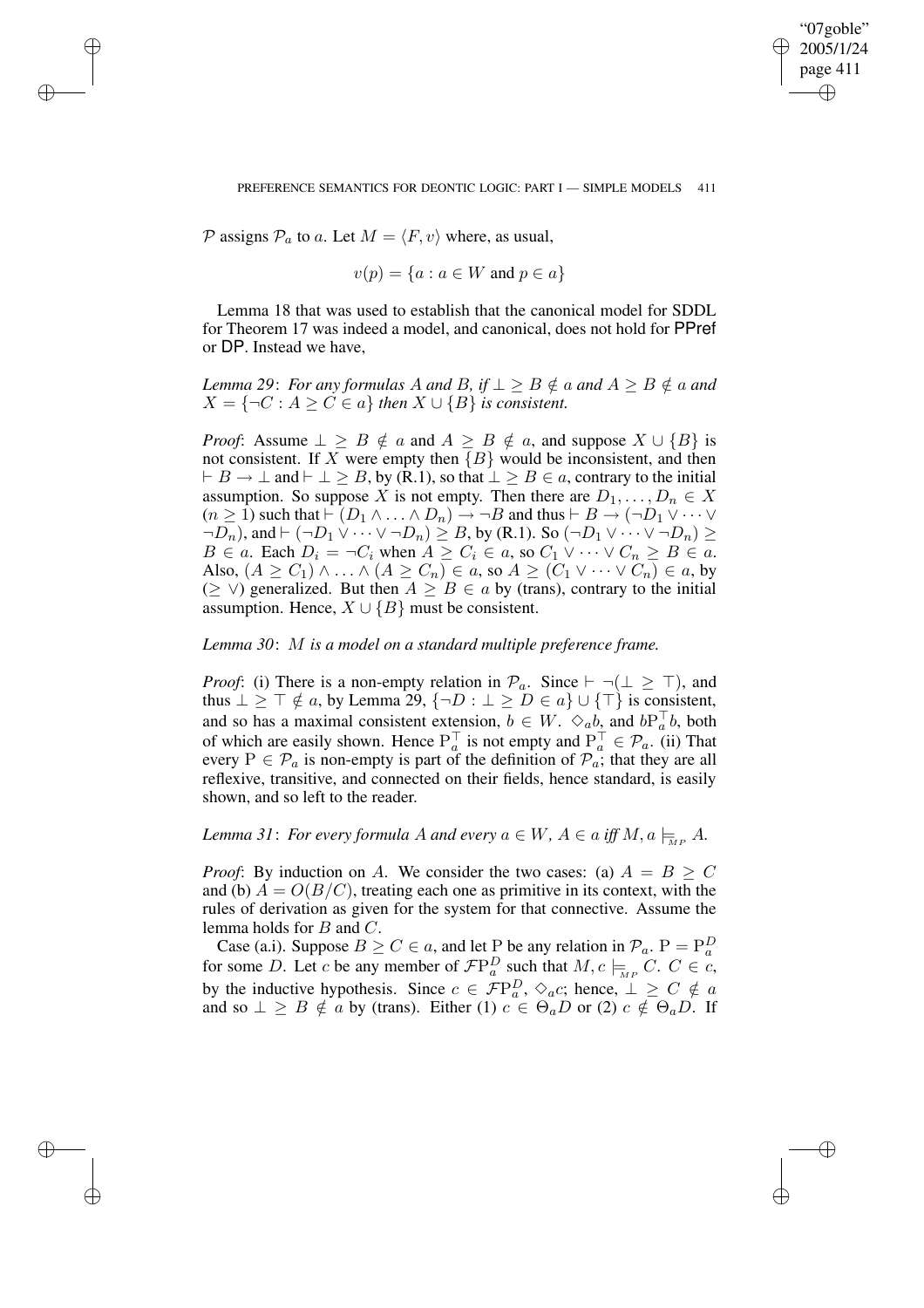"07goble" 2005/1/24 page 412 ✐ ✐

✐

✐

412 LOU GOBLE

(1), then, since  $C \in c$ ,  $\neg D \ge C \notin a$ , and so  $\neg D \ge B \notin a$ , by (trans). Let  $X = \{\neg E : \neg D \ge E \in a\}$ . By Lemma 29,  $X \cup \{B\}$  is consistent, and so has a maximal consistent extension,  $b, b \in \Theta_a D$ , for otherwise there would be an  $E \in b$  such that  $\neg D \geq E \in a$  and then  $\neg E \in X$  and  $\neg E \in b$ , contrary to its consistency. Moreover,  $\Diamond_a b$ , for if there were an  $E \in b$  such that  $\bot \ge E \in a$ , then, since  $\vdash \neg D \ge \bot$  and so  $\neg D \ge \bot \in a$ ,  $\neg D \ge E \in a$ , and we have just seen that that is not the case. Since  $b \in \Theta_a D$ , it is trivial that if  $c \in \Theta_a D$  then  $b \in \Theta_a D$ , and so  $bP_a^D c$ . Since  $B \in b$ ,  $M, b \models_{M^P} B$ by the inductive hypothesis. This suffices for  $M, a \models_{MP} B \ge C$ . In case (2), where  $c \notin \Theta_a D$ , let  $X = Nec_a$ . Again by Lemma 29,  $X \cup \{B\}$  is consistent. Let b be a maximal consistent extension of  $X \cup \{B\}$ .  $\diamond_{ab}$  by definition. It is again trivial that if  $c \in \Theta_a D$  then  $b \in \Theta_a D$ . Hence  $bP_a^D c$ . Since  $B \in b$ ,  $M, \tilde{b} \models_{MP} B$ , by the inductive hypothesis, which suffices again for  $M, a \models_{\overline{M}P} B \geq C$ , as required.

Case (a.ii). Suppose  $M, a \models_{\mathbb{R}^P} B \geq C$ , but also suppose for *reductio* that  $B \geq C \notin a$ . It follows that  $\perp \geq C \notin a$ . For suppose otherwise, then since  $\vdash B \geq \bot$ , and so  $B \geq \bot \in a$ , it would follow that  $B \geq C \in a$  by (trans), contrary to the supposition above. Since  $M$ ,  $a \models_{\text{MP}} B \geq C$ , for all  $P \in \mathcal{P}_a$ , for every  $c \in \mathcal{F}P$  if  $M, c \models_{\tiny{MP}} C$  then there is a b such that  $bPc$ and  $M, b \models_{\text{MP}} B$ . Consider then  $P_a^{-B}$ . Let  $X = \{\neg D : B \ge D \in a\}.$ By Lemma 29,  $X \cup \{C\}$  is consistent, and thus has a maximal consistent extension,  $c$ .  $c \in \Theta_a \neg B$ ; for consider any  $E \in c$  and suppose, for *reductio*,  $\neg\neg B \geq E \in a$ . Then, obviously  $B \geq E \in a$ , and so  $\neg E \in X$ . But then  $\neg E \in c$ , contrary to its consistency. Hence, for any E, if  $E \in c$ then  $\neg\neg B \geq E \notin a$ . Further,  $\Diamond_a c$ . For suppose otherwise; then there would be an  $E \in c$  such that  $\perp \geq E \in a$  and then  $B \geq E \in a$ , since  $B \geq \perp \in a$ , contrary to what was just said. Since  $\diamond_{a}c$  and  $c \in \Theta_{a} \neg B$ ,  $cP_a^{-B}c$ , so  $c \in \mathcal{F}P_a^{-B}$ . Hence  $P_a^{-B} \neq \emptyset$  and  $P_a^{-B} \in \mathcal{P}_a$ .  $C \in c$ , so  $M, c \models_{\text{MP}} C$ , by the inductive hypothesis. Therefore, there is a b such that  $bP_a^{-B}c$  and  $M, b \models_{MP} B$ .  $B \in b$  by the inductive hypothesis. By definition of  $P_a^{-B}$ , since  $c \in \Theta_a \neg B$ ,  $b \in \Theta_a \neg B$ . Hence, by definition, since  $B \in b$ ,  $\neg\neg B \geq B \notin a$ . But, of course,  $\vdash B \rightarrow \neg\neg B$ , so that  $\vdash \neg\neg B \geq B$ , by (R.1) of PPref, and so  $\neg\neg B \geq B \in \alpha$ , a contradiction. Therefore, if  $M, a \models_B B \geq C, B \geq C \in a$ , as required.

Case (b.i). Suppose  $O(B/C) \in a$ . Then  $\neg((C \land \neg B) \ge (C \land B)) \in a$ , by (D.6) for DP, so  $(C \wedge \neg B) \ge (C \wedge B) \notin a$ . This entails  $\bot \ge (C \wedge B) \notin a$ , since if  $\bot \ge (C \land B) \in a$  then since  $\vdash (C \land \neg B) \ge \bot, (C \land \neg B) \ge \bot \in a$ , and then  $(C \wedge \neg B) \ge (C \wedge B) \in a$  by (trans), contrary to what is given. Consider the relation  $P_a^{- (C \wedge \neg B)} \in \mathcal{P}_a$ . Let  $X = \{\neg D : C \wedge \neg B \ge D \in a\}$ . By Lemma 29,  $X \cup \{C \wedge B\}$  is consistent, and thus has a maximal consistent extension, b. By the arguments of (a.ii) regarding  $c, b \in \Theta_a \neg (C \land \neg B)$ , and

✐

✐

✐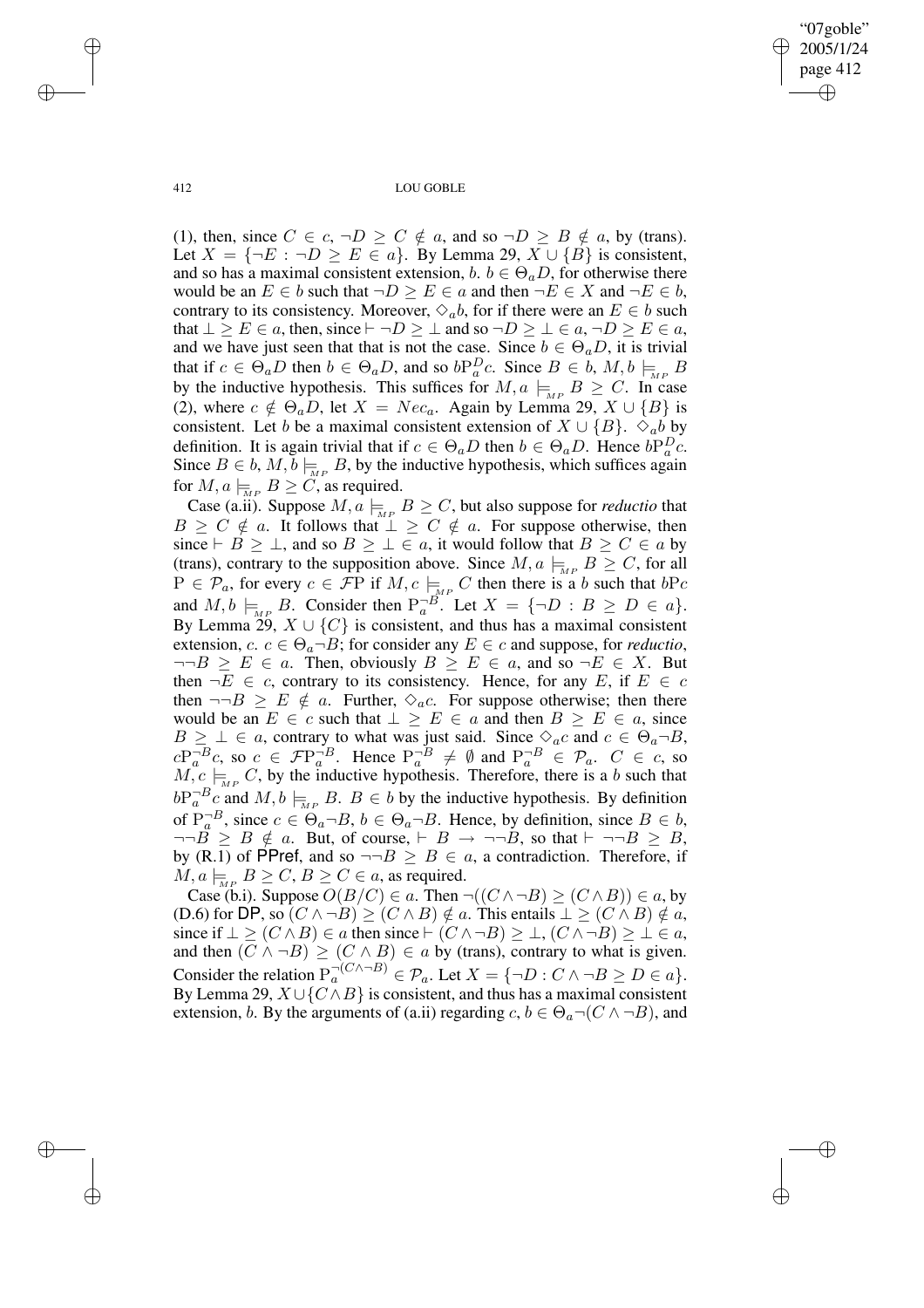✐

## PREFERENCE SEMANTICS FOR DEONTIC LOGIC: PART I — SIMPLE MODELS 413

✐

✐

✐

✐

 $\Diamond_a b$ . Hence  $bP_a^{- (C \wedge \neg B)} b$  and  $b \in \mathcal{F}P_a^{- (C \wedge \neg B)}$ . Thus  $P_a^{- (C \wedge \neg B)} \neq \emptyset$  and  $P_a^{- (C \wedge \neg B)} \in \mathcal{P}_a$ .  $C \in b$  and  $B \in b$ , so  $M, b \models_{\overline{M}P} C$  and  $M, b \models_{\overline{M}P} B$ , by the inductive hypothesis, and thus  $M, b \models_{MP} C \wedge B$ . Consider any c such that  $cP_a^{- (C \wedge \neg B)} b$  and  $M, c \models_{\mathit{MP}} C$ . Since  $b \in \Theta_a \neg (C \wedge \neg B), c \in \Theta_a \neg (C \wedge \neg B)$ .  $C \in c$ , by the inductive hypothesis. Suppose  $B \notin c$ ; then  $\neg B \in c$  and so  $C \wedge \neg B \in c$ . With  $c \in \Theta_a \neg (C \wedge \neg B)$ , it follows that  $\neg \neg (C \wedge \neg B) \ge$  $(C \wedge \neg B) \notin a$ , and hence  $(C \wedge \neg B) \ge (C \wedge \neg B) \notin a$ , contrary to reflexivity, (D.7) of DP. Hence,  $B \in c$ , and so  $\overline{M}$ ,  $c \models_{\overline{M}P} B$  by the inductive hypothesis. Therefore, there is a P  $\in \mathcal{P}_a$  such that there is a  $b \in \mathcal{F}P$  and  $M, b \vDash_{\mathcal{M}P} C \wedge B$ and for all c such that cPb and  $M$ ,  $c \models_{MP} C$ ,  $M$ ,  $c \models_{MP} B$ , which is to say,  $M, a \models_{\text{MP}} O(B/C)$ , as required.

Case (b.ii). Suppose  $M, a \models_{M^P} O(B/C)$ , but that  $O(B/C) \notin a$ . Then, by (D.6) for DP,  $(C \land \neg B) \ge (C \land B) \in a$ . Also, there is a  $P \in \mathcal{P}_a$  such that for some  $b \in \mathcal{F}(\mathbf{P}, M, b \models_{\mathbf{M}(\mathbf{P})} \overrightarrow{C} \wedge B$  and for all c such that  $c\mathbf{P}b$  and  $M, c \models_{\mathbf{M}(\mathbf{P})} C$ ,  $M, c \models_{\overline{M}P} B$ .  $P = P_a^D$  for some D.  $M, b \models_{\overline{M}P} C$  and  $M, b \models_{\overline{M}P} B$ , so  $C \in b$ and  $B \in b$ , by the inductive hypothesis. Hence  $C \wedge B \in b$ . Since  $b \in \mathcal{F}P_a^D$ ,  $\Diamond_a b$ , and so  $\bot \ge (C \land B) \notin a$ , whence  $\bot \ge (C \land \neg B) \notin a$ , by (trans). Either (1)  $b \in \Theta_a D$  or (2)  $b \notin \Theta_a D$ . In case (1),  $\neg D \ge (C \land \neg B) \notin a$ , for if otherwise, then, by (trans),  $\neg D \ge (C \wedge B) \in a$ , but, since  $C \wedge B \in b$  and  $b \in$  $\Theta_a D$ ,  $\neg D \ge (C \wedge B) \notin a$ , a contradiction. Let  $X = \{\neg E : \neg D \ge E \in a\}.$ By Lemma 29,  $X \cup \{C \land \neg B\}$  is consistent. Let c be a maximal consistent extension of that.  $c \in \Theta_a D$  and  $\Diamond_a c$ , as with the argument regarding b under (a.i) above. Hence,  $cP_a^Db$ .  $C \in c$ , so  $M, c \models_{\mathcal{M}^P} C$ , by the inductive hypothesis. Then,  $M, c \models_{\overline{M}P} \overrightarrow{B}$ , and  $B \in c$  by the inductive hypothesis again. But  $\neg B \in c$ , contrary to its consistency. Hence,  $O(B/C) \in a$ . In case (2),  $X = Nec_a$ ;  $X \cup \{C \land \neg B\}$  is consistent, by Lemma 29, and so has a maximal consistent extension, c.  $\Diamond_a c$  by definition. Since  $b \notin \Theta_a D$ ,  $cP_a^D b$ , trivially. As with case (1),  $C \in c$ , so  $\tilde{M}, c \models_{\text{MP}} C$  and  $M, c \models_{\text{MP}} B$ , so that  $B \in c$ . But  $\neg B \in c$ , contrary to its consistency. Therefore,  $\tilde{O}(B/C) \in a$ . Hence, in either case,  $O(B/C) \in a$ , as required.

This completes the Lemma, and so the Theorem for both PPref and DP in the usual way. Following the theme of the previous theorems, we can also say,

*Corollary 32*: PPref *and* DP *are both sound and complete with respect to the class of models on reflexive, transitive (or standard) multiple preference frames that satisfy the Limit Assumption,*

where here the Limit Assumption is generalized to apply to all relations in  $\mathcal{P}_a$  for every  $a \in W$ . That is, it states that for all  $A$ , and for all  $P \in \mathcal{P}_a$ ,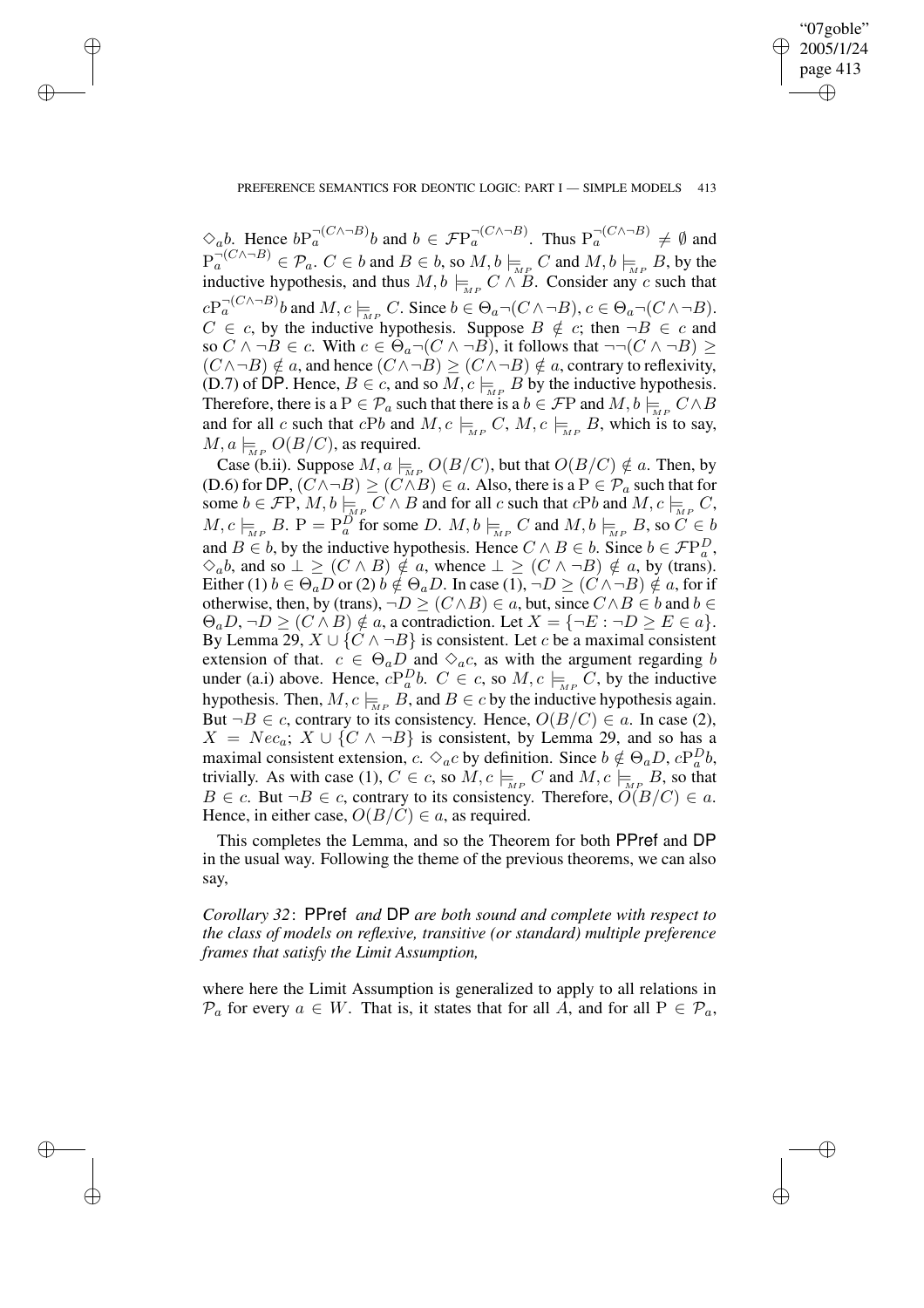"07goble" 2005/1/24 page 414 ✐ ✐

✐

✐

414 LOU GOBLE

every  $b \in |A|_M$  is such that either b is P-maximal<sub>a</sub> in  $|A|_M$  or there is a c such that c is P-maximal<sub>a</sub> in  $|A|_M$  and  $cS^Pb$ . This is established through an argument very similar to that for Corollary 23, but now, supposing that some  $b \in |A|_M$  is not P-maximal<sub>a</sub>, when  $P = P_a^B$  for some formula B, one takes  $X = \{\neg D : \neg B \ge D \in a\}.$  Since there is a  $c \in |A|_M$  such that  $cP_a^Bb$  and not- $(b\tilde{P}_a^Bc)$ ,  $\diamond_a b$ , whence  $\perp \ge A \notin a$ , and  $c \in \Theta_a B$ , whence  $\neg B \ge A \notin a$ . Therefore, Lemma 29 assures the consistency of  $X \cup \{A\}$ . Take d to be a maximal consistent extension of that. It fulfills the role of  $d$  in the argument for Corollary 23. (It is not hard to show that  $\Diamond_a d$  and that  $d \in \Theta_a B$ .)

The multiple preference framework introduced for Theorem 28 is only a stepping stone on the way to establishing completeness in the framework of simple preference frames. To complete that result, we apply the method that was used in Section 2 to establish completeness for monadic P, reducing multiple preference models to equivalent simple preference models.

*Theorem 33*: *(a)* PPref *is sound and complete with respect to the class of reflexive, transitive simple preference frames; (b)* DP *is sound and complete with respect to the class of reflexive, transitive simple preference frames.*

*Proof*: We treat the two parts together. Soundness is simple, and left to the reader. Let  $M = \langle F, v \rangle$  be a model on a multiple preference frame  $F = \langle W, \mathcal{P} \rangle$  in which every  $P \in \mathcal{P}_a$  is reflexive and transitive on its field. Take  $M^*$  to be the model  $\langle F^*, v^* \rangle$  derived from M as defined for Theorem 12.

# *Lemma 34*: M<sup>∗</sup> *is a model on a reflexive, transitive simple preference frame.*

This is merely Lemma 13 of Section 2, enriched by Observation 2 there. We likewise extend Lemma 14 to apply to the grammar of the dyadic systems. We assume this to be true for  $B$  and  $C$  and show:

*Lemma* 35: For every  $a \in W$ , and every  $i \in I$ , (a)  $M$ ,  $a \models_{\text{MP}} B \ge C$  iff  $M^*,\langle a,i\rangle \models_B B \geq C.$  (b)  $M,a \models_{\overline{MP}} O(B/C)$  *iff*  $M^*,\langle a,i\rangle \models_{\overline{P}} O(B/C)$ .

*Proof*: The arguments for (a) and (b) are similar.

(a.i) Suppose that  $M, a \models_{\mathbb{M}P} B \geq C$ , and thus that for every  $P \in \mathcal{P}_a$ , for all  $c \in \mathcal{F}P$  if  $M, c \models_{\overline{M}P} C$  then there is a b such that  $bPc$  and  $M, b \models_{\overline{M}P} B$ . To show that  $M^*,\langle a,i\rangle\models B\geq C$ , let  $c^*$  be any member of  $\mathcal{F}\mathrm{P}^*_{\langle a,i\rangle}$  such that  $M^*, c^* \models C$ . Given reflexivity for  $P^*_{\langle a,i \rangle}, c^* P^*_{\langle a,i \rangle} c^*$  and so there is a  $P^{*j} \in$  $\mathcal{P}_{\langle a,i\rangle}^*$  such that  $c^*P^{*j}c^*$ , and thus  $c^* = \langle c,j\rangle$  for some  $c \in W$  and  $cP^j c$ , so that  $c \in \mathcal{F}P^j$ . Also,  $M, c \models_{MP} C$ , by the inductive hypothesis. Hence,

✐

✐

✐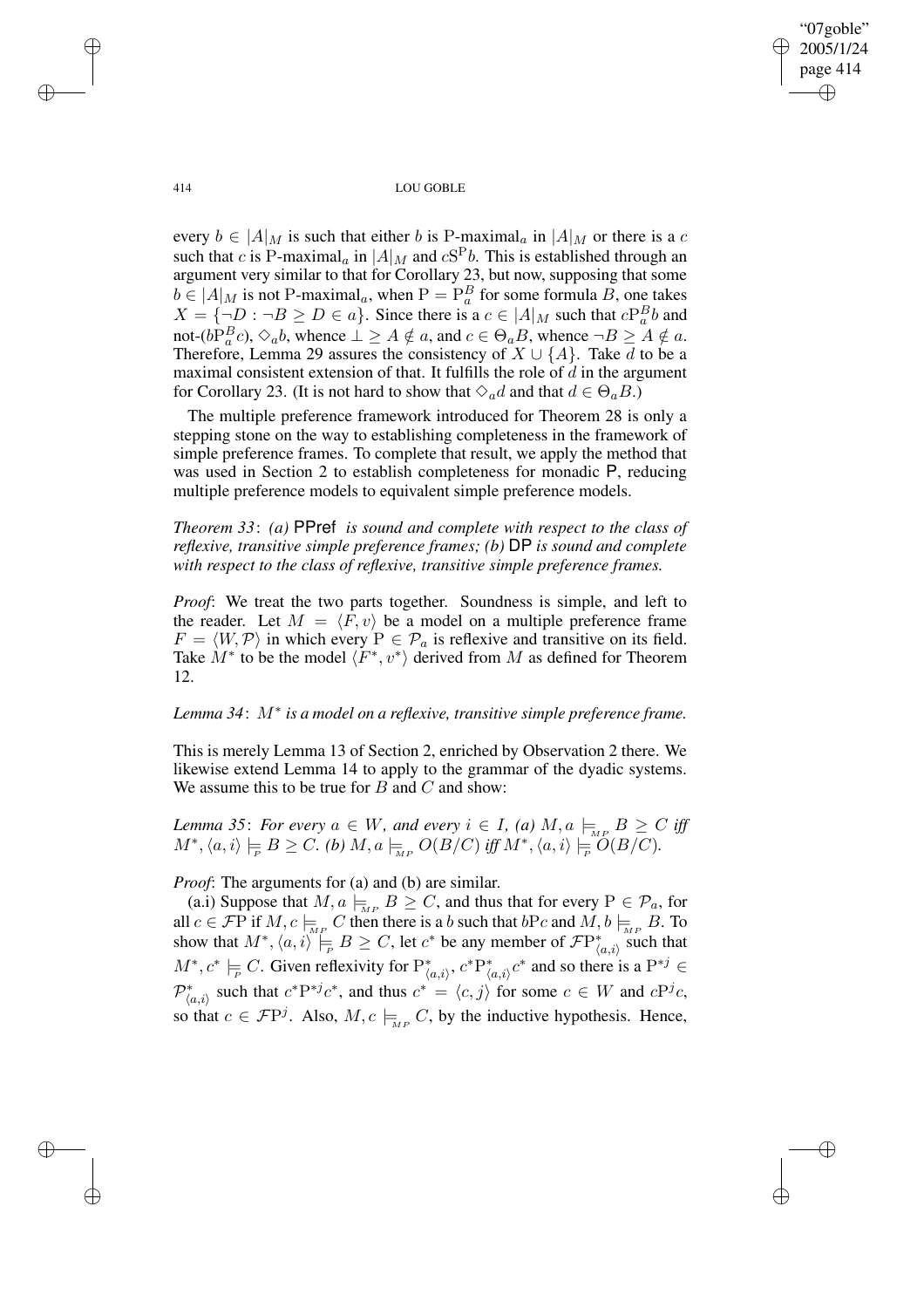✐

there is a b such that  $bP^j c$  and  $M, b \models_{MP} B$ . Since  $bP^j c, \langle b, j \rangle P^{*j} \langle c, j \rangle$ and so  $\langle b, j \rangle P^*_{\langle a, i \rangle} \langle c, j \rangle$ . By the inductive hypothesis,  $M^*, \langle b, j \rangle \models B$ . This suffices for  $M^*,\langle a,i\rangle\models B\geq C.$ 

✐

✐

✐

✐

(a.ii) Suppose that  $M^*,\langle a,i\rangle\models B\geq C$ , so that for every  $c^*\in \mathcal{F}\mathrm{P}^*_{\langle a,i\rangle}$ if  $M^*, c^* \models C$ , then there is a  $b^*$  such that  $b^* P^*_{\langle a, i \rangle} c^*$  and  $M^*, b^* \models B$ . To show that  $M, a \models_{\text{MP}} B \geq C$ , let P be any relation in  $\mathcal{P}_a$ .  $P = P^j$  for some  $j \in I$ . Let c be any member of  $\mathcal{F}P^j$  such that  $M, c \models_{\mathcal{M}P} C$ . By reflexivity,  $cP^j c$  and so  $\langle c, j \rangle P^{*j} \langle c, j \rangle$  and thus  $\langle c, j \rangle P^*_{\langle a,i \rangle} \langle c, j \rangle$  and  $\langle c, j \rangle \in \mathcal{F}P^*_{\langle a,i \rangle}$ . Also,  $M^*, \langle c, j \rangle \models C$ , by the inductive hypothesis. Hence there is a  $b^*$  such that  $b^*P_{\langle a,i\rangle}^*\langle c,j\rangle$  and  $M^*,b^*\models B$ . Hence,  $b^*P^{*k}\langle c,j\rangle$  for some  $k\in I$ . But then, since  $\langle c, j \rangle \in \mathcal{F}P^{*k}$ ,  $k = j$  and so  $b^*P^{*j}\langle c, j \rangle$ . In that case too,  $b^* =$  $\langle b, j \rangle$ , and then  $\langle b, j \rangle P^{*j} \langle c, j \rangle$ , which implies  $bP^j c$ . Moreover,  $M, b \models_{\text{MPR}} B$ , by the inductive hypothesis. That suffices for  $M, a \models_B B \geq C$ .

(b.i) Suppose that  $M, a \models_{\overline{MP}} O(B/C)$ , and thus that there is a  $P \in \mathcal{P}_a$  and a  $b \in \mathcal{F}P$  such that  $M, b \models_{\overline{M}P}^{\overline{M}P} C \wedge B$  and, for every c, if  $cPb$  and  $M, c \models_{\overline{M}P}^{\overline{M}P} C$ then  $M, c \models_{\text{MP}} B$ . For such a P,  $P = P^j$  for some  $j \in I$ . With reflexivity,  $bP^j b$  and so  $\langle b, j \rangle P^{*j} \langle b, j \rangle$ ; hence,  $\langle b, j \rangle P^*_{\langle a, i \rangle} \langle b, j \rangle$  and  $\langle b, j \rangle \in \mathcal{F}P^*_{\langle a, i \rangle}$ .  $M, b \models_{\text{MP}} C$  and  $M, b \models_{\text{MP}} B$ , so  $M^*, \langle b, j \rangle \models_{\text{P}} C$  and  $M^*, \langle b, j \rangle \models_{\text{P}} B$ , by the inductive hypothesis, so that  $M^*, \langle b, j \rangle \models_C C \land B$ . Consider any  $c^*$  such that  $c^*P^*_{\langle a,i\rangle}\langle b,j\rangle$  and  $M^*, c^* \models_C C$ .  $c^*P^{*k}\langle b,j\rangle$  for some  $k \in I$ , but then  $k = j$  as above. Hence,  $c^* P^{*j} \langle b, j \rangle$ , and then  $c^* = \langle c, j \rangle$  and  $\langle c, j \rangle P^{*j} \langle b, j \rangle$ , which implies  $cP^j b$ . Furthermore,  $M, c \models_{\text{MP}} C$ , by the inductive hypothesis. So  $M, c \models_{\text{MP}} B$ and  $M^*, \langle c, j \rangle \models_{\text{P}} B$ , by the inductive hypothesis again, so  $M^*, c^* \models_{\overline{MP}}^{\overline{MP}} B$ , which suffices for  $M^*, \langle a, i \rangle \models_{\overline{P}} O(B/C)$ .

(b.ii) Suppose  $M^*, \langle a, i \rangle \models_P O(B/C)$ , so that there is a  $b^* \in \mathcal{F}P^*_{\langle a, i \rangle}$ such that  $M^*, b^* \models_C C \land B$  and for every  $c^*$  if  $c^*P^*_{\langle a,i\rangle}b^*$  and  $M^*, c^* \models_C C$ then  $M^*, c^* \models B$ . By reflexivity  $b^*P^*_{\langle a,i \rangle}b^*$ , so there is a  $P^{*j} \in \mathcal{P}^*_{\langle a,i \rangle}$  and  $b^*P^{*j}b^*$ , in which case  $b^* = \langle b, j \rangle$ , for some  $b \in W$ , and  $bP^{j}b$ . Thus  $b \in W$  $\mathcal{F}P^j$ . Also  $P^j \in \mathcal{P}_a$ .  $M^*,\langle b,j \rangle \models_{\mathcal{P}} C$  and  $M^*,\langle b,j \rangle \models_{\mathcal{P}} B$ , so  $M,b \models_{\overline{M}P} C$ and  $M, b \models_{\overline{M}P} B$ , by the inductive hypothesis, so that  $\overline{M}, b \models_{\overline{M}P} C \wedge B$ . Now consider any c such that  $cP^j b$  and  $M, c \models_{\text{MP}} C$ . Since  $cP^j b, \langle c, j \rangle P^{*j} \langle b, j \rangle$ , so  $\langle c, j \rangle P^*_{\langle a, i \rangle} \langle b, j \rangle$ . Also,  $M^*, \langle c, j \rangle \models_{\overline{P}} \overline{C}$ , by the inductive hypothesis, and thus  $M^*, \langle c, j \rangle \models_{\mathcal{F}} B$ . So  $M, c \models_{\mathcal{M}^P} B$  by the inductive hypothesis again, which suffices for  $M, a \models_{M^p} O(B/\tilde{C})$  to complete the lemma.

The theorem now follows from these lemmas just as Theorem 12 followed from Lemmas 13 and 14 in Section 2. If A is not provable in PPref or DP, then by Theorem 28 there is a reflexive, transitive multiple preference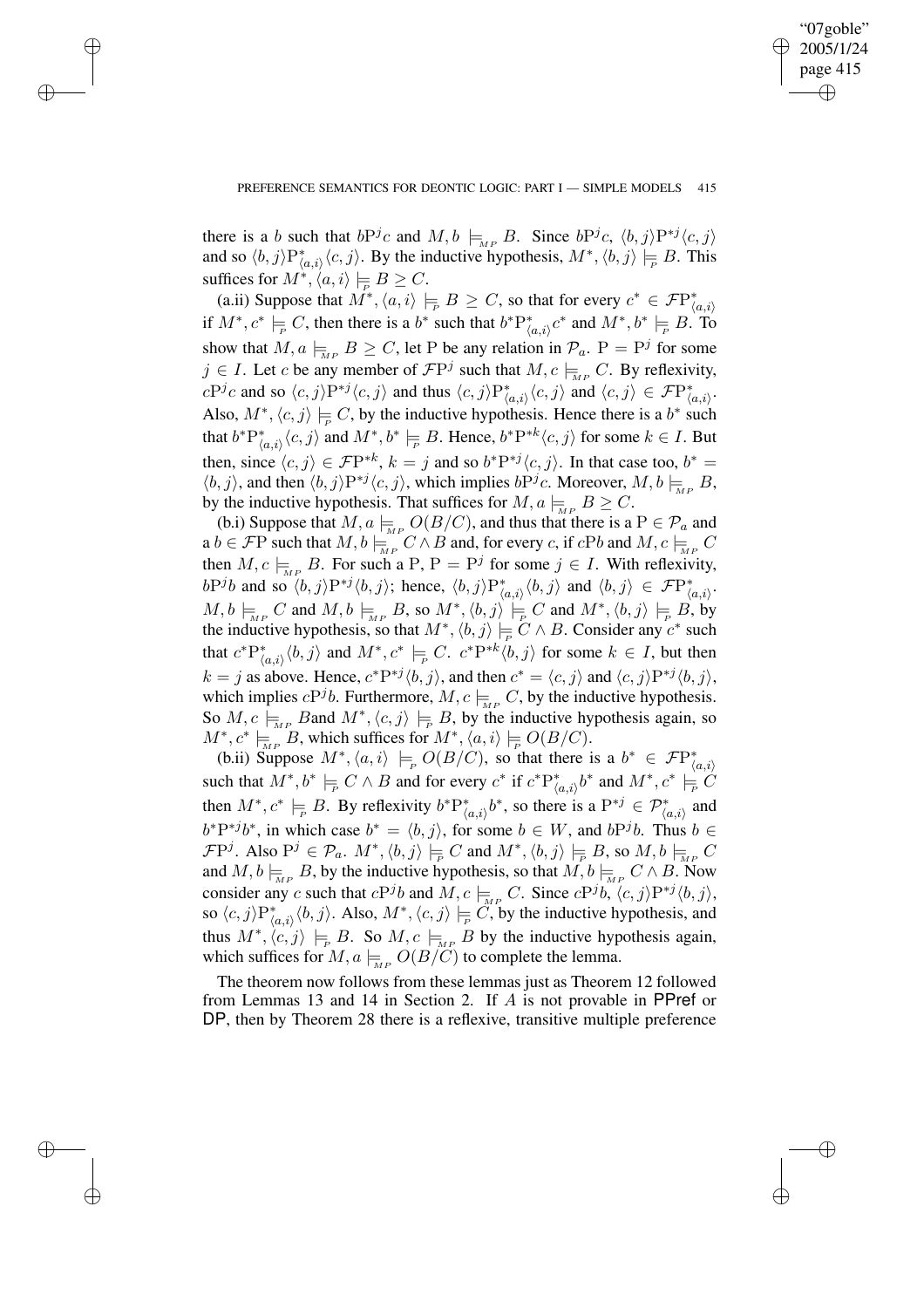✐

## 416 LOU GOBLE

model M that falsifies A at a point  $a \in W$ , and so by the present lemmas there is a reflexive, transitive simple preference model,  $M^*$  derived from M that falsifies A at  $\langle a,i \rangle$  for any  $i \in I$ , and so A cannot be valid in all such simple preference frames. Furthermore, just as Corollary 16 followed from Theorem 12, so too

*Corollary 36*: PPref *and* DP *are sound and complete with respect to the class of models on reflexive, transitive simple preference frames that meet the Limit Assumption.*

This follows from Corollary 32 by an argument very like the one that led to Corollary 16 from Corollary 11.

From the two parts (a) and (b) of Theorem 33, it follows easily that DP and PPref are equivalent in the same sense as SDDL and SPref. That is, with the same translation functions  $t$  and  $s$  used for Theorems 25 and 27,

*Theorem* 37: *(a) For all formulas* A *of*  $L_{co}$ , A *is provable in* DP *iff*  $t(A)$  *is provable in* PPref*. (b) For all formulas* A *of* L≥*,* A *is provable in* PPref *iff* s(A) *is provable in* DP*.*

This is proved just as were Theorems 25 and 27.

## 5. *Conclusion*

This completes the results for this Part. We have shown that the basic preference semantics for deontic logic introduced in Section 1 is adequate for monadic standard deontic logic, SDL, when it is assumed that each world's preference relation is reflexive, transitive and connected on its field. To drop the requirement of connectedness leads to the characterization of the weaker monadic deontic logic P, whose virtue is that it allows for conflicts of obligation. Similar results obtain for dyadic deontic logics. The class of standard preference frames characterizes the standard logic of conditional obligation SDDL and its counterpart logic of preferability SPref, while the class of frames that do not require that the preference relation be connected characterizes dyadic logics that correspond to P, namely DP for conditional obligation and PPref for preferability. These too have the virtue of accommodating conflicts of (conditional) obligation. The proofs of completeness for P and its dyadic counterparts introduced a variant on the original simple preference semantics, namely, the evaluation of deontic formulas in models on what I have called multiple preference frames. Although such frames were introduced here for technical purposes, they also have interest in their

✐

✐

✐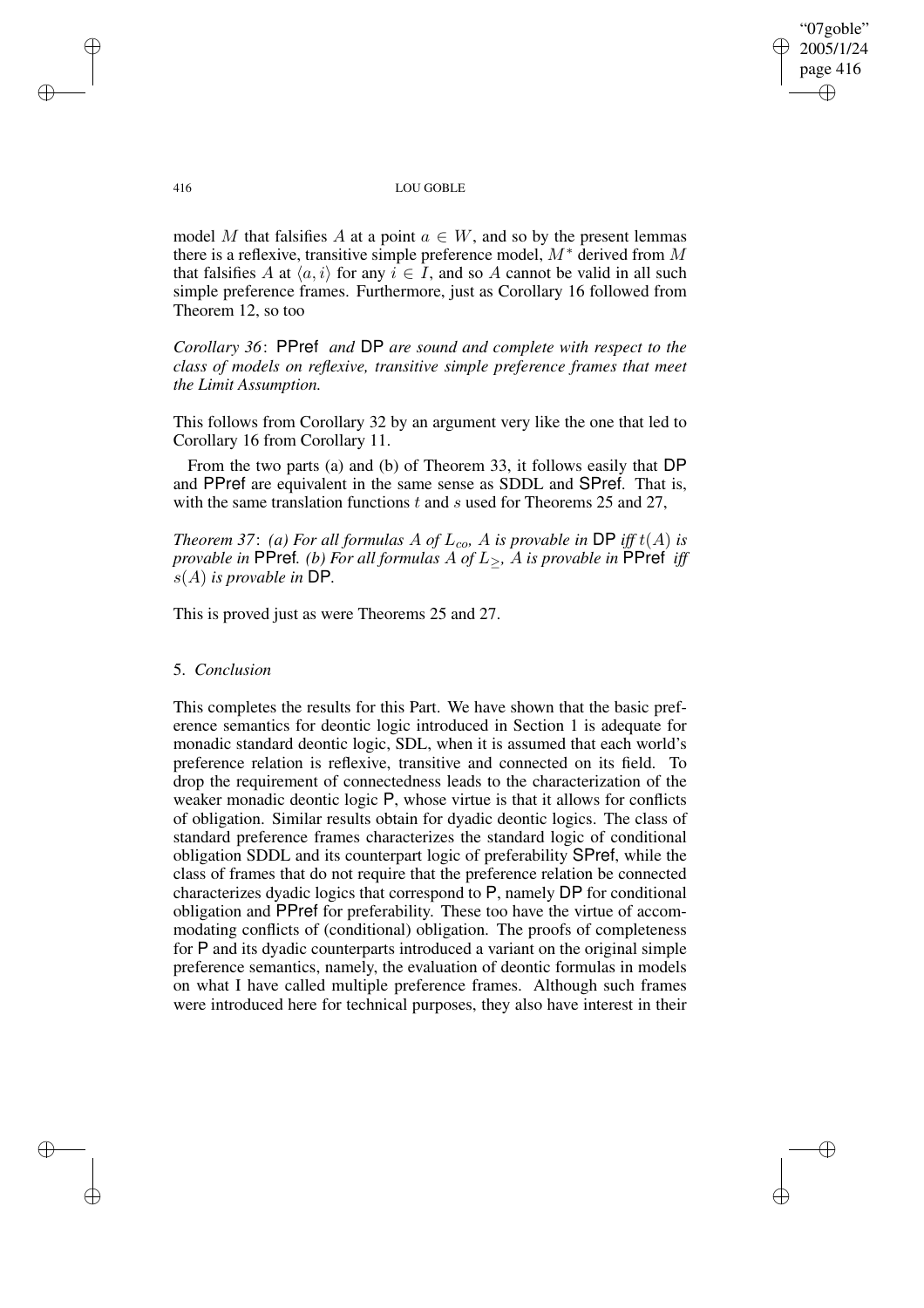✐

## PREFERENCE SEMANTICS FOR DEONTIC LOGIC: PART I — SIMPLE MODELS 417

own right, for they allow for further distinctions to be drawn amongst deontic modalities. That is the subject of the sequel, Part II of this work  $[4]$ <sup>18</sup>

✐

✐

✐

✐

Department of Philosophy Willamette University Salem, Oregon 97301 USA

## **REFERENCES**

- [1] B. Chellas, *Modal Logic, an Introduction*, (Cambridge University Press, Cambridge), 1980.
- [2] S. Danielson, *Preference and Obligation*, (Filosofiska Föreningen, Uppsala), 1968.
- [3] L. Goble, "Multiplex Semantics for Deontic Logic"*Nordic Journal of Philosophical Logic*, 5 (2000), 113–134.
- [4] L. Goble, "Preference Semantics for Deontic Logic Part II: Multiplex Models" this JOURNAL, forthcoming.
- [5] B. Hansson, "An Analysis of Some Deontic Logics" *Noûs*, 3 (1969), 373–398. (Reprinted in *Deontic Logic, Introductory and Systematic Readings*, R. Hilpinen, ed., (D. Reidel, Dordrecht), 1970, 121–147.)
- [6] R. Hilpinen, "Deontic Logic" In *The Blackwell Guide to Philosophical Logic*, L. Goble, ed., (Blackwell Publishers, Malden, MA and Oxford), 2001, 159–182.
- [7] D. Lewis, *Counterfactuals*, (Harvard University Press, Cambridge, MA), 1973.
- [8] D. Lewis, "Semantic Analysis for Dyadic Deontic Logic" In *Logical Theory and Semantic Analysis*, S. Stenlund, ed., (D. Reidel, Dordrecht), 1974, 1–14.
- [9] P. McNamara and H. Prakken, eds., *Norms, Logics and Information Systems: New Studies on Deontic Logic and Computer Science*, (IOS Press, Amsterdam, Berlin, Oxford, Tokyo, Washington DC), 1999.
- [10] P. Schotch and R. Jennings, "Non-Kripkean Deontic Logic" In *New Studies in Deontic Logic*, R. Hilpinen, ed., (D. Reidel, Dordrecht), 1981, 149–162.
- [11] K. Segerberg, *An Essay in Classical Modal Logic*, 3 vols., (University of Uppsala, Uppsala), 1971.

 $18$  Thanks are due to the anonymous referees for this journal for their many helpful comments, and for catching some errors in the earlier version of one of the proofs. Any remaining faults are, of course, my responsibility.